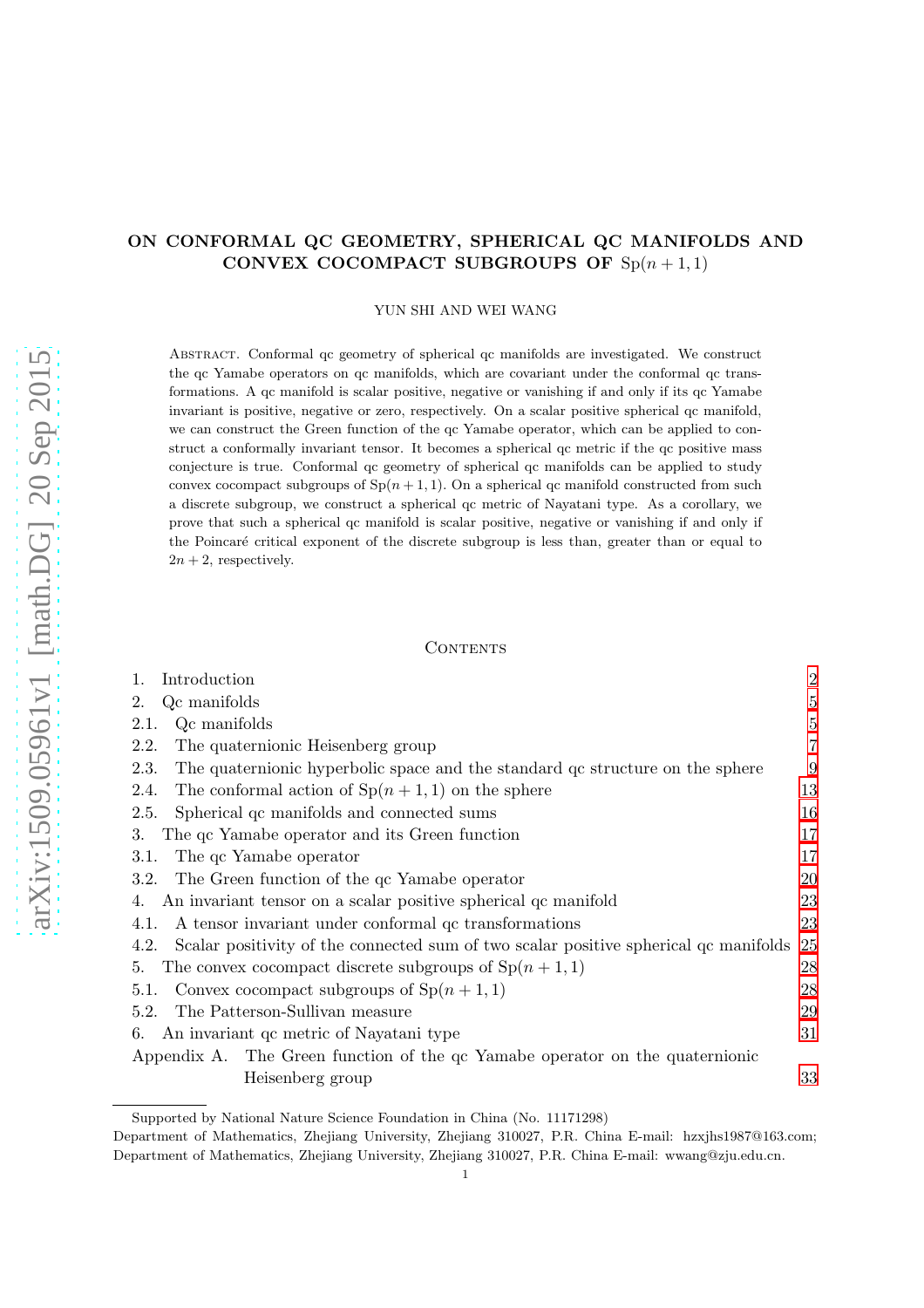<span id="page-1-0"></span>References [35](#page-34-0)

### 1. INTRODUCTION

A locally conformally flat manifold is a Riemannian manifold which is locally conformally equivalent to the Euclidean space. Its complex counterpart is the spherical CR manifold, which is a pseudohermitian manifold locally conformally equivalent to the Heisenberg group. A conformal class of the locally conformally flat manifolds (or spherical CR manifolds) can be described as a manifold whose coordinate charts are given by open subsets of the Euclidean space (or the Heisenberg group) and elements of  $SO(n + 1, 1)$  (or  $SU(n + 1, 1)$ ) as transition maps. In this paper, we will investigate their quaternionic counterpart: the spherical qc manifolds.

The notion of a qc manifold was introduced by Biquard [\[3\]](#page-34-1) as the quaternionic counterpart of the notion of a pseudohermitian manifold in the CR geometry. A qc manifold is denoted by  $(M, q, \mathbb{Q})$ , where M is a  $(4n+3)$ -dimensional manifold, q is the Carnot-Carathéodory metric on a codimension three distribution H and  $\mathbb Q$  is a rank-three bundle of quaternionic structures. As the Tanaka-Webster connection in the CR geometry, the Biquard connection is the canonical connection for qc manifolds [\[3\]](#page-34-1).  $(M, g, \mathbb{Q})$  is said to be conformal to  $(M, \tilde{g}, \mathbb{Q})$ , if  $\tilde{g} = \phi g$  for some positive function  $\phi$ . A qc manifold  $(M, g, \mathbb{Q})$  is called *spherical* if it is locally conformally qc equivalent to an open set of the quaternionic Heisenberg group. We are interested in the conformal classes of spherical qc manifolds. A conformal class can be described as a manifold whose coordinate charts are given by open subsets of the quaternionic Heisenberg group and elements of  $Sp(n+1, 1)$  as transition maps. This is a topological description of a conformal class of spherical qc manifolds. The purpose of this paper is to investigate conformal qc geometry for spherical qc manifolds.

Spherical qc manifolds are abundant. We can construct spherical qc manifolds by taking connected sums. The connected sum of two spherical qc manifolds is constructed as follows (cf. § 2.5). Suppose that  $M_{(1)}$  and  $M_{(2)}$  are two spherical qc manifolds with one puncture  $\eta_i \in M_{(i)}$ ,  $i = 1, 2$ , each. Let  $U_1$  and  $U_2$  be neighborhoods of  $\eta_1$  and  $\eta_2$ , respectively. Now identify  $U_i$  with the ball of quaternionic Heisenberg group with radius 2, centered at origin. We remove the closed balls with radius  $t < 1$ . Let  $U_i(t, 1)$ ,  $i = 1, 2$ , be corresponding rings with inner radius t and outer radius 1. There exist conformal qc transformations mapping  $U_1(t, 1)$ to  $U_2(t,1)$ , which identify the inner boundary of  $U_1(t,1)$  with the outer boundary  $U_2(t,1)$  and vise versa. We glue  $M_1$  and  $M_2$  by such a transformation to get a new spherical qc manifold.

As in the locally conformally flat case and the spherical CR case, convex cocompact subgroups of  $Sp(n+1,1)$  provide lots of examples of spherical qc manifolds.  $Sp(n+1,1)$  acts isometrically on the unit ball  $B^{4n+4}$  of the  $(n+1)$ -dimensional quaternionic space, when the ball is equipped with the quaternionic hyperbolic metric. Also  $Sp(n+1, 1)$  acts conformally on its boundary, the sphere  $S^{4n+3}$  with the standard qc metric. Let  $\Gamma$  be a convex cocompact subgroup of  $\text{Sp}(n+1,1)$ . The limit set of Γ is

$$
\Lambda(\Gamma) = \overline{\Gamma q} \cap S^{4n+3},
$$

for  $q \in B^{4n+4}$ , where  $\overline{\Gamma q}$  is the closure of the orbit of q under  $\Gamma$ , and

$$
\Omega(\Gamma) = S^{4n+3} \backslash \Lambda(\Gamma)
$$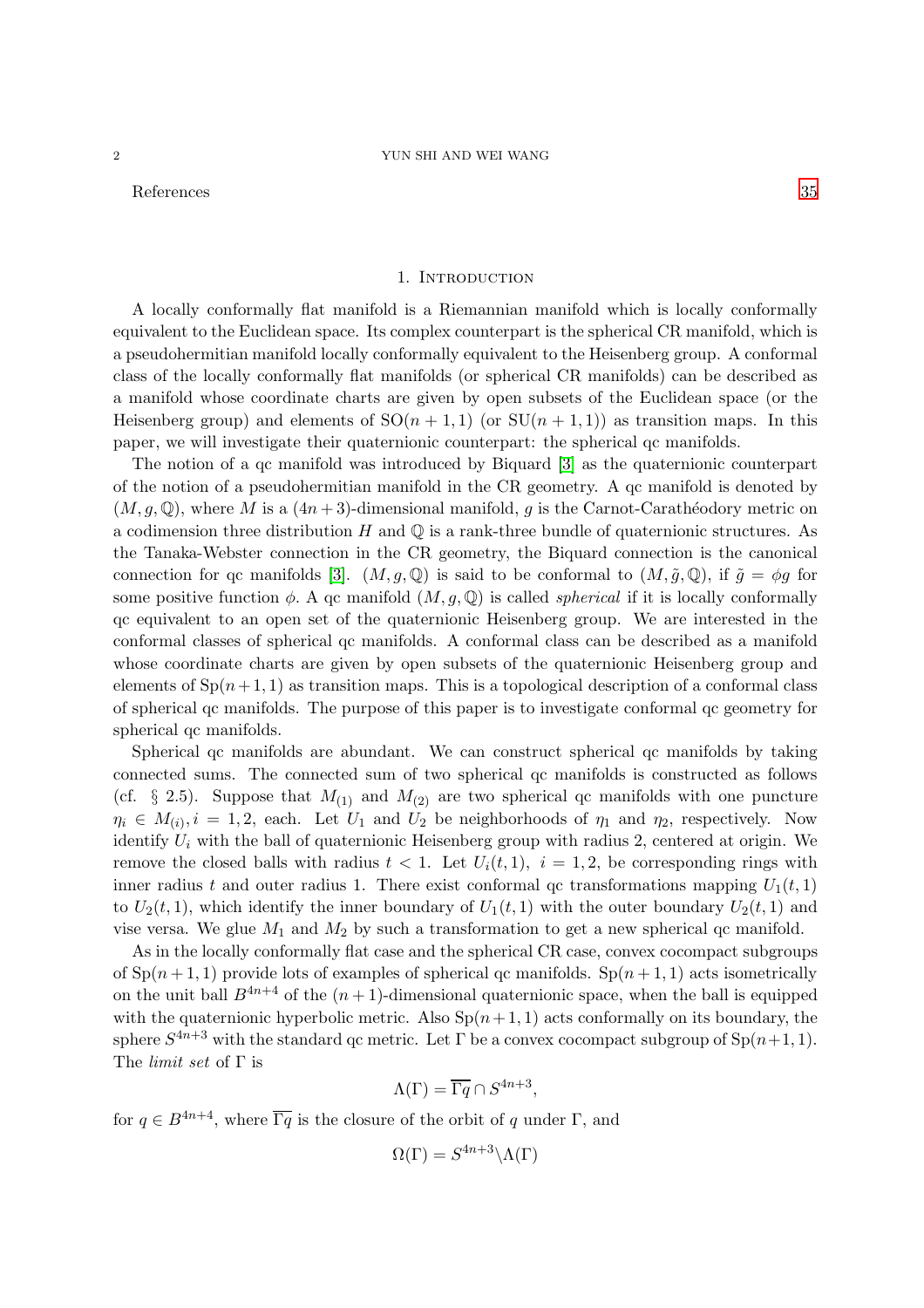CONFORMAL QC GEOMETRY, SPHERICAL QC MANIFOLDS AND CONVEX COCOMPACT SUBGROUPS 3

is the maximal open set where  $\Gamma$  acts discontinuously. It is known that  $\Omega(\Gamma)/\Gamma$  is a compact spherical qc manifold when  $\Gamma$  is a convex cocompact subgroup of  $\text{Sp}(n + 1, 1)$ . Modelled on the theory of Riemann surfaces, the basic problems for locally conformally flat manifolds are their classification and the moduli space. It is so for spherical CR manifolds and spherical qc manifolds. It is well known that each compact Riemann surface has a metric with constant curvature, which only depends on the conformal class of Riemann surfaces. This invariant metric was generalized by Habermann-Jost [\[11\]](#page-34-2) [\[12\]](#page-34-3) to the locally conformally flat case. They constructed a canonical metric on each scalar positive locally conformally flat manifold, which only depends on the conformal class of such manifolds. This construction was generalized to the spherical CR case by the second author [\[33\]](#page-35-0).

The uniformization problem is to show each scalar positive spherical qc manifold can be constructed from some convex cocompact subgroup of  $\text{Sp}(n+1,1)$ . The problem was solved in [\[32\]](#page-35-1) for locally conformally flat manifolds and in [\[4\]](#page-34-4) for spherical CR manifolds. See [\[20\]](#page-34-5) and [\[35\]](#page-35-2) for discussion of their moduli spaces.

In Section 2, we recall the definitions of a qc manifold, the Biquard connection and the ball model of the quaternionic hyperbolic space. For our purpose later, we describe explicitly the flat qc structure on the quaternionic Heisenberg group and the standard spherical qc metric on the sphere. The group  $Sp(n + 1, 1)$  is the group of all  $(n + 2) \times (n + 2)$  quaternionic matrices which preserve the following hyperhermitian form:

<span id="page-2-1"></span>(1.1) 
$$
Q(q,p) = -q_1\bar{p}_1 - \cdots - q_{n+1}\bar{p}_{n+1} + q_{n+2}\bar{p}_{n+2},
$$

where  $q = (q_1, \dots, q_{n+2}), p = (p_1, \dots, p_{n+2}) \in \mathbb{H}^{n+2}$ . In this paper we only consider left quaternionic vector spaces. So a matrix acts on a vector from right.  $Sp(n+1, 1)$  acts isometrically on the ball model of the quaternionic hyperbolic space and conformally on the sphere with the standard qc structure. We write down such a conformal action explicitly by calculating the conformal factor in terms of matrix elements of an element of  $Sp(n + 1, 1)$ . We also show that a qc manifold  $(M, g, \mathbb{Q})$  is spherical if and only if it is a manifold with coordinates charts  $\{(U_i, \phi_i)\}\$ , where  $\phi_i : U_i \to S^{4n+3}$  and transition maps are given by the induced action of elements of  $\text{Sp}(n+1,1)$ .

Since topologically defined spherical qc manifolds depends on the conformal class of qc metrics, we need to study conformal qc geometry. In particular, we are interested in constructing conformal invariants. We will construct conformally covariant operators, since some quantity associated to such a operator will provide us a conformal invariant. In this way we can obtain invariants for topologically defined spherical qc manifolds. Given a qc manifold  $(M, g, \mathbb{Q}),$ let  $\Delta_{g,\mathbb{Q}}$  be the SubLaplacian operator and let  $s_{g,\mathbb{Q}}$  be its scalar curvature. In Section 3, we construct the qc Yamabe operator

$$
L_{g,\mathbb{Q}} = b_n \Delta_{g,\mathbb{Q}} + s_{g,\mathbb{Q}},
$$

where  $b_n = 4\frac{Q+2}{Q-2}$ , and  $Q = 4n + 6$  is the homogeneous dimension of M. This is a conformally covariant operator. Namely, under the conformal change

<span id="page-2-0"></span>
$$
(1.2) \t\t\t\t\t\tilde{g} = \phi^{\frac{4}{Q-2}}g,
$$

it satisfies the following transformation law

$$
L_{\tilde{g},\mathbb{Q}}f=\phi^{-\frac{Q+2}{Q-2}}L_{g,\mathbb{Q}}(\phi f),
$$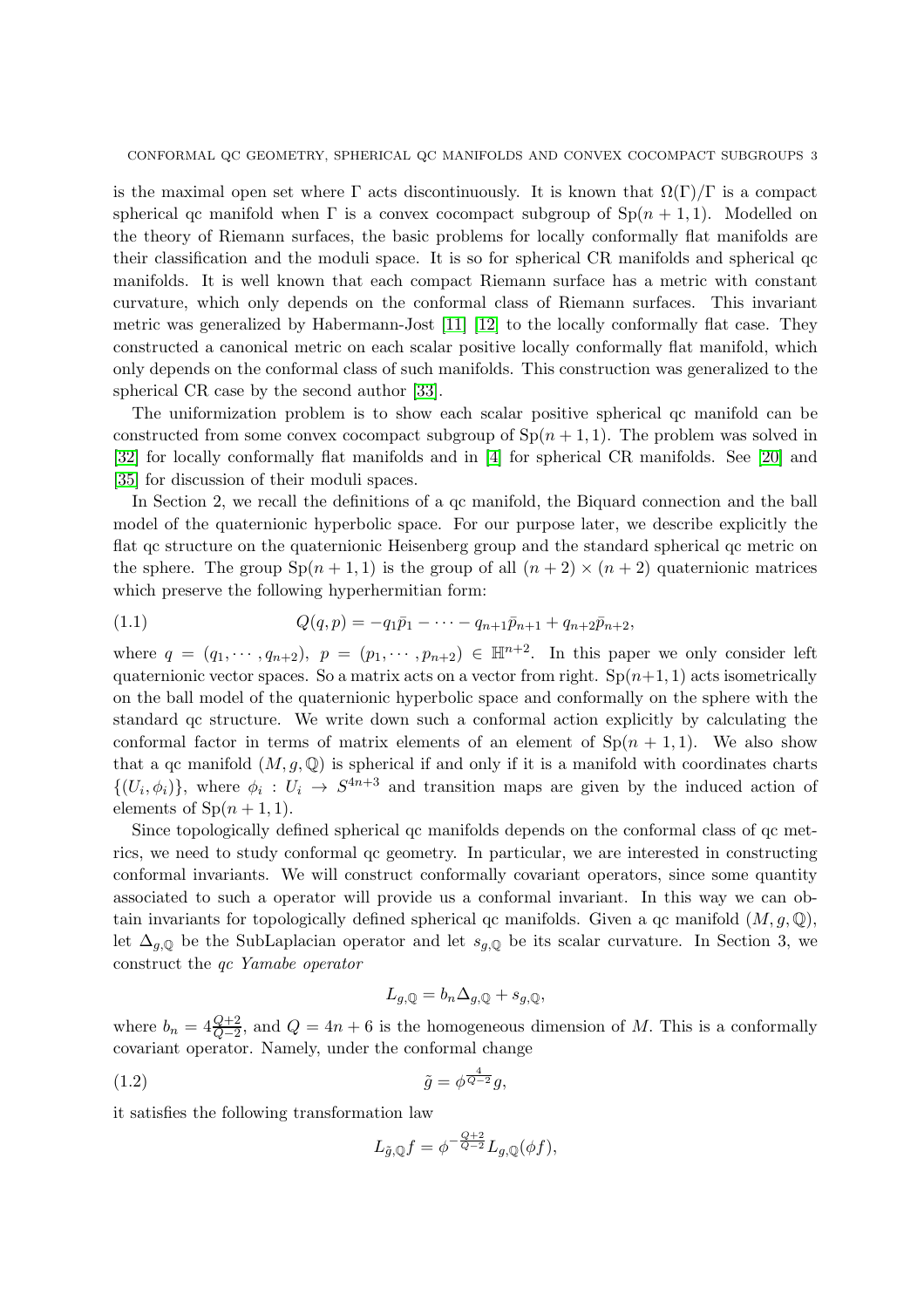for any smooth real function f. Denote by  $G_{g,\mathbb{Q}}(\xi,\cdot)$  the Green function of the qc Yamabe operator with the pole at  $\xi$ , i.e.

$$
L_{g,\mathbb{Q}}G_{g,\mathbb{Q}}(\xi,\cdot)=\delta_{\xi},
$$

where  $\delta_{\xi}$  is the Dirac function at the point  $\xi$ .

As in the Riemannian case [\[32\]](#page-35-1) and the CR case [\[33\]](#page-35-0), we will see that for a connected compact qc manifold  $(M, g, \mathbb{Q})$ , one and only one of the following cases holds: there is a qc metric  $\tilde{g}$  conformal to g which have either positive, negative or zero scalar curvature everywhere. The manifold is called scalar positive, scalar negative or scalar vanishing respectively. This is equivalent to its first eigenvalue of the qc Yamabe operator or the qc Yamabe invariant is positive, negative or zero, respectively. This is a property of conformal classes. On a scalar positive spherical qc manifold, the Green function of the qc Yamabe operator  $L_{q, \mathbb{Q}}$  always exists, and

<span id="page-3-0"></span>(1.3) 
$$
\rho_{g,\mathbb{Q}}(\xi,\eta) = \frac{1}{\phi(\xi)\phi(\eta)} \cdot \frac{C_Q}{\|\xi^{-1}\eta\|^{Q-2}}, \quad \xi,\eta \in \mathcal{H}^n,
$$

is its singular part, if we identify a neighborhood of  $\xi$  with an open set of the quaternionic Heisenberg group with the qc metric  $g = \phi^{\frac{4}{Q-2}} g_0$ . Here  $g_0$  is the standard qc metric on the quaternionic Heisenberg group  $\mathscr{H}^n$ ,  $\|\cdot\|$  is the norm on the quaternionic Heisenberg group and  $C_Q$  is a positive constant [\(3.12\)](#page-20-0). Moreover the limit

(1.4) 
$$
\mathcal{A}_{g,\mathbb{Q}}(\xi) = \lim_{\eta \to \xi} |G_{g,\mathbb{Q}}(\xi,\eta) - \rho_{g,\mathbb{Q}}(\xi,\eta)|^{\frac{1}{Q-2}}
$$

of the nonsingular part of the Green function exists, and  $\mathcal{A}_{g,\mathbb{Q}}^2 g$  is conformal invariant, i.e.

<span id="page-3-1"></span>
$$
\mathcal{A}_{\tilde{g},\mathbb{Q}}^2\tilde{g}=\mathcal{A}_{g,\mathbb{Q}}^2g,
$$

under the conformal transformation [\(1.2\)](#page-2-0). We also prove the transformation law of Green functions under the conformal change [\(1.2\)](#page-2-0):

$$
G_{\tilde{g},\mathbb{Q}}(\xi,\eta)=\frac{1}{\phi(\xi)\phi(\eta)}G_{g,\mathbb{Q}}(\xi,\eta).
$$

As in the conformal geometry and the CR geometry, we propose the following positive mass conjecture.

The qc positive mass conjecture: Let  $(M, g, \mathbb{Q})$  be a compact scalar positive spherical qc manifold with  $\dim M = 4n + 3$ . Then,

1. For each  $\xi \in M$ , there exists a local qc diffeomorphism  $C_{\xi}$  from a neighborhood of  $\xi$  to the quaternionic Heisenberg group  $\mathscr{H}^n$  such that  $C_{\xi}(\xi) = \infty$  and

$$
\left(C_{\xi}^{-1}\right)^{*}\left(G_{g,\mathbb{Q}}(\xi,\cdot)^{\frac{4}{Q-2}}g\right) = h^{\frac{4}{Q-2}}g_0,
$$

where

$$
h(\eta) = 1 + A_{g,\mathbb{Q}}(\xi) ||\eta||^{-Q+2} + O(||\eta||^{-Q+1}),
$$

near  $\infty$ , and  $g_0$  is the standard qc metric on  $\mathcal{H}^n$ .  $A_{g,\mathbb{Q}}(\xi)$  is called the qc mass at the point  $\xi$ . 2.  $A_{g,\mathbb{Q}}(\xi)$  is nonnegative and is zero if and only if  $(M, g, \mathbb{Q})$  is qc equivalent to the standard sphere.

Li gave the statement of the CR positive mass theorem in [\[25\]](#page-34-6). A complete proof of CR positive mass theorem was given by Cheng, Chiu and Yang in [\[4\]](#page-34-4) recently.

This conjecture implies that  $\mathcal{A}_{g,Q}$  is non-vanishing, so  $\mathcal{A}_{g,Q}^2 g$  is a conformally invariant qc metric. By estimating the qc Yamabe invariant of the connected sum, we prove that some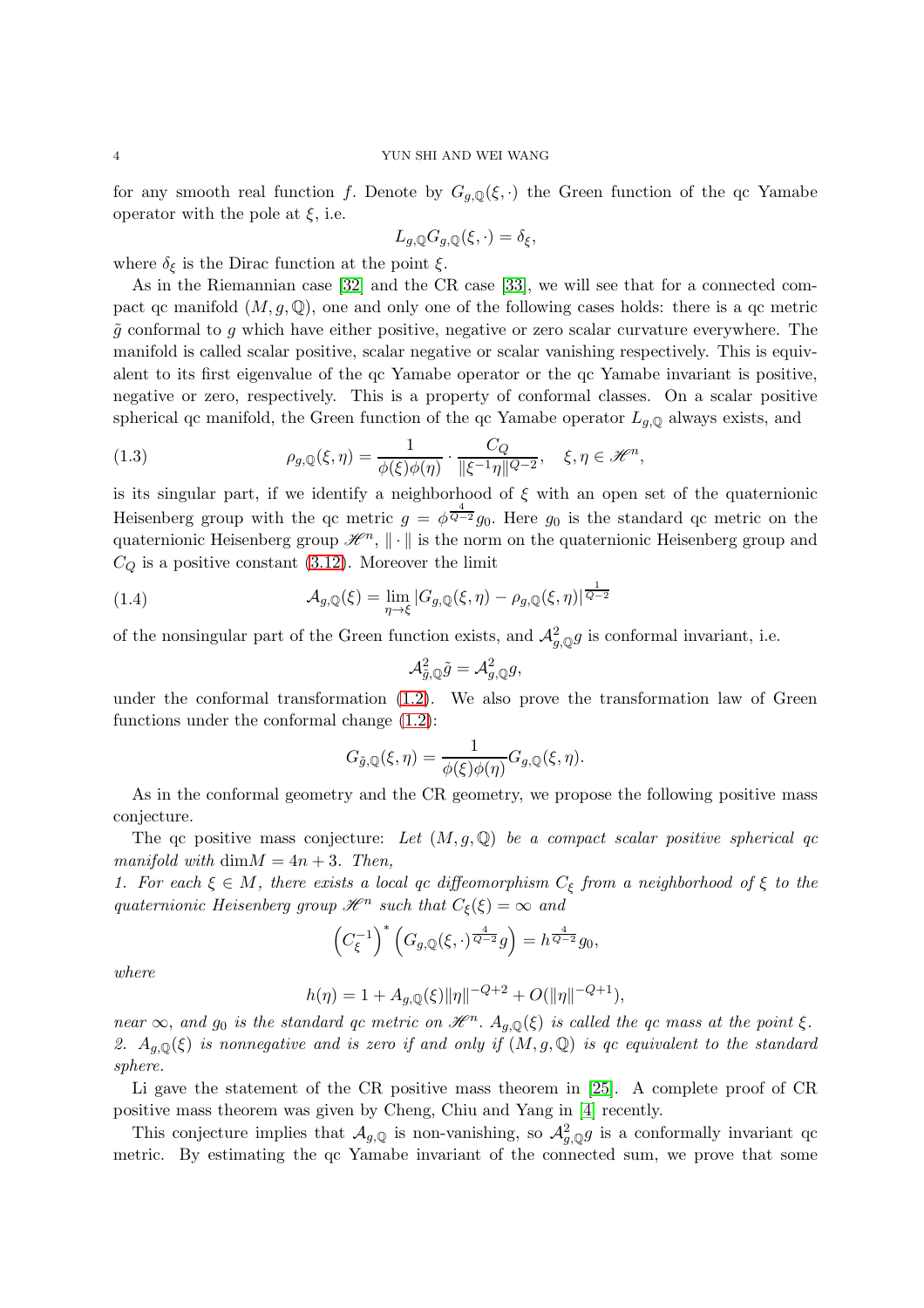connected sum of two scalar positive spherical qc manifolds is also scalar positive. So scalar positive spherical qc manifolds are abundant.

In Section 5, we recall the definitions of the convex cocompact subgroups of  $\text{Sp}(n+1,1)$  and the Patterson-Sullivan measure. The *Poincaré critical exponent*  $\delta(\Gamma)$  of a discrete subgroup Γ is defined as

$$
\delta(\Gamma) = \inf \left\{ s > 0; \sum_{\gamma \in \Gamma} e^{-\frac{1}{2}s \cdot d(p, \gamma(q))} < \infty \right\},\,
$$

where p and q are two points in the ball  $B^{4n+4}$  and  $d(\cdot, \cdot)$  is the quaternionic hyperbolic distance on  $B^{4n+4}$ .  $\delta(\Gamma)$  is independent of the particular choice of points p and q. Fix a point  $q \in B^{4n+4}$ , the series

$$
\sum_{\gamma\in\Gamma}e^{-\frac{s}{2}\cdot d(p,\gamma(q))}
$$

converges for  $s > \delta(\Gamma)$  and any  $p \in B^{4n+4}$ , and diverges for any  $s < \delta(\Gamma)$ . For any convex cocompact subgroup  $\Gamma$  of  $Sp(n + 1, 1)$ , there exists a probability measure  $\mu_{\Gamma}$  supported on its limit set  $\Lambda(\Gamma)$ , called the *Patterson-Sullivan measure*, such that

$$
\gamma^* \mu_\Gamma = |\gamma'|^{\delta(\Gamma)} \mu_\Gamma
$$

for any  $\gamma \in \Gamma$  (cf. [\[6\]](#page-34-7)), where  $|\gamma'|$  is the conformal factor.

The conformal qc geometry of spherical qc manifolds can be applied to study convex cocompact subgroups of  $Sp(n + 1, 1)$ . Let  $G_S(\xi, \cdot)$  be the Green function of the qc Yamabe operator with the pole at  $\xi$  on the standard sphere  $S^{4n+3}$ . In Section 6, by integrating Green function with respect to the Patterson-Sullivan measure, we define a  $C^{\infty}$  function on the open set  $\Omega(\Gamma)$ :

$$
\phi_{\Gamma}(\xi) = \left(\int_{\Lambda(\Gamma)} G_S^{\kappa}(\xi,\zeta) d\mu_{\Gamma}(\zeta)\right)^{\frac{1}{\kappa}}, \quad \kappa = \frac{2\delta(\Gamma)}{Q-2}.
$$

Then

$$
g_{\Gamma}=\phi_{\Gamma}^{\frac{4}{Q-2}}g
$$

is invariant under Γ, and so defines a metric on  $\Omega(\Gamma)/\Gamma$ . This is the qc generalization of Nay-atani's canonical metric in conformal geometry [\[26\]](#page-34-8). We prove that if  $\delta(\Gamma) < 2n + 2$  (resp.  $\delta(\Gamma) > 2n + 2$ , resp.  $\delta(\Gamma) = 2n + 2$ , then the scalar curvature of  $(\Omega(\Gamma)/\Gamma, g_{\Gamma}, \mathbb{Q})$  is positive (resp. negative, resp. zero) everywhere. This result was proved for locally conformally flat manifolds by Nayatani [\[26\]](#page-34-8). For spherical CR manifolds it was proved by Nayatani [\[27\]](#page-34-9) and Wang [\[33\]](#page-35-0) independently.

<span id="page-4-0"></span>In the Appendix, we give a simple proof of the Green function of the qc Yamabe operator on the quaternionic Heisenberg group.

# 2. Qc manifolds

<span id="page-4-1"></span>2.1. Qc manifolds. A quaternionic contact (qc) manifold  $(M, g, \mathbb{Q})$  is a  $(4n + 3)$ -dimensional manifold M with a codimension three distribution H locally given as the kernel of a  $\mathbb{R}^3$ -valued 1-form  $\Theta = (\theta_1, \theta_2, \theta_3)$ , on which g is a Carnot-Carathéodory metric. In addition, H has an  $Sp(n)Sp(1)$ -structure, that is, it is equipped with a rank-three bundle

$$
\mathbb{Q} = \{aI_1 + bI_2 + cI_3|a^2 + b^2 + c^2 = 1\},\
$$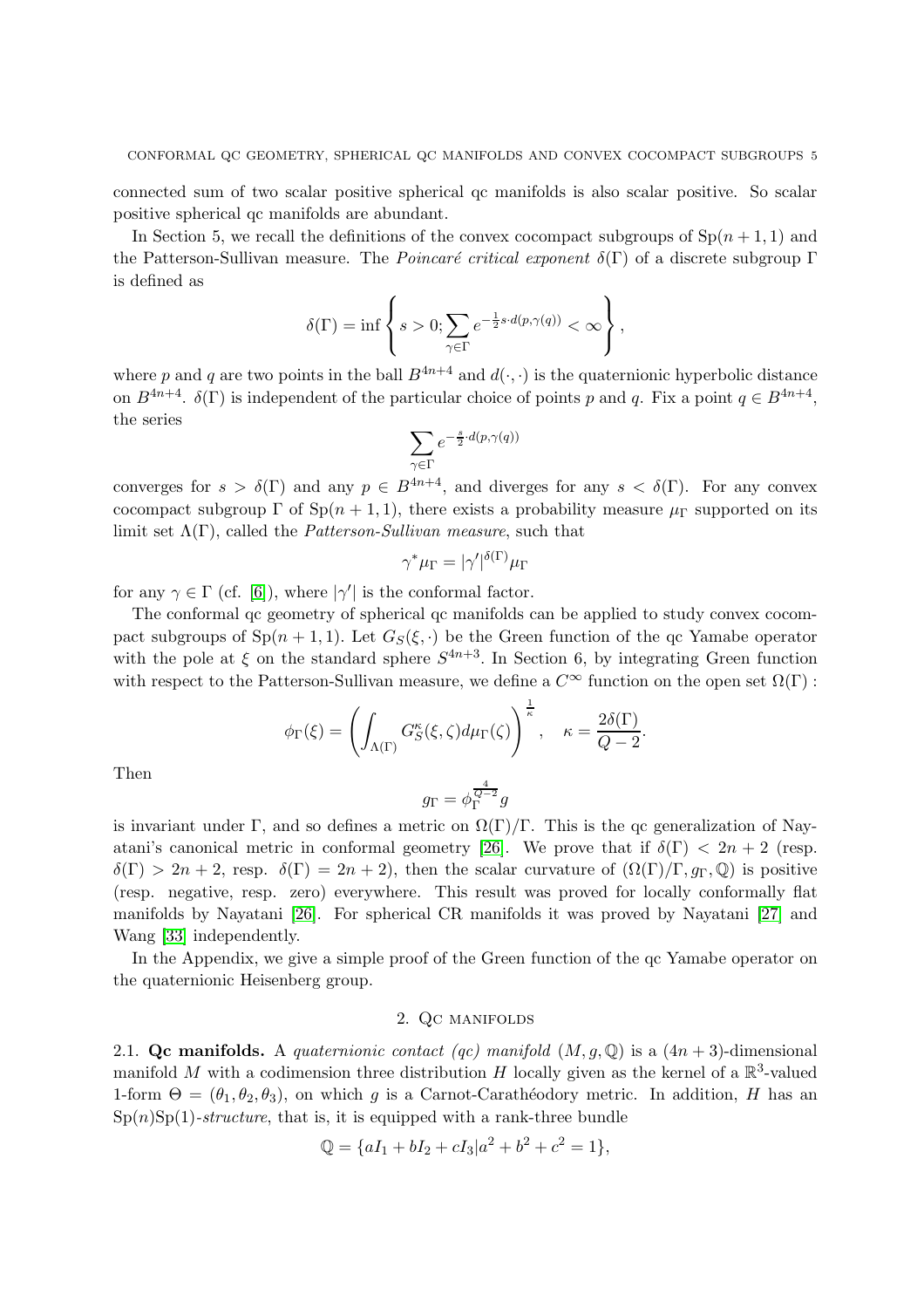which consists of endomorphisms of  $H$  locally generated by three almost complex structures  $I_1, I_2, I_3$  on H satisfying the commutating relation of quaternions:

<span id="page-5-0"></span>(2.1) 
$$
I_1 I_2 = -I_2 I_1 = I_3, \ I_1^2 = I_2^2 = I_3^2 = -id_{|H}.
$$

They are hermitian compatible with the metric:

<span id="page-5-2"></span>(2.2) 
$$
g(I_s \cdot, I_s \cdot) = g(\cdot, \cdot),
$$

and satisfy the compatibility condition

<span id="page-5-3"></span>
$$
(2.3) \t\t g(I_s X, Y) = d\theta_s(X, Y),
$$

for any  $X, Y \in H$ ,  $s = 1, 2, 3$ . We denote  $\mathbb{I} := (I_1, I_2, I_3)$ .

We say  $(M, g, \mathbb{Q})$  is conformal to  $(M, \tilde{g}, \mathbb{Q})$  if  $\tilde{g} = \phi^{\frac{4}{Q-2}}g$  for some smooth positive function  $\phi$  on M. The conformal class of qc manifolds is denoted by  $(M, [q], \mathbb{Q})$ . In the definition of qc manifolds, the  $\mathbb{R}^3$  valued 1-form  $\Theta$  is unique up to a rotation by the following lemma.

<span id="page-5-4"></span>**Lemma 2.1.** (cf. p. 100 in [\[15\]](#page-34-10)) Let  $(M, g, \mathbb{Q})$  be a qc manifold. If  $\Theta$  and  $\Theta'$  are two compatible  $\mathbb{R}^3$ -valued 1-form such that  $\text{Ker}(\Theta) = \text{Ker}(\Theta') = H$  locally, then we have  $\Theta' = \Psi\Theta$  for some  $\Psi \in SO(3)$ -valued smooth functions  $\Psi$ .

*Proof.* Write  $\Theta = (\theta_1, \theta_2, \theta_3)$  and  $\Theta' = (\theta_1', \theta_2', \theta_3')$ . The condition  $\text{Ker}(\Theta) = \text{Ker}(\Theta') = H$ implies that  $\theta'_s = \sum_{t=1}^3 \Psi_{st} \theta_t$  for some GL(3)-valued function  $(\Psi_{st})$ . Applying the exterior derivative, we find that  $d\theta'_{s} = \sum_{t=1}^{3} (d\Psi_{st} \wedge \theta_{t} + \Psi_{st} d\theta_{t}),$  which restricted to H gives  $g(I'_{s}X, Y) =$  $\sum_{t=1}^{3} \Psi_{st} g(I_t X, Y)$  for any  $X, Y \in H$ . Consequently we have

<span id="page-5-1"></span>(2.4) 
$$
I'_{s} = \sum_{t=1}^{3} \Psi_{st} I_{t}.
$$

So we must have  $(\Psi_{st}) \in SO(3)$ .

Given a qc manifold  $(M, g, \mathbb{Q})$ , there exists a canonical connection defined by Biquard in [\[3\]](#page-34-1) when dim  $M > 7$ , and by Duchemin in [\[7\]](#page-34-11) for the 7-dimensional case. It is called *Biquard* connection now.

**Theorem 2.1.** (cf. §2.1.A. in [\[3\]](#page-34-1)) If  $(M^{4n+3}, q, \mathbb{Q})$  (for dim $M > 7$ ) has a gc structure and g is a Carnot-carathéodory metric on H, then there exists a unique connection  $\nabla$  on H and a unique supplementary subspace  $V$  of  $H$  in  $TM$ , such that

(i)  $\nabla$  preserves the decomposition  $H \oplus V$  and the metric;

(ii) for  $X, Y \in H$ , one has  $T_{X,Y} = -[X, Y]_V$ ;

(iii)  $\nabla$  preserves the Sp(n)Sp(1)-structure on H;

(iv) for  $R \in V$ , the endomorphism  $\cdot \to (T_{R,\cdot})_H$  of H lies in the orthogonal of  $\mathfrak{sp}_n \oplus \mathfrak{sp}_1$ ;

(v) the connection on V is induced by the natural identification of V with the subspace  $\mathfrak{sp}_1$  of the endomorphisms of H.

A mapping  $F : (\tilde{M}, \tilde{g}, \tilde{\mathbb{Q}}) \to (M, g, \mathbb{Q})$  is called a *conformal gc mapping* if

(2.5) 
$$
F^*g = \phi \tilde{g}, \quad F^*\mathbb{Q} = \tilde{\mathbb{Q}},
$$

for some positive function  $\phi$ . The pull back  $F^*A$  of an endomorphism A of H is defined as

(2.6) 
$$
F^*A(X) := F_*^{-1}[A(F_*X)]
$$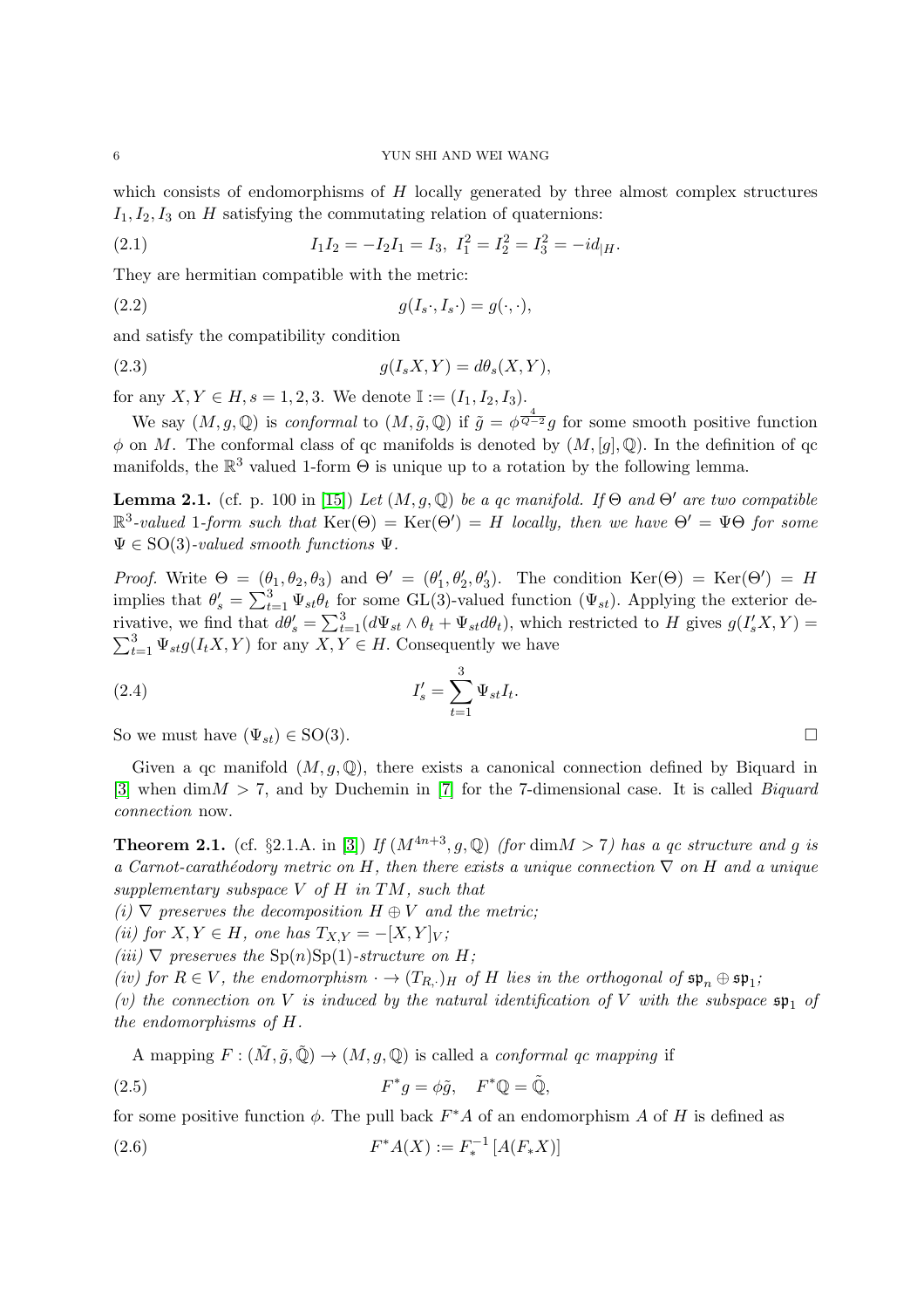for any  $X \in H$ . If F is invertible and F and  $F^{-1}$  are both qc mappings, F is called a qc diffeomorphism. If f is a qc diffeomorphism, we must have  $f_*\tilde{H} = H$ , where H and  $\tilde{H}$  are horizontal subbundles of  $TM$  and  $T\tilde{M}$ , respectively.

<span id="page-6-0"></span>2.2. The quaternionic Heisenberg group. The simplest qc manifold is the quaternionic Heisenberg group  $\mathcal{H}^n = \mathbb{H}^n \oplus \text{Im}\mathbb{H}$ , whose multiplication is given by

$$
(y,t)\cdot (y',t') = (y+y', t+t'+2\mathrm{Im}(y\bar{y'})),
$$

where  $y, y' \in \mathbb{H}^n$  and  $t = t_1 \mathbf{i} + t_2 \mathbf{j} + t_3 \mathbf{k}$ ,  $t' = t = t'_1 \mathbf{i} + t'_2 \mathbf{j} + t'_3 \mathbf{k} \in \text{Im}\mathbb{H}$ . The conjugation of a quaternion number  $x_1 + x_2$ **i** +  $x_3$ **j** +  $x_4$ **k** is  $x_1 - x_2$ **i** −  $x_3$ **j** −  $x_4$ **k**. The neutral element is (0,0) and the inverse of  $(y, t)$  is  $(-y, -t)$ . The norm of the quaternionic Heisenberg group  $\mathscr{H}^n$  is defined by

<span id="page-6-4"></span>(2.7) 
$$
\|(y,t)\| := (|y|^4 + |t|^2)^{\frac{1}{4}}.
$$

We have the following automorphisms of  $\mathscr{H}^n$ : (1) dilations:

(2.8) 
$$
D_{\delta} : (y, t) \longrightarrow (\delta y, \delta^{2} t), \delta > 0;
$$

(2) left translations:

(2.9) 
$$
\tau_{(y',t')} : (y,t) \longrightarrow (y',t') \cdot (y,t);
$$

(3) rotations:

(2.10) 
$$
U: (y, t) \longrightarrow (yU, t), \text{ for } U \in \text{Sp}(n),
$$

where

(2.11) 
$$
Sp(n) = \{ U \in GL(n, \mathbb{H}) | U\bar{U}^t = I_n \};
$$

<span id="page-6-2"></span>(4) The inversion:

<span id="page-6-3"></span>(2.12) 
$$
R: (y, t) \longrightarrow \left( -(|y|^2 - t)^{-1}y, \frac{-t}{|y|^4 + |t|^2} \right);
$$

(5) Sp(1) acts on  $\mathscr{H}^n$  as:

(2.13) 
$$
\sigma: (y,t) \longrightarrow (\sigma y, \sigma t \sigma^{-1}),
$$

where the action on the first factor is left multiplication by  $\sigma \in \mathbb{H}$  with  $|\sigma| = 1$ , while the action on the second factor is isomorphism with SO(3).

Note that for  $x = x_1 + x_2$ **i** +  $x_3$ **j** +  $x_4$ **k** and  $x' = x'_1 + x'_2$ **i** +  $x'_3$ **j** +  $x'_4$ **k**, we have

<span id="page-6-1"></span>
$$
\begin{aligned} \text{Im}(x\bar{x}') &= \text{Im}\{(x_1 + x_2\mathbf{i} + x_3\mathbf{j} + x_4\mathbf{k})(x_1' - x_2'\mathbf{i} - x_3'\mathbf{j} - x_4'\mathbf{k})\} \\ &= (-x_1x_2' + x_2x_1' - x_3x_4' + x_4x_3')\mathbf{i} + (-x_1x_3' + x_3x_1' + x_2x_4' - x_4x_2')\mathbf{j} \\ &+ (-x_1x_4' + x_4x_1' - x_2x_3' + x_3x_2')\mathbf{k} =: \sum_{k,j=1}^4 b_{kj}^s x_k x_j' \mathbf{i}_s \end{aligned}
$$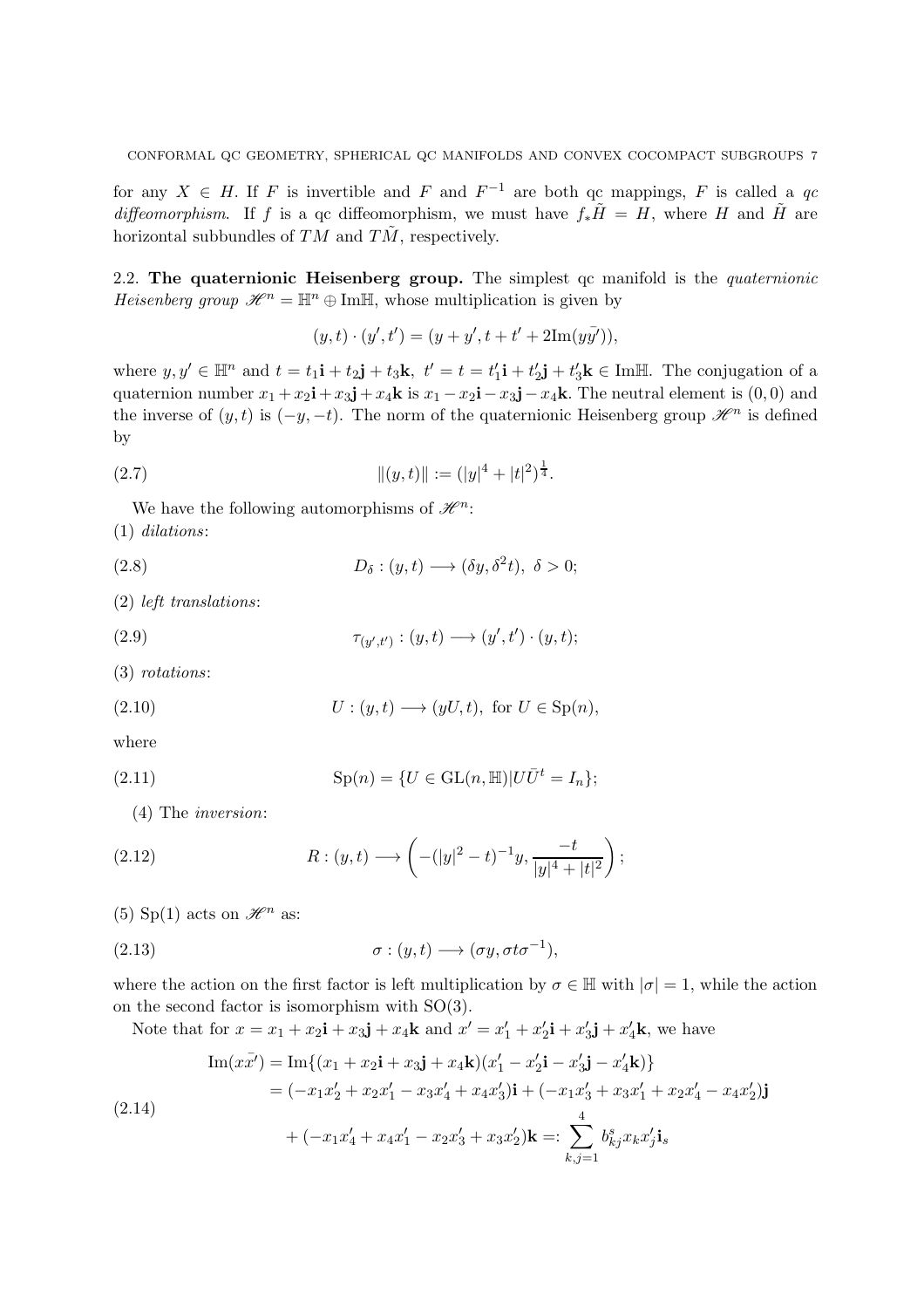#### 8 YUN SHI AND WEI WANG

(cf. (2.15) in [\[36\]](#page-35-3)), where  $b_{kj}^s$  is the  $(k, j)$ -th entry of the following matrices  $b^s$ :

<span id="page-7-1"></span>
$$
b^{1} := \begin{pmatrix} 0 & -1 & 0 & 0 \\ 1 & 0 & 0 & 0 \\ 0 & 0 & 0 & -1 \\ 0 & 0 & 1 & 0 \end{pmatrix}, \quad b^{2} := \begin{pmatrix} 0 & 0 & -1 & 0 \\ 0 & 0 & 0 & 1 \\ 1 & 0 & 0 & 0 \\ 0 & -1 & 0 & 0 \end{pmatrix},
$$
  
(2.15)  

$$
b^{3} := \begin{pmatrix} 0 & 0 & 0 & -1 \\ 0 & 0 & -1 & 0 \\ 0 & 1 & 0 & 0 \\ 1 & 0 & 0 & 0 \end{pmatrix}.
$$

It is easy to see that matrices  $b^1, b^2, b^3$  satisfy the commutating relation of quaternions:

(2.16) 
$$
(b^1)^2 = (b^2)^2 = (b^3)^2 = -id, \qquad b^1b^2b^3 = -id.
$$

By [\(2.14\)](#page-6-1), the multiplication of the quaternionic Heisenberg group in terms of real variables can written as (cf. [\[36\]](#page-35-3))

$$
(y,t)\cdot (y',t') = \left(y+y',t_s+t'_s+2\sum_{l=0}^{n-1}\sum_{j,k=1}^4 b_{kj}^s y_{4l+k}y'_{4l+j}\right),
$$

where  $s = 1, 2, 3$ ,  $y = (y_1, y_2, \dots, y_{4n})$ ,  $y' = (y'_1, y'_2, \dots, y'_{4n}) \in \mathbb{R}^{4n}$ ,  $t = (t_1, t_2, t_3)$ ,  $t' =$  $(t'_1, t'_2, t'_3) \in \mathbb{R}^3$ . We denote

<span id="page-7-2"></span>(2.17) 
$$
Y_{4l+j} := \frac{\partial}{\partial y_{4l+j}} + 2 \sum_{s=1}^{3} \sum_{k=1}^{4} b_{kj}^{s} y_{4l+k} \frac{\partial}{\partial t_s},
$$

 $l = 0, \ldots, n-1, j = 1, \ldots, 4$ . They are left invariant vector fields on the quaternionic Heisenberg group  $\mathscr{H}^n$ .

The horizontal subspace  $H_0 := span{Y_1, \dots, Y_{4n}}$  generates the corresponding Lie algebra of the quaternionic Heisenberg group. The standard  $\mathbb{R}^3$ -valued contact form of the group is

<span id="page-7-0"></span>(2.18) 
$$
2\Theta_0 := dt - y \cdot d\bar{y} + dy \cdot \bar{y}.
$$

If we write  $\Theta_0 = (\theta_{0;1}, \theta_{0;2}, \theta_{0;3})$ , then we have

(2.19) 
$$
2\theta_{0;s} = dt_s - 2\sum_{l=0}^{n-1} \sum_{j,k=1}^4 b_{kj}^s y_{4l+k} dy_{4l+j}, \quad s = 1,2,3,
$$

by using [\(2.14\)](#page-6-1) again. Then  $\text{Ker}\Theta_0 = H_0$ . The standard Carnot-Carathéodory metric on the group is defined as

$$
g_0(Y_\alpha, Y_\beta) = 2\delta_{\alpha\beta},
$$

for  $\alpha, \beta = 1, \dots, 4n$ . We set  $\mathbb{Q}_0 := \{aI_1 + bI_2 + cI_3 | a^2 + b^2 + c^2 = 1\}$ , where transformations  $I_s$ ,  $s = 1, 2, 3$ , on  $H_0$  are given by

$$
I_s Y_{4l+k} = \sum_{j=1}^4 b_{jk}^s Y_{4l+j},
$$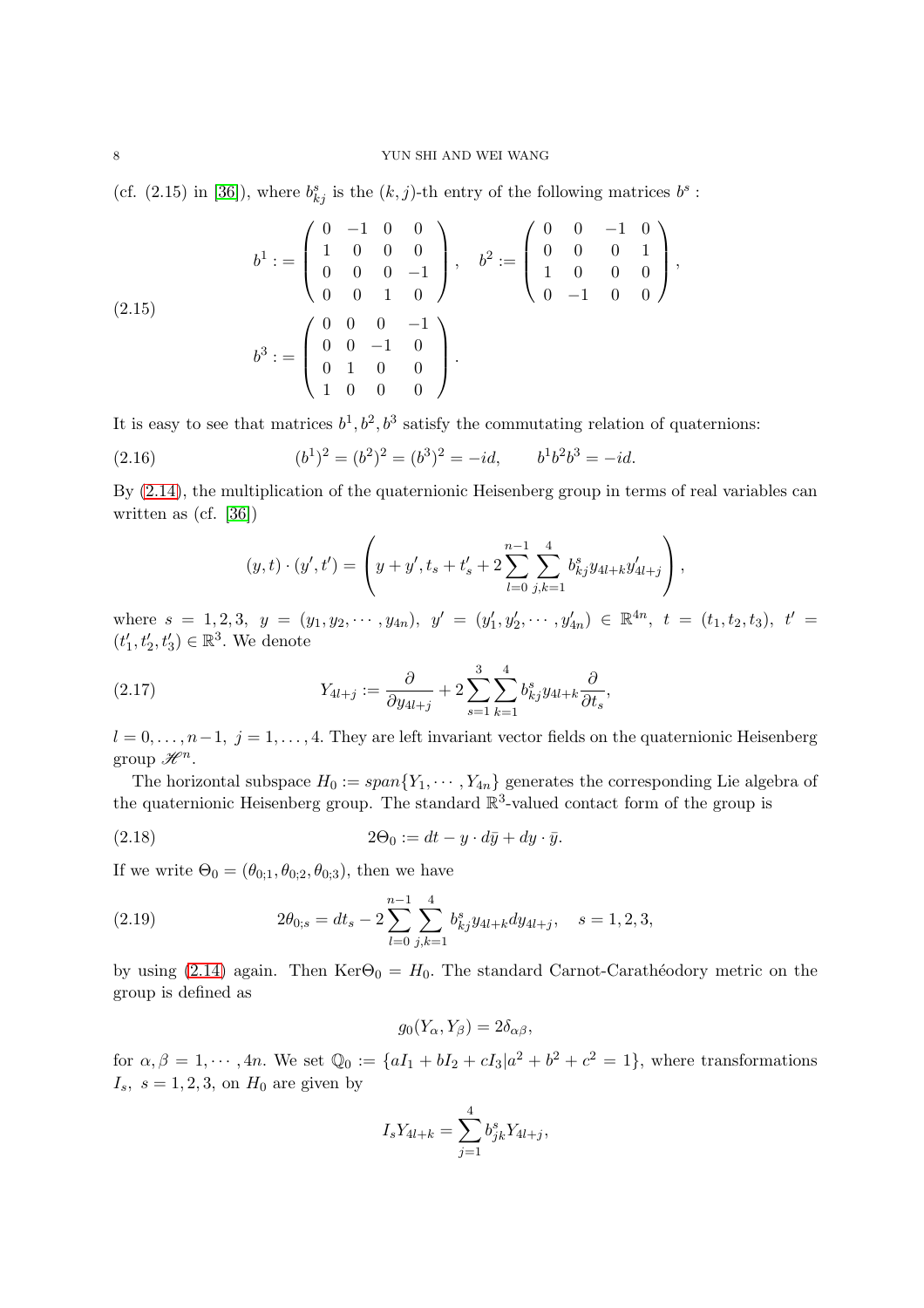for  $l = 0, \dots, n-1, k = 1, 2, 3, 4$ . It is direct to check  $I_1, I_2$  and  $I_3$  satisfying the commutating relation of quaternions in [\(2.1\)](#page-5-0). Recall that the wedge product of 1-forms  $\omega_1$  and  $\omega_2$  is given by

(2.20) 
$$
(\omega_1 \wedge \omega_2)(X, Y) := \omega_1(X)\omega_2(Y) - \omega_1(Y)\omega_2(X),
$$

for any vector field  $X$  and  $Y$ . It is easy to see that

$$
d\theta_{0;s}(Y_{4l'+k}, Y_{4l+j}) = -\sum_{a=0}^{n-1} \sum_{j',k'=1}^{4} b_{k'j'}^s dy_{4a+k'} \wedge dy_{4a+j'}(Y_{4l'+k}, Y_{4l+j})
$$
  
=  $-2b_{kj}^s \delta_{ll'} = g_0(I_s Y_{4l'+k}, Y_{4l+j}),$ 

<span id="page-8-0"></span>since  $b^s$  is antisymmetric. Thus,  $g_0$  is compatible with  $\Theta_0$ . So  $(\mathscr{H}^n, g_0, \mathbb{Q}_0)$  is a qc manifold.

2.3. The quaternionic hyperbolic space and the standard qc structure on the sphere. The quaternionic projective space  $\mathbb{H}P^{n+1}$  of dimension  $n+1$  is the set of left quaternionic lines in  $\mathbb{H}^{n+2}$ . More precisely,

$$
\mathbb{H}P^{n+1} := (\mathbb{H}^{n+2} \setminus \{0\}) / \sim,
$$

where  $\sim$  is the equivalent relation:  $(p'_1, \dots, p'_{n+2}) \sim (q'_1, \dots, q'_{n+2}) \in \mathbb{H}^{n+2}$  if there is a non-zero quaternion number  $\lambda$  such that

$$
(p'_1, \cdots, p'_{n+2}) = (\lambda q'_1, \cdots, \lambda q'_{n+2}).
$$

Let  $P: \mathbb{H}^{n+2}\setminus\{0\} \to \mathbb{H}^{n+1}$  be the canonical projection onto the quaternionic projective space. Under the induced action of  $\text{Sp}(n+1,1)$  on  $\mathbb{H}P^{n+1}$ , there are three invariant subsets

$$
D_{+} := \{q' \in \mathbb{H}P^{n+1}; Q(q', q') > 0\},
$$
  
\n
$$
D_{0} := \{q' \in \mathbb{H}P^{n+1}; Q(q', q') = 0\},
$$
  
\n
$$
D_{-} := \{q' \in \mathbb{H}P^{n+1}; Q(q', q') < 0\}.
$$

Then, as a homogeneous space for  $Sp(n + 1, 1), D_+$  is equivalent to the *quaternionic hyperbolic* space. In this case we must have  $q_{n+2} \neq 0$ . So a point in  $D_+$  is equivalent to  $(q, 1)$  for some  $q \in \mathbb{H}^{n+1}$ , i.e.  $(q_{n+2}^{\prime -1} q_1^{\prime}, \cdots, q_{n+2}^{\prime -1} q_{n+1}^{\prime}, 1)$ .

We introduce a positive definite hyperhermitian form on  $\mathbb{H}^{n+1}$ :

$$
\langle q, p \rangle := q_1 \bar{p}_1 + \cdots + q_{n+1} \bar{p}_{n+1}.
$$

It is obvious that  $U \in \text{Sp}(n+1)$  (cf. [\(2.11\)](#page-6-2)) if and only if  $\langle qU, pU \rangle = \langle q, p \rangle$  for any  $q, p \in \mathbb{H}^{n+1}$ . We have the ball model for quaternionic hyperbolic space:

$$
B^{4n+4} = \{ q \in \mathbb{H}^{n+1}; \langle q, q \rangle < 1 \}.
$$

Let  $\gamma = (\gamma_{ij}) \in \text{Sp}(n+1,1)$ .  $\gamma$  is a  $(n+2) \times (n+2)$  matrix acts on left quaternionic vector space  $\mathbb{H}^{n+2}$  from right. For  $q \in \mathbb{H}^{n+1}$ ,  $(q, 1)$  is a vector in  $\mathbb{H}^{n+2}$ . The right action of  $\gamma$  on this vector is denoted by  $(q, 1)$ γ, whose *l*-th component is

$$
[(q,1)\gamma]_l := \sum_{m=1}^{n+1} q_m \gamma_{ml} + \gamma_{(n+2)l}, \quad l = 1, \cdots, n+2.
$$

Note that

$$
([(q,1)\gamma]_1,\cdots,[(q,1)\gamma]_{n+2}) \sim ([(q,1)\gamma]_{n+2}^{-1}[(q,1)\gamma]_1,\cdots,[(q,1)\gamma]_{n+2}^{-1}[(q,1)\gamma]_{n+1},1),
$$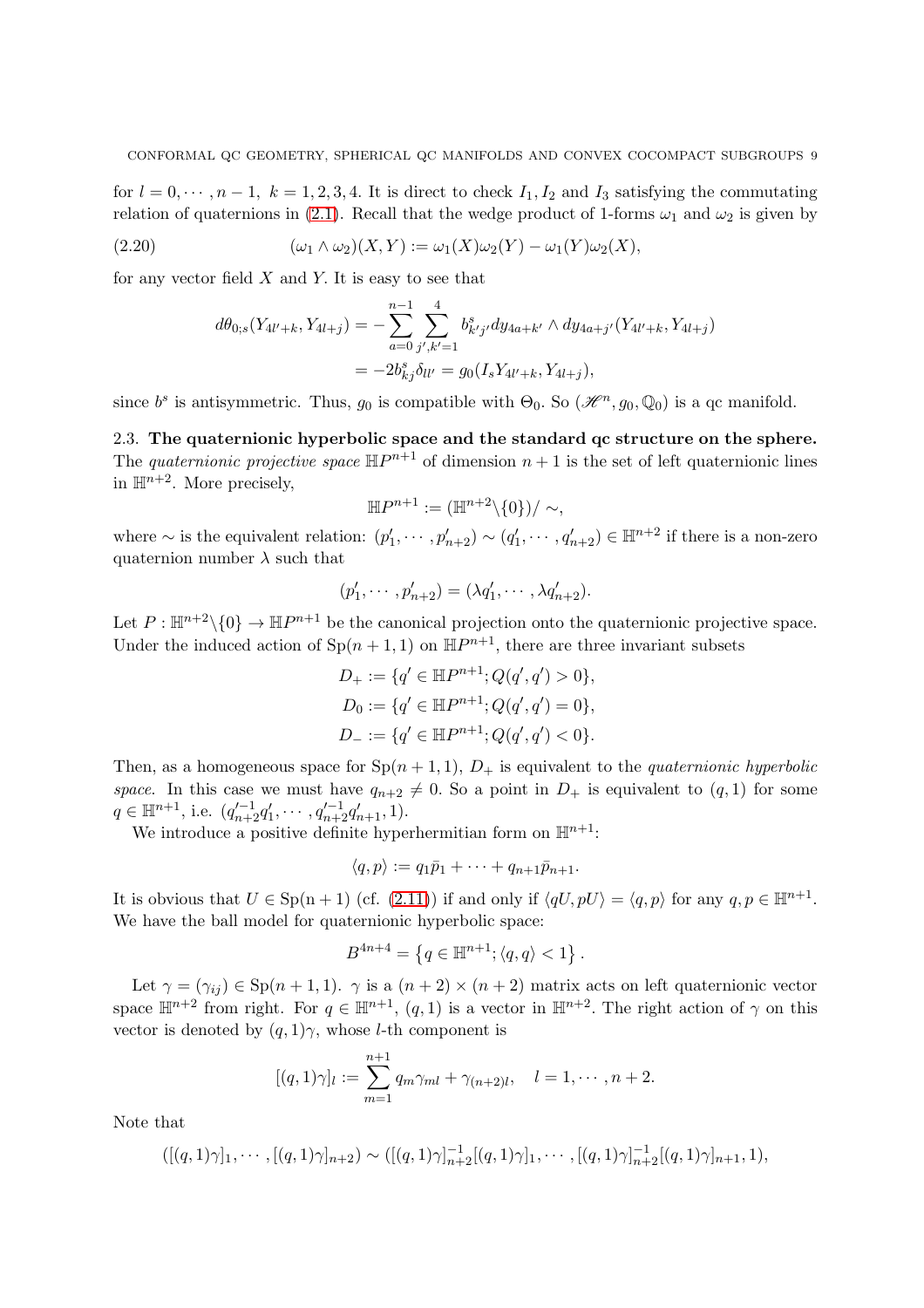### 10 YUN SHI AND WEI WANG

where  $[(q, 1)\gamma]_{n+2} \neq 0$  by

<span id="page-9-1"></span>
$$
|[(q,1)\gamma]_1|^2 + \cdots + |[(q,1)\gamma]_{n+1}|^2 - |[(q,1)\gamma]_{n+2}|^2 = 0,
$$

for  $q \in S^{4n+3}$ . So  $\text{Sp}(n+1,1)$  induces an action on  $S^{4n+3}$  by

$$
(2.21) \qquad \gamma(q) := \left( [(q, 1)\gamma]_{n+2}^{-1} [(q, 1)\gamma]_1, \cdots, [(q, 1)\gamma]_{n+2}^{-1} [(q, 1)\gamma]_{n+1} \right) \quad \text{for } q \in S^{4n+3}.
$$

 $\text{Sp}(n+1,1)$  also induces an action on  $B^{4n+4}$  in this way.

The fundamental invariant on the unit ball is given by

<span id="page-9-2"></span>(2.22) 
$$
(q,p) = \frac{1 - \langle q, p \rangle}{(1 - |q|^2)^{\frac{1}{2}} (1 - |p|^2)^{\frac{1}{2}}},
$$

and

<span id="page-9-3"></span>(2.23) 
$$
|(q,p)| = \cosh\left(\frac{1}{2}d(q,p)\right),
$$

for  $q, p \in B^{4n+4}$ , where  $d(q, p)$  is the *quaternionic hyperbolic distance* between q and p, which is invariant under the action of  $Sp(n + 1, 1)$  (cf. p. 523 in [\[6\]](#page-34-7)).

For a H-valued function  $\mathbf{f} = f_1 + f_2 \mathbf{i} + f_3 \mathbf{j} + f_4 \mathbf{k}$ , we set

$$
d\mathbf{f} := \sum_{l=1}^{4n+4} \frac{\partial \mathbf{f}}{\partial x_l} dx_l = df_1 + df_2 \mathbf{i} + df_3 \mathbf{j} + df_4 \mathbf{k}.
$$

It is easy to see that for two  $\mathbb{H}\text{-valued}$  function **f** and **g**, we have

$$
d(\mathbf{f} \cdot \mathbf{g}) = d\mathbf{f} \cdot \mathbf{g} + \mathbf{f} \cdot d\mathbf{g}.
$$

In particular, we have  $dq = dx_0 + dx_1\mathbf{i} + dx_2\mathbf{j} + dx_3\mathbf{k}$  if we write  $q = x_0 + x_1\mathbf{i} + x_2\mathbf{j} + x_3\mathbf{k}$ . For a  $\mathbb{H}^n$ -valued function  $\mathbf{f} = (\mathbf{f}_1, \cdots, \mathbf{f}_n)$ , we write  $d\mathbf{f} := (d\mathbf{f}_1, \cdots, d\mathbf{f}_n)$ .

For a point  $\zeta = (\zeta_1, \dots, \zeta_{n+1}) \in S^{4n+3} = \{\xi \in \mathbb{H}^{n+1} : |\xi| = 1\}$ , we consider a quaternionic subspace of the tangent space:

$$
H_{\zeta} := \{ v \in \mathbb{H}^{n+1} : \langle v, \zeta \rangle = 0 \}.
$$

It is easy to see that  $H_{\zeta}$  is a left quaternionic subspace of H-dimension n. Then  $H = \cup_{\zeta \in S^{4n+3}} H_{\zeta}$ is the standard horizonal bundle of the tangent bundle of the sphere. Let  $\eta : [0,1] \to S^{4n+3}$ be any smooth curve such that  $\eta(0) = \zeta$ . We identify the vector  $(\eta'_1(0), \dots, \eta'_{n+1}(0))$  with a tangential vector  $X_0 = \sum_{j=1}^{4n+4} v_j \frac{\partial}{\partial x}$  $\frac{\partial}{\partial x_j}$  at point  $\zeta$ , if we write  $\eta'_l(0) = v_{4l-3} + v_{4l-2}\mathbf{i} + v_{4l-1}\mathbf{j} + v_{4l}\mathbf{k}$ . The standard ImH-valued contact form on  $S^{4n+3}$  is given by

<span id="page-9-0"></span>(2.24) 
$$
\Theta_S = \sum_{l=1}^{n+1} \left( d\zeta_l \cdot \bar{\zeta}_l - \zeta_l \cdot d\bar{\zeta}_l \right),
$$

where  $\zeta = (\zeta_1, \dots, \zeta_{n+1}) \in S^{4n+3}$ . If we write  $\zeta_l = x_{4l-3} + x_{4l-2}i + x_{4l-1}j + x_{4l}k$ ,  $l = 1, \dots, n+1$ , and  $\Theta_S = (\theta_1, \theta_2, \theta_3)$ , then we have

$$
\theta_s = -2 \sum_{l=0}^n \sum_{k,j=1}^4 b_{kj}^s x_{4l+k} dx_{4l+j},
$$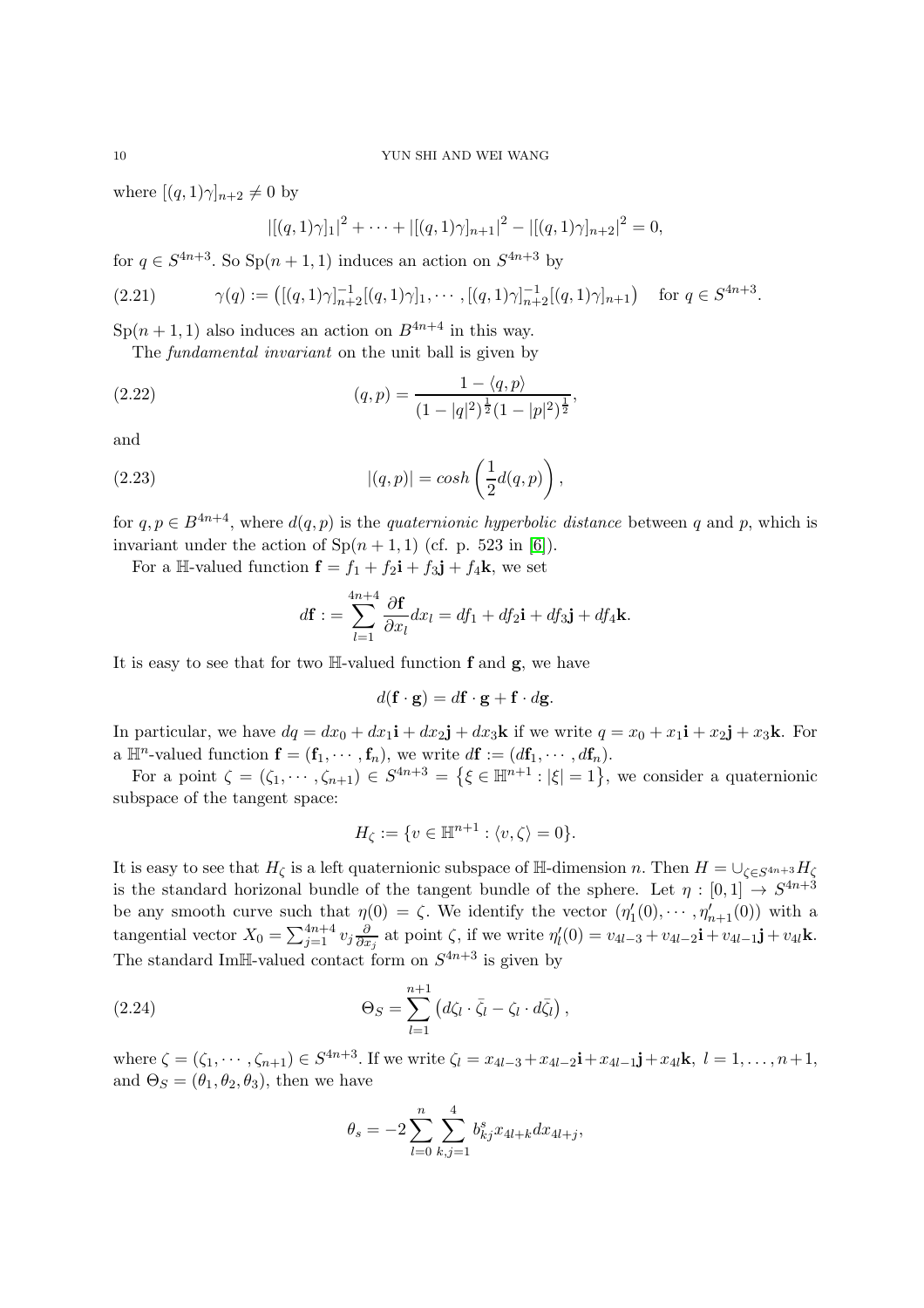by using identity [\(2.14\)](#page-6-1) again, and so

$$
d\theta_s = -2\sum_{l=0}^n \sum_{k,j=1}^4 b_{kj}^s dx_{4l+k} \wedge dx_{4l+j}.
$$

The transformation  $I_s$  on  $H_\zeta$  is given by left multiplying  $\mathbf{i}_s$ :

$$
\left(\eta'_1(0),\cdots,\eta'_{n+1}(0)\right)\longmapsto \left(\mathbf{i}_s\eta'_1(0),\cdots,\mathbf{i}_s\eta'_{n+1}(0)\right).
$$

We can check that

(2.25) 
$$
\mathbf{i}_{s}(x_{1}+x_{2}\mathbf{i}+x_{3}\mathbf{j}+x_{4}\mathbf{k}) = \sum_{j,k=1}^{4} b_{jk}^{s} x_{k}\mathbf{i}_{j-1}
$$

(here  $i_0 = 1$ ) (cf. (2.2) in [\[37\]](#page-35-4)). We define

$$
I_s\partial_{x_{4l+k}}:=\sum_{j=1}^4b_{jk}^s\partial_{x_{4l+j}},
$$

for  $l = 0, \dots, n-1, j = 1, 2, 3, 4, s = 1, 2, 3$ . Then for  $v \in H_{\zeta}$ , we have  $\langle I_s v, \zeta \rangle = 0$ , i.e.  $I_s v \in H_\zeta$ .  $\mathbb{Q}_s = \{aI_1 + bI_2 + cI_3 | a^2 + b^2 + c^2 = 1\}$  is a  $\text{Sp}(n)\text{Sp}(1)$ -structure on H. Denote by  $g_S$  the restriction to the horizontal subspace H of the Euclidean metric on  $S^{4n+3}$  multiplying a factor 4. We can prove that  $g_S$  is compatible to  $\Theta_S$  and  $\mathbb{Q}_S$  on  $S^{4n+3}$  as in the case of the quaternionic Heisenberg group, i.e. for any  $X, Y \in H$ ,

$$
g_S(I_s X, Y) = d\theta_s(X, Y), \quad s = 1, 2, 3.
$$

The group of conformal qc transformations of  $S^{4n+3}$  consists of quaternionic fractional linear transformation  $\text{Sp}(n+1,1)/\text{center}$  [\[17\]](#page-34-12). We have the following qc Liouville type theorem.

<span id="page-10-3"></span>**Theorem 2.2.** (Qc Liouville type theorem) (cf. Theorem 8.5 in [\[17\]](#page-34-12)) Every conformal qc transformation between open subsets of  $S^{4n+3}$  is the restriction of a global conformal qc transformation.

We can identify  $\mathscr{H}^n$  with the boundary  $\Sigma$  of the *Siegel domain* in  $\mathbb{H}^{n+1}$ ,

<span id="page-10-1"></span>(2.26) 
$$
\Sigma := \{ (q, q_{n+1}) \in \mathbb{H}^n \times \mathbb{H} : \text{Re} q_{n+1} = |q|^2 \},
$$

by using the projection

$$
\hat{\pi}: \sum \longrightarrow \mathscr{H}^n,
$$
  

$$
(q, q_{n+1}) \longmapsto (q, |q|^2 - q_{n+1}).
$$

The Cayley transform is the map from the sphere  $S^{4n+3}$  minus the southern point to the quadratic hypersurface  $\Sigma$  defined by

$$
\hat{F}: S^{4n+3} \longrightarrow \Sigma, \quad (\zeta, \zeta_{n+1}) \longmapsto (q, q_{n+1}),
$$

where

<span id="page-10-2"></span>(2.27) 
$$
q = (1 + \zeta_{n+1})^{-1} \zeta, \quad q_{n+1} = (1 + \zeta_{n+1})^{-1} (1 - \zeta_{n+1}).
$$

Then we have the *stereographic projection*:

<span id="page-10-0"></span>(2.28) 
$$
F = \hat{\pi} \circ \hat{F} : S^{4n+3} \longrightarrow \mathcal{H}^n, \quad (\zeta, \zeta_{n+1}) \longmapsto (q, t),
$$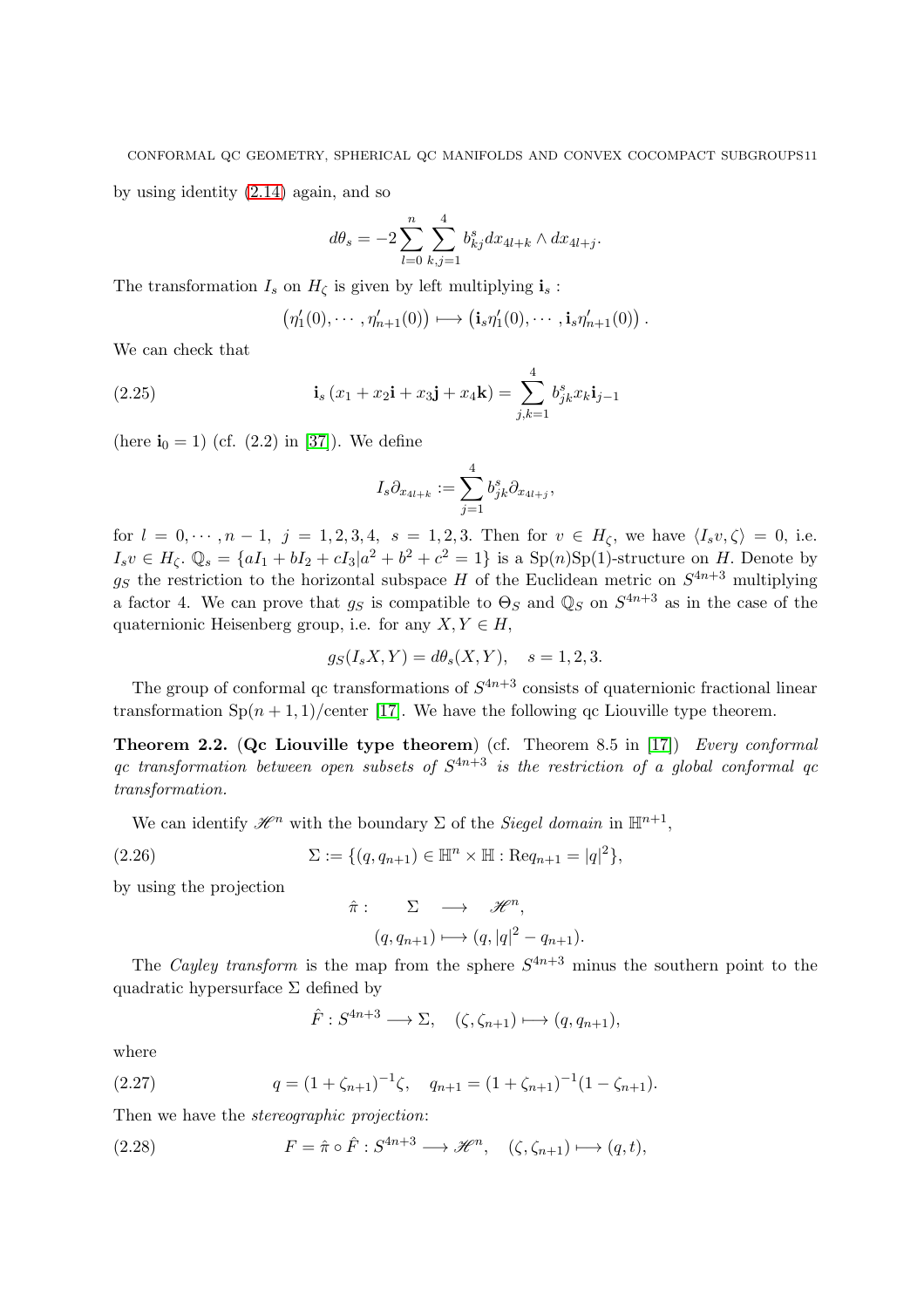given by

$$
q = (1 + \zeta_{n+1})^{-1} \zeta, \quad t = \frac{2 \text{Im} \zeta_{n+1}}{|1 + \zeta_{n+1}|^2}.
$$

**Proposition 2.1.** (cf. p.146 in [\[15\]](#page-34-10)) The Cayley transform is a conformal gc diffeomorphism between  $\mathcal{H}^n$  with its standard qc contact structure  $\Theta_0$  in [\(2.18\)](#page-7-0) and the sphere minus a point with its standard qc contact structure  $\Theta_S$  in [\(2.24\)](#page-9-0). More precisely,

<span id="page-11-0"></span>(2.29) 
$$
F^*\Theta_0 = \alpha \frac{\Theta_S}{2|1 + \zeta_{n+1}|^2} \bar{\alpha},
$$

where  $\alpha = \frac{1+\zeta_{n+1}}{1+\zeta_{n+1}}$  $\frac{1+\zeta_{n+1}}{|1+\zeta_{n+1}|}$  is a unit quaternion.

We have the following corollary.

<span id="page-11-2"></span>**Corollary 2.1.** Suppose that  $g_S$  is the standard qc metric on  $S^{4n+3}$  and  $g_0$  is the standard qc metric on  $\mathscr{H}^n$ . We have

<span id="page-11-1"></span>(2.30) 
$$
F^*g_0 = \frac{g_S}{2|1 + \zeta_{n+1}|^2},
$$

where  $F$  is the stereographic projection defined by  $(2.28)$ .

*Proof.* Let  $\mathbb{I} = (I_1, I_2, I_3)$  be the standard qc structure on the group  $\mathcal{H}^n$  and  $\mathbb{I}' = (I'_1, I'_2, I'_3)$  be the standard qc structure on the sphere. Let  $\omega_s := g_0(I_s \cdot, \cdot) = d\theta_s$ , if we write  $\Theta_0 = (\theta_1, \theta_2, \theta_3)$ . Similarly, let  $\omega_s' := g_S(I_s'; \cdot) = d\theta_s'$ , if we write  $\Theta_S = (\theta_1', \theta_2', \theta_3')$ . Consider the fundamental 4-form

$$
\Omega = \omega_1 \wedge \omega_1 + \omega_2 \wedge \omega_2 + \omega_3 \wedge \omega_3,
$$

on the horizontal subspace  $H_{0,p}$  for a fixe point  $p \in \mathcal{H}^n$ . It is known that an element  $g \in$ GL(4n, R) preserving  $\Omega$  if and only if  $g \in \text{Sp}(n) \text{Sp}(1)$  (cf. Lemma 9.1 in [\[31\]](#page-35-5)), where  $\text{Sp}(n)$  =  ${A \in O_{g_0}(4n); AI_s = I_sA, s = 1, 2, 3} \text{ and } Sp(1) = \{a_1I_1 + a_2I_2 + a_3I_3; a_1^2 + a_2^2 + a_3^2 = 1\}.$  Here  $A \in O_{g_0}(4n)$  means that A is orthogonal with respect to  $g_0$  on  $H_{0;p}$ . Similar result holds for  $\Omega'$ .

Write  $\alpha \Theta_{S} \bar{\alpha} = (\cdots, \sum_{k=1}^{3} a_{jk} \theta'_{k}, \cdots)$ . It follows from [\(2.29\)](#page-11-0) and direct calculation that  $F^*\omega_j = \lambda \sum_{k=1}^3 a_{jk}\omega'_k$  as 2-forms on the horizontal subspace, where  $\lambda = \frac{1}{2|1+\xi_j|}$  $\frac{1}{2|1+\xi_{n+1}|^2}$ , and so

$$
F^*\Omega = \lambda^2 \Omega'.
$$

Then A preserving  $\Omega$  implies  $F^*A$  preserving  $\Omega'$ . This is because

$$
\Omega'(F^*A(X_1), \cdots, F^*A(X_4)) = \lambda^{-2} F^* \Omega (F_*^{-1}[A(F_*X_1)], \cdots, F_*^{-1}[A(F_*X_4)])
$$
  
=  $\lambda^{-2} \Omega (A(F_*X_1), \cdots, A(F_*X_4))$   
=  $\lambda^{-2} \Omega (F_*X_1, \cdots, F_*X_4) = \Omega'(X_1, \cdots, X_4),$ 

where  $X_1, \dots, X_4 \in H_{0,p}$ . Thus  $F^*A$  is orthogonal with respect to  $g_S$  if A is orthogonal with respect to  $g_0$ , and vise versa. But for any  $X, Y \in H_{S,p}$  with  $||F_*X||_{g_0} = ||F_*Y||_{g_0}$ , there exists an  $A \in O_{g_0}(H)$ , such that  $F_*Y = AF_*X$ . Then we have

$$
||Y||_{g_S} = ||F_*^{-1}(F_*Y)||_{g_S} = ||F_*^{-1}[A(F_*X)]||_{g_S} = ||F^*A(X)||_{g_S} = ||X||_{g_S}.
$$

This implies that  $F^*g_0$  is conformal to  $g_S$ , i.e. we can write  $F^*g_0 = \mu g_S$ , for some  $\mu > 0$ . Consequently, we have  $F^* \text{Vol}|_{H_0} = \mu^{2n} \text{ Vol}|_{H_S}$ .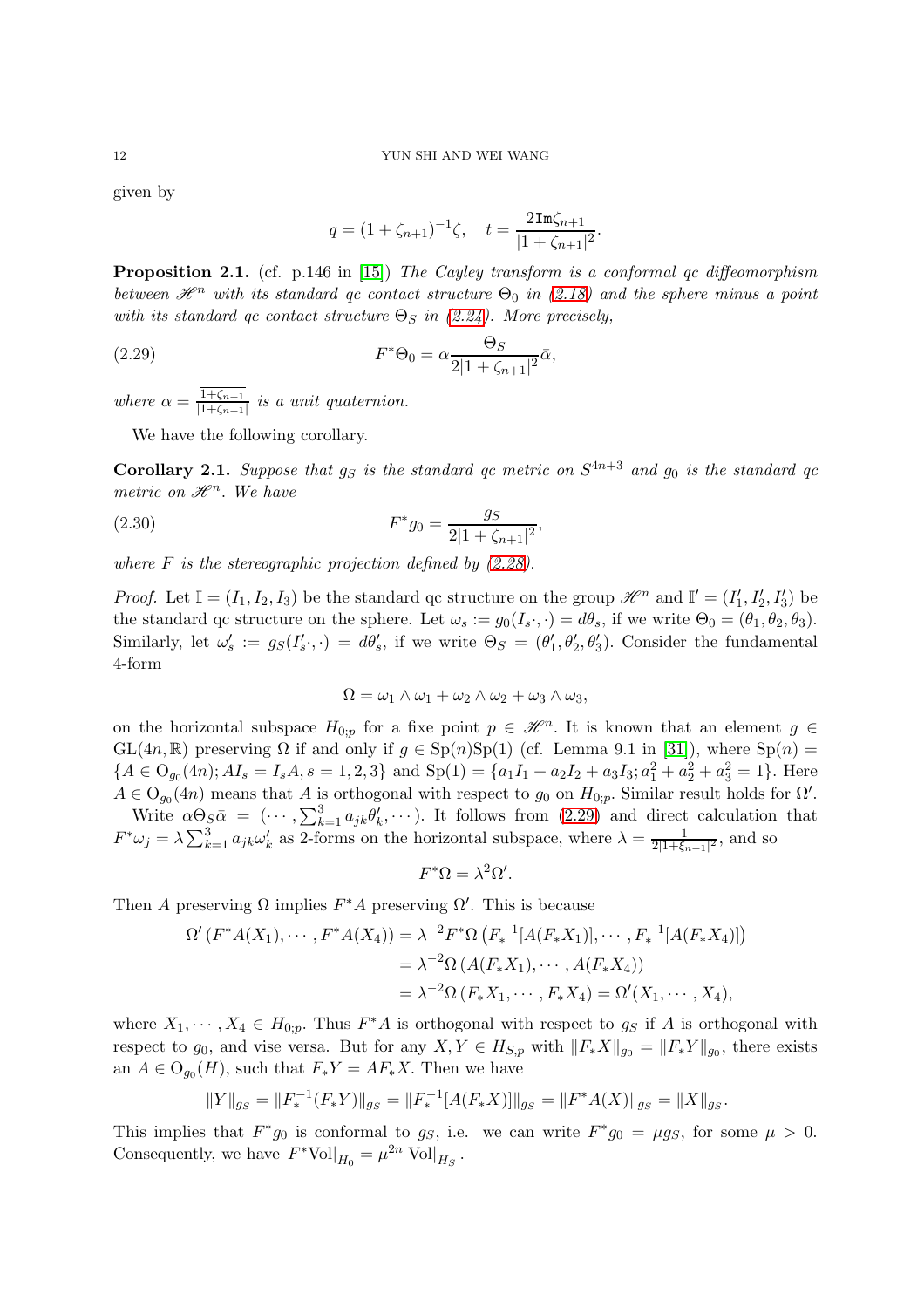On the other hand,  $F^*d\theta_s|_{H_S} = \lambda \alpha d\theta_s d\overline{\alpha}|_{H_S} = \lambda g_S(\hat{I}_s \cdot, \cdot)|_{H_S} = \lambda \hat{\omega}_s|_{H_S}$  for  $s = 1, 2, 3$ , where  $\hat{I} =$  $\alpha \mathbb{I}'\bar{\alpha}$ , and  $\hat{I}_s$  is also an almost complex structure compatible with g<sub>S</sub>. It follows that  $(F^*d\theta_s)^{2n}$  $\lambda^{2n} \hat{\omega}_s^{2n}$  on  $H_S$ , and so  $F^* \text{Vol}|_{H_0} = \lambda^{2n} \text{Vol}|_{H_S}$ . So we must have  $\mu = \lambda$ . The corollary is proved.  $\Box$ 

Then by the transformation formula [\(2.30\)](#page-11-1), we get the following corollary.

<span id="page-12-4"></span>**Corollary 2.2.** For any  $\xi = (q, t) \in \mathcal{H}^n$ , we have

(2.31) 
$$
R^*g_0|_{\xi} = \frac{1}{\|\xi\|^4}g_0|_{\xi}, \quad D^*_{r}g_0 = r^2g_0.
$$

*Proof.* Note that the Cayley transformation  $\hat{F}$  maps  $(-\zeta, -\zeta_{n+1})$  to

(2.32) 
$$
\left(-(1-\zeta_{n+1})^{-1}\zeta,(1-\zeta_{n+1})^{-1}(1+\zeta_{n+1})\right)
$$

for  $(\zeta, \zeta_{n+1}) \in S^{4n+3}$ . The reflection R in  $(2.12)$  on the Heisenberg group induces a reflection  $\hat{R} := \hat{\pi}^{-1} \circ R \circ \hat{\pi}$  on the quadratic surface  $\Sigma$  in [\(2.26\)](#page-10-1). It is direct to see that

$$
\hat{F}(-\zeta, -\zeta_{n+1}) = (-q_{n+1}^{-1}q, q_{n+1}^{-1}) = \hat{R}(q, q_{n+1}),
$$

for  $(q, q_{n+1}) = \hat{F}(\zeta, \zeta_{n+1})$  by  $(2.27)$ . Then  $\hat{F} \circ \varphi \circ \hat{F}^{-1} = \hat{R}$ , where  $\varphi$  is the qc isometric automorphism of  $S^{4n+3}$  given by  $(\zeta, \zeta_{n+1}) \to (-\zeta, -\zeta_{n+1})$ . Consequently,  $F \circ \varphi \circ F^{-1} = R$ . Then, by Corollary [2.1,](#page-11-2) we have

$$
R^*g_0|_{\xi} = (F^{-1})^* \circ \varphi^* \circ F^*g_0|_{\xi} = \frac{|1 + \zeta_{n+1}|^2}{|1 - \zeta_{n+1}|^2} g_0|_{\xi} = \frac{1}{|q_{n+1}|^2} g_0|_{\xi} = \frac{1}{\|\xi\|^4} g_0|_{\xi},
$$

<span id="page-12-0"></span>by [\(2.27\)](#page-10-2), where  $\xi = (\zeta, \zeta_{n+1})$ . The result follows.

2.4. The conformal action of  $\text{Sp}(n+1,1)$  on the sphere. Let us show the elements of  $Sp(n+1,1)$  acting conformally on the sphere with the standard qc structure. We need to know the conformal factor explicitly.

<span id="page-12-3"></span>**Proposition 2.2.** Suppose that  $\gamma \in \text{Sp}(n+1,1)$  and  $\Theta_S$  is the standard contact form on  $S^{4n+3}$ . Then we have

(2.33) 
$$
\gamma^* \Theta_S \vert_{\zeta} = \lambda \frac{\Theta_S}{\vert [(\zeta, 1)\gamma]_{n+2} \vert^2} \bar{\lambda}
$$

at point  $\zeta \in S^{4n+3}$ , where

<span id="page-12-2"></span>(2.34) 
$$
\lambda = \frac{[(\zeta, 1)\gamma]_{n+2}}{||(\zeta, 1)\gamma|_{n+2}|}
$$

is a unit quaternion.

*Proof.* Note that for any  $x \in \mathbb{H}$ ,

<span id="page-12-1"></span>(2.35) 
$$
d(x^{-1}) = -\bar{x} \frac{dx}{|x|^4} \bar{x}.
$$

By the action of  $\text{Sp}(n+1,1)$  on the ball  $\bar{B}^{4n+4}$  in [\(2.21\)](#page-9-1), we have

$$
d[(\zeta,1)\gamma]_l = \sum_{m=1}^{n+1} d\zeta_m \gamma_{ml} = [(d\zeta,0)\gamma]_l,
$$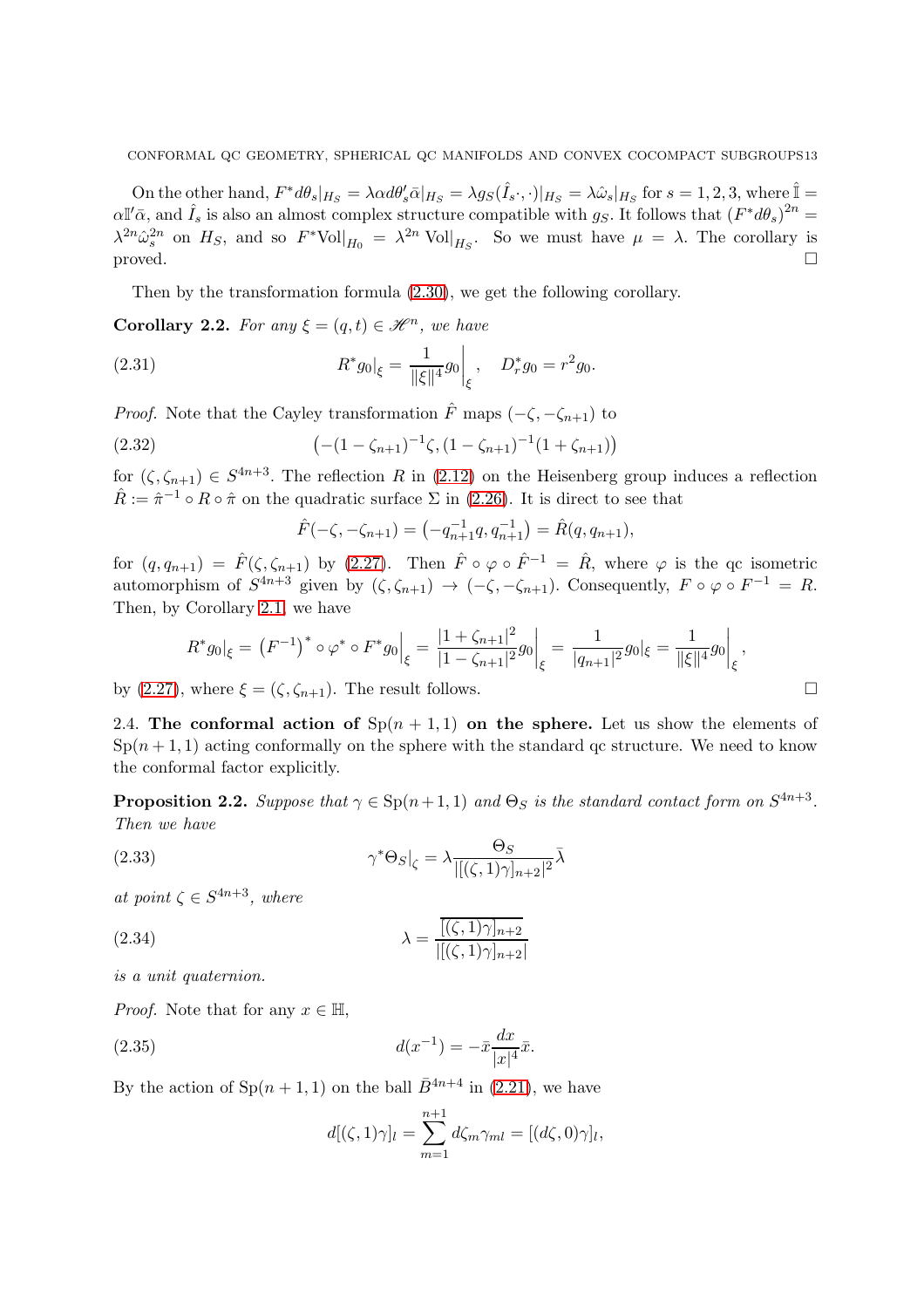for  $\zeta \in \mathbb{H}^{n+1}$ ,  $l = 1, \dots, n+1$ , where  $d\zeta = (d\zeta_1, \dots, d\zeta_{n+1})$ . We differentiate [\(2.21\)](#page-9-1) to get  $d\gamma(\zeta) = \left(\cdots, -\frac{\overline{[(\zeta,1)\gamma]_{n+2}}[(d\zeta,0)\gamma]_{n+2}}{[(\zeta,1)\gamma]_{n+2}}\right)$  $\frac{\overline{\Omega}[(d\zeta,0)\gamma]_{n+2}\overline{[(\zeta,1)\gamma]_{n+2}}}{|[(\zeta,1)\gamma]_{n+2}|^4}[(\zeta,1)\gamma]_l+[(\zeta,1)\gamma]_{n+2}^{-1}[(d\zeta,0)\gamma]_l,\cdots$ We find that  $\overline{\gamma(\zeta)_l} = \overline{[(\zeta,1)\gamma]_l} \cdot [(\zeta,1)\gamma]_{n+2}^{-1}$  and (2.36)  $\sum^{n+1}$  $_{l=1}$  $d\gamma(\zeta)_l\gamma(\zeta)_l$  $= - \frac{[(\zeta, 1)\gamma]_{n+2}[(d\zeta, 0)\gamma]_{n+2}}{[(\zeta, 1)\gamma]_{n+2}^4}$  $\frac{\overline{|\gamma|_{n+2}}[(d\zeta,0)\gamma]_{n+2}}{|[(\zeta,1)\gamma]_{n+2}|^4} \sum_{l=1}^{n+1}$  $_{l=1}$  $|[(\zeta,1)\gamma]_l|^2 + [(\zeta,1)\gamma]_{n+2}^{-1}\sum_{n=1}^{n+1}$  $_{l=1}$  $[(d\zeta,0)\gamma]_l\overline{[(\zeta,1)\gamma]_l} \cdot [(\zeta,1)\gamma]_{n+2}^{-1}$ 

<span id="page-13-1"></span>
$$
\begin{split}\n&=1 \quad \frac{\overline{[(\zeta,1)\gamma]_{n+2}[(d\zeta,0)\gamma]_{n+2}}}{\left|[(\zeta,1)\gamma]_{n+2}\right|^2} + \left[ (\zeta,1)\gamma \right]_{n+2}^{-1} \sum_{l=1}^{n+1} \left[ (d\zeta,0)\gamma \right]_l \overline{[(\zeta,1)\gamma]_l} \cdot \overline{[(\zeta,1)\gamma]_{n+2}} \\
&= \lambda \frac{\sum_{l=1}^{n+1} d\zeta_l \overline{\zeta}_l}{\left|[(\zeta,1)\gamma]_{n+2}\right|^2} \overline{\lambda},\n\end{split}
$$

by  $\gamma$  preserving the hyperhermitian form  $Q(\cdot, \cdot)$  in [\(1.1\)](#page-2-1), i.e.,

<span id="page-13-0"></span>(2.37) 
$$
-\sum_{l=1}^{n+1} [(\zeta,1)\gamma]_l \overline{[(\zeta',1)\gamma]_l} + [(\zeta,1)\gamma]_{n+2} \overline{[(\zeta',1)\gamma]_{n+2}} = -\zeta \overline{\zeta'} + 1
$$

with  $\zeta = \zeta'$  in the third identity and  $|\zeta|^2 = 1$ . The last identity follows from differentiating  $(2.37)$  with respect to  $\zeta$  and setting  $\zeta' = \zeta$  to get

$$
\sum_{l=1}^{n+1} \left[ (d\zeta, 0)\gamma \right] \cdot \left[ \overline{(\zeta, 1)\gamma} \right] \cdot \left[ (d\zeta, 0)\gamma \right]_{n+2} \cdot \left[ \overline{(\zeta, 1)\gamma} \right]_{n+2} = \sum_{l=1}^{n+1} d\zeta_l \overline{\zeta}_l.
$$

Then [\(2.36\)](#page-13-1) minus its conjugate gives

$$
\sum_{l=1}^{n+2} \left( d\gamma(\zeta)_l \overline{\gamma(\zeta)_l} - \gamma(\zeta)_l d\overline{\gamma(\zeta)_l} \right) = \lambda \frac{\Theta_S}{|[(\zeta, 1)\gamma]_{n+2}|^2} \overline{\lambda}.
$$
  
The proposition is proved.

Let  $X_0$  be the tangential vector given by differentiating along a curve  $\eta(t) = (\eta_1(t), \cdots, \eta_{n+1}(t))$ at point  $\zeta$ . Then the tangential vector  $\gamma_* X_0$  at point  $\gamma(\zeta)$  is given by differentiating along the curve  $\gamma(\eta(t))$ , i.e.  $\left(\frac{d}{dt}\right)$  $\frac{d}{dt}\big|_{t=0} \gamma(\eta(t))_1, \cdots, \frac{d}{dt}$  $\frac{d}{dt}\big|_{t=0} \gamma(\eta(t))_{n+1},$  where

<span id="page-13-2"></span>(2.38) 
$$
\frac{d}{dt}\bigg|_{t=0} \gamma(\eta(t))_l = [(\zeta, 1)\gamma]_{n+2}^{-1}[(\eta'(0), 0)\gamma]_l - A_{\zeta} \cdot [(\zeta, 1)\gamma]_l
$$

by the definition [\(2.21\)](#page-9-1). Here

<span id="page-13-3"></span>
$$
(2.39) \qquad A_{\zeta} = \frac{d}{dt}\bigg|_{t=0} [(\eta(t), 1)\gamma]_{n+2}^{-1} = \frac{\overline{[(\zeta, 1)\gamma]_{n+2}[(\eta'(0), 0)\gamma]_{n+2}\overline{[(\zeta, 1)\gamma]_{n+2}}}{|[(\zeta, 1)\gamma]_{n+2}|^4} \in \mathbb{H}
$$

by [\(2.35\)](#page-12-1).

The following proposition gives us the conformal factor of the transformation of  $\text{Sp}(n + 1, 1)$ on the sphere with the standard qc metric.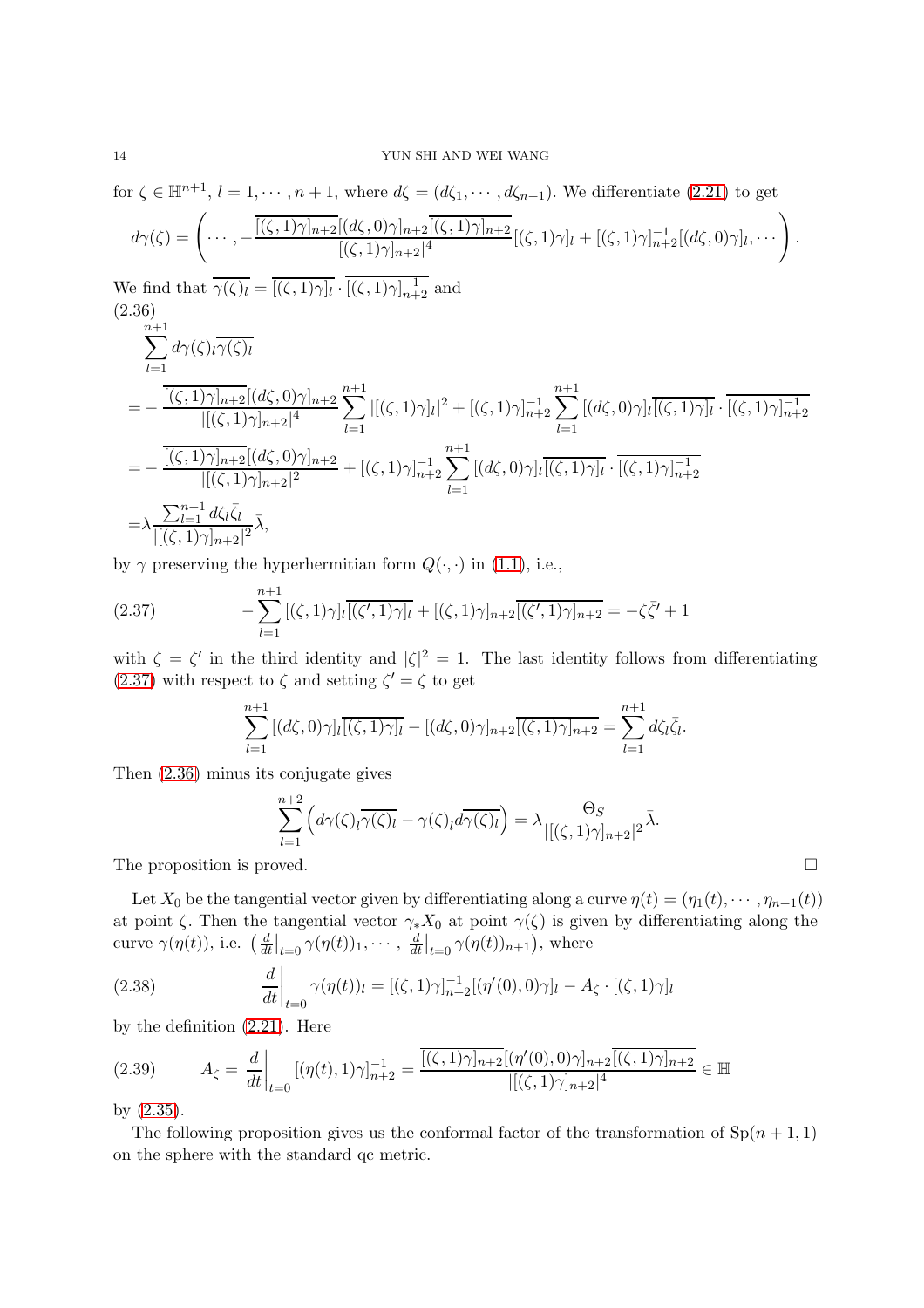<span id="page-14-3"></span>**Proposition 2.3.** For  $\gamma \in \text{Sp}(n+1,1)$ , we have

<span id="page-14-2"></span>(2.40) 
$$
H_{\gamma(\zeta)} = \gamma_* H_{\zeta} \quad \text{and} \quad \gamma^* g_S = \frac{1}{|[(\zeta, 1)\gamma]_{n+2}|^2} g_S.
$$

*Proof.* Let  $\eta$  be a curve in  $S^{4n+3}$  with  $\eta(0) = \zeta$  such that  $\eta'(0)$  is horizontal. By  $\gamma$  preserving the hyperhermitian form in [\(2.37\)](#page-13-0) again, we have

<span id="page-14-1"></span>
$$
(2.41) \qquad -\sum_{l=1}^{n+1} [(\eta(t),1)\gamma]_l \overline{[(\eta(s),1)\gamma]_l} + [(\eta(t),1)\gamma]_{n+2} \overline{[(\eta(s),1)\gamma]_{n+2}} = -\langle \eta(t), \eta(s) \rangle + 1.
$$

Differentiate it with respect to t at 0 and then let  $s \to 0$  to get

<span id="page-14-0"></span>
$$
(2.42) \qquad -\sum_{l=1}^{n+1} [(\eta'(0),0)\gamma]_l \overline{[(\zeta,1)\gamma]_l} + [(\eta'(0),0)\gamma]_{n+2} \overline{[(\zeta,1)\gamma]_{n+2}} = -\langle \eta'(0),\zeta \rangle = 0
$$

by  $\eta'(0) \in H_{\zeta}$ . Then we have

$$
\left\langle \left. \frac{d\gamma(\eta(t))}{dt} \right|_{t=0}, \gamma(\zeta) \right\rangle = \sum_{l=1}^{n+1} \left( [(\zeta,1)\gamma]_{n+2}^{-1} \cdot [(\eta'(0),0)\gamma]_l - A_\zeta \cdot [(\zeta,1)\gamma]_l \right) \overline{[(\zeta,1)\gamma]_l} \cdot \overline{[(\zeta,1)\gamma]_{n+2}} = 0,
$$

by [\(2.38\)](#page-13-2), [\(2.42\)](#page-14-0) and

$$
(2.43) \quad A_{\zeta} \sum_{l=1}^{n+1} [(\zeta, 1)\gamma]_l \overline{[(\zeta, 1)\gamma]_l} \cdot \overline{[(\zeta, 1)\gamma]_{n+2}} = A_{\zeta} \cdot [(\zeta, 1)\gamma]_{n+2} = [(\zeta, 1)\gamma]_{n+2}^{-1} \cdot [(\eta'(0), 0)\gamma]_{n+2}
$$

by [\(2.37\)](#page-13-0) and [\(2.39\)](#page-13-3). It implies that  $\frac{d}{dt}\Big|_{t=0} \gamma(\eta(t)) \in H_{\gamma(\zeta)}$ . Thus  $\gamma_* H_{\zeta} \subset H_{\gamma(\zeta)}$ . They actually coincide since  $\gamma$  is invertible. Denote  $||X||^2 := g_S(X, X)$  for  $X \in H$ . Moreover, by [\(2.38\)](#page-13-2) and [\(2.42\)](#page-14-0) again we have

$$
\frac{1}{4} ||\gamma_* X_0||^2 = \sum_{l=1}^{n+1} \left| \frac{d}{dt} \right|_{t=0} \gamma(\eta(t))_l \right|^2 = \sum_{l=1}^{n+1} \left| [(\zeta, 1)\gamma]_{n+2}^{-1} [(\eta'(0), 0)\gamma]_l \right|^2 \n+ \sum_{l=1}^{n+1} |A_\zeta[(\zeta, 1)\gamma]_l|^2 - 2\mathrm{Re} \sum_{l=1}^{n+1} [(\zeta, 1)\gamma]_{n+2}^{-1} [(\eta'(0), 0)\gamma]_l \cdot \overline{[(\zeta, 1)\gamma]_l} \cdot \overline{A_\zeta} \n= \frac{\sum_{l=1}^{n+1} |[(\eta'(0), 0)\gamma]_l|^2}{|[(\zeta, 1)\gamma]_{n+2}|^2} + |A_\zeta|^2 \sum_{l=1}^{n+1} |[(\zeta, 1)\gamma]_l|^2 - 2 \frac{|[(\eta'(0), 0)\gamma]_{n+2}|^2}{|[(\zeta, 1)\gamma]_{n+2}|^2} = \frac{\sum_{l=1}^{n+1} |\eta'_l(0)|^2}{|[(\zeta, 1)\gamma]_{n+2}|^2}.
$$

Here we have used

$$
\sum_{l=1}^{n+1} |[(\eta'(0),0)\gamma]_l|^2 - |[(\eta'(0),0)\gamma]_{n+2}|^2 = \sum_{l=1}^{n+1} |\eta'_l(0)|^2,
$$

which follows from differentiating [\(2.41\)](#page-14-1) with respect to s and t at 0. Then by  $\gamma^* g_S(X_0, X_0) =$  $g_S(\gamma_* X_0, \gamma_* X_0)$ , we complete the proof of [\(2.40\)](#page-14-2).

<span id="page-14-4"></span>Now we give the pull back formula of the quaternionic structure  $\mathbb I$  in the following proposition. **Corollary 2.3.** For  $\gamma \in \mathrm{Sp}(n+1,1)$ , we have

$$
\gamma^* \mathbb{I} = \lambda \mathbb{I} \bar{\lambda},
$$

where  $\lambda$  is a unit quaternion given by [\(2.34\)](#page-12-2).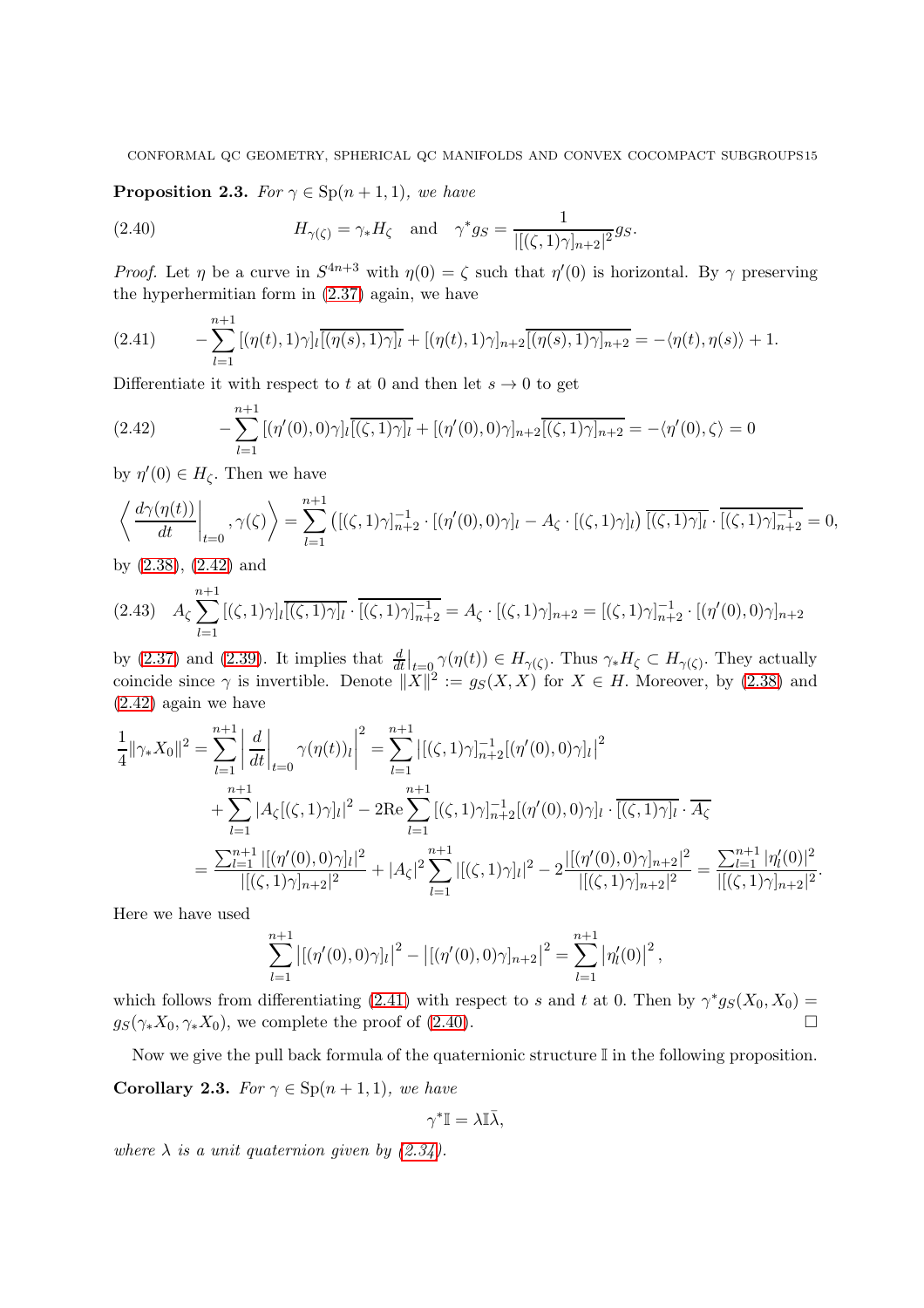#### 16 YUN SHI AND WEI WANG

<span id="page-15-0"></span>*Proof.* It follows from  $(2.4)$  in the proof of Proposition [2.2.](#page-12-3)

2.5. Spherical qc manifolds and connected sums. A local sphere theorem was proved by Ivanov and Vassilev in [\[13\]](#page-34-13), i.e. a qc manifold is spherical if and only if its conformal qc curvature of the Biquard connection vanishes. See also [\[1\]](#page-34-14) for a proof using parabolic geometry. The following proposition tells us that this definition coincides with the topological definition gives at the beginning of this paper.

<span id="page-15-1"></span>**Proposition 2.4.** A qc manifold  $(M, g, \mathbb{Q})$  is spherical if and only if it is a manifold with coordinate charts  $\{(U_i, \phi_i)\}\$ , where  $\phi_i : U_i \to S^{4n+3}$  and transition maps are given by induced action of elements of  $\text{Sp}(n+1,1)$ .

Proof. The necessity follows from the qc Liouville type Theorem [2.2.](#page-10-3)

Given such coordinate charts  $\{(U_i, \phi_i)\}\$  of M, let us construct a qc metric g and a bundle Q on M. Let  $\chi_i$  be a unit partition subordinating to the cover  $\{U_i\}$ , i.e. supp $\chi_i \subset U_i$  and  $\sum_i \chi_i \equiv 1$ . Let  $g := \sum_k \chi_k \phi_k^* g_S$  be a Carnot-Carathéodory metric on  $H_p = \phi_i^* H_{\phi_i(p)}$ , where  $H_{\phi_i(p)}$  is the horizontal subspace of the sphere at the point  $\phi_i(p)$ . This definition of  $H_p$  is independent of the choice of i, since  $(\phi_{ji})_* H_{\phi_i(p)} = H_{\phi_i(p)}$  by Proposition [2.3,](#page-14-3) where transition map  $\phi_{ji} := \phi_j \circ \phi_i^{-1} \in \text{Sp}(n+1,1)$ . Then on the open set  $\phi_i(U_i) \subset S^{4n+3}$ , we have

$$
\left(\phi_i^{-1}\right)^* g = \left(\phi_i^{-1}\right)^* \left(\sum_k \chi_k \phi_k^* g_S\right) = \chi_i \circ \phi_i^{-1} \cdot g_S + \sum_{k \neq i} \chi_k \circ \phi_i^{-1} \cdot \phi_k^* g_S = B g_S
$$

for some positive function B on  $\phi_i(U_i)$  by the pull back formula [\(2.40\)](#page-14-2) for the metric  $g_S$  in Proposition [2.3.](#page-14-3) Therefore q is a spherical qc metric on  $M$ . By Proposition [2.3,](#page-14-4) we have

$$
\phi_{ji}^* \mathbb{I} = \nu \mathbb{I} \bar{\nu} \quad \text{with } \nu(\zeta) = \frac{\overline{[(\zeta, 1)\phi_{ji}]_{n+2}}}{\left| [(\zeta, 1)\phi_{ji}]_{n+2} \right|},
$$

on  $U_i \cap U_j$ . We have  $\phi_{ii}^*(\mathbb{I}) = \mathbb{I}$  and  $\phi_{kj}^* \circ \phi_{ji}^*(\mathbb{I}) = \phi_{ki}^*(\mathbb{I})$ . Namely  $\phi_{ji}^*$  satisfy the cocycle condition and define a sphere bundle. We can choose  $\Theta = \phi_i^*(B\Theta_S)$  locally, and the compatibility condition [\(2.2\)](#page-5-2)-[\(2.3\)](#page-5-3) for g and  $\Theta$  obviously holds, since  $d\Theta = \phi_i^*(B d\Theta_S)$  when restricted to the horizontal  $\Box$ subspace.

For  $\xi \in \mathcal{H}^n$  and  $\epsilon > 0$ , define a *ball on the quaternionic Heisenberg group* as

$$
B_{\mathscr{H}}(\xi,\epsilon) := \{\eta \in \mathscr{H}^n; \|\xi^{-1} \cdot \eta\| < \epsilon\}.
$$

Let  $(M, g, \mathbb{Q})$  be a spherical qc manifold of dimension  $4n + 3$  with two punctures  $\eta_1, \eta_2$ , or disjoint union of two connected spherical qc manifolds  $(M_{(1)}, g_{(1)}, \mathbb{Q}_{(1)}), (M_{(2)}, g_{(2)}, \mathbb{Q}_{(2)})$  with one puncture  $\eta_i \in M_{(i)}$ ,  $i = 1, 2$ , each. Let  $U_1$  and  $U_2$  be two disjoint neighborhoods of  $\eta_1$  and  $\eta_2$ , respectively. Let

<span id="page-15-2"></span>(2.44) 
$$
\psi_i : U_i \to B_{\mathscr{H}}(0,2), \quad i = 1,2,
$$

be local coordinate charts such that  $\psi_i(\eta_i) = 0$ . For  $t < 1$ , define

$$
U_i(t,1) := \{\eta \in U_i; t < ||\psi_i(\eta)|| < 1\},\
$$
  

$$
U_i(t) := \{\eta \in U_i; ||\psi_i(\eta)|| < t\},\
$$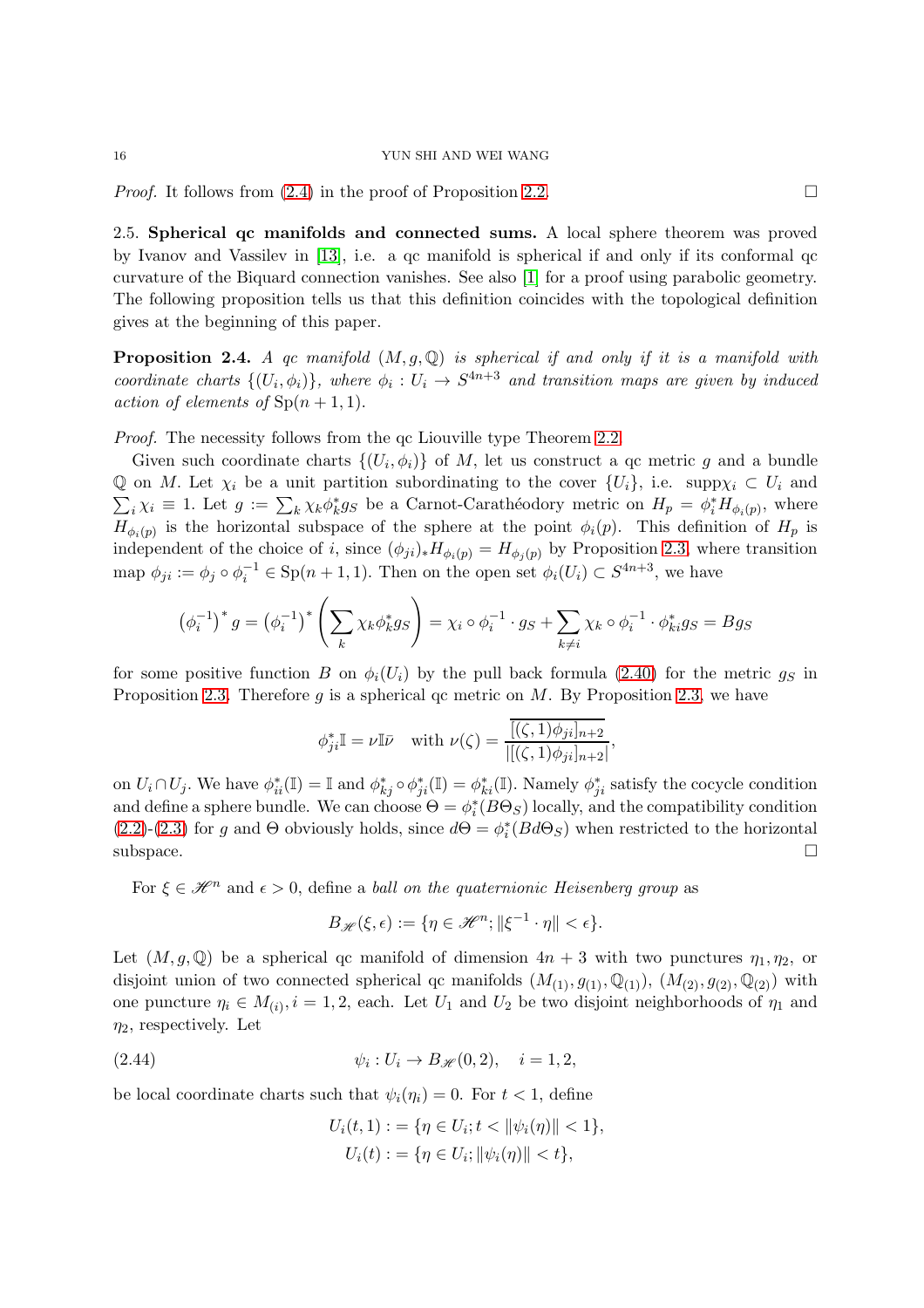$i = 1, 2$ . For any  $t \in (0, 1), A \in \text{Sp}(n)$  and  $\sigma \in \text{Sp}(1)$ , we can form a new spherical qc manifold  $M_{t,\sigma,A}$  by removing the closed balls  $\overline{U_i(t)}$ ,  $i = 1,2$ , and gluing  $U_1(t,1)$  with  $U_2(t,1)$  by the conformal qc mapping  $\Psi_{t,\sigma,A}: U_1(t,1) \to U_2(t,1)$  defined by

<span id="page-16-3"></span>(2.45) 
$$
\Psi_{t,\sigma,A}(\eta) = \psi_2^{-1} \circ D_t \circ R \circ \sigma \circ A \circ \psi_1(\eta), \text{ for } \eta \in U_1(t,1),
$$

where  $R: \{\zeta \in \mathcal{H}^n; t < ||\zeta|| < 1\} \to \{\zeta \in \mathcal{H}^n; 1 < ||\zeta|| < \frac{1}{t}\}\$ is the inversion in [\(2.12\)](#page-6-3). Note that  $\Psi_{t,\sigma,A}$  is conformal qc with respect to the spherical qc structure Q on M, since  $D_t \circ R \circ \sigma \circ U_A$ is a qc automorphism of the quaternionic Heisenberg group. Such a conformal qc transformation maps  $U_1(t, 1)$  to  $U_2(t, 1)$ , which identifies the inner boundary of  $U_1(t, 1)$  with the outer boundary  $U_2(t, 1)$  and vise versa. Let

<span id="page-16-4"></span>(2.46) 
$$
\pi_{t,\sigma,A}: (M_1 \backslash U_1(t)) \cup (M_2 \backslash U_2(t)) \to M_{t,\sigma,A}
$$

be a canonical projection. We call  $M_{t,\sigma,A}$  the *connected sum* of  $M_1$  and  $M_2$ , which is a spherical qc manifold by Proposition [2.4.](#page-15-1) We denote this spherical qc manifold by  $(M_{t,\sigma,A}, g, \mathbb{Q}_{t,\sigma,A})$ , where g is a metric in the conformal class given by Proposition [2.4.](#page-15-1) As in the locally conformally case, the connected sums are expected to be not isomorphic for some different choices of  $t, \sigma, A$  [\[19\]](#page-34-15). As in the locally conformally flat case, it is interesting to investigate their moduli space.

# 3. The qc Yamabe operator and its Green function

<span id="page-16-1"></span><span id="page-16-0"></span>3.1. The qc Yamabe operator. On a qc manifold  $(M, g, \mathbb{Q})$ , let us choose a local basis  $\{X_j\}_{j=1}^{4n}$  of the horizontal subspace H as in [\[36\]](#page-35-3). We choose a local section  $e_1$  of H such that  $g(e_1, e_1) = 1$ . Then,  $e_1, I_1e_1, I_2e_1, I_3e_1$  are mutually orthonormal. Set  $I_0 = id_{|H}$ . Now choose a local section  $e_2$  of H orthonormal to span $\{I_k e_1 | k = 0, \dots, 3\}$ . Then  $e_2, I_1 e_2, I_2 e_2, I_3 e_2$ are mutually orthonormal again and span $\{I_k e_1 | k = 0, \dots, 3\} \perp \text{span}\{I_k e_2 | k = 0, \dots, 3\}.$  Repeating this procedure, we can find  $e_1, \dots, e_n$  such that  $\{I_k e_j | j = 1, \dots, n, k = 0, \dots, 3\}$  is a local orthonormal basis of  $H$  under the metric  $q$ . Set

$$
X_{4l+\alpha+1}:=\sqrt{2}I_\alpha e_{l+1}
$$

for  $l = 0, \dots, n-1, \alpha = 0, \dots, 3$ . Then

$$
g(X_j, X_k) = 2\delta_{jk}.
$$

The Carnot-Carathéodory metric g induces a dual metric on  $H^*$ , denoted by  $\langle \cdot, \cdot \rangle_g$ . Since the Biquard connection  $\nabla$  preserves H, we can write the covariant derivative as  $\nabla_{X_j} X_k = \Gamma_{jk}^{k'} X_{k'}$ . By definition,  $(\nabla_X \omega)Y = \nabla_X(\omega(Y)) - \omega(\nabla_X Y)$  for a 1-form  $\omega \in \Omega^1(M)$ . Then we define an  $L^2$ inner product  $\langle \cdot, \cdot \rangle_{g, \mathbb{Q}}$  on  $\Gamma(H^*)$  by

$$
\langle \omega, \omega' \rangle_{g,\mathbb{Q}} := \int_M \langle \omega, \omega' \rangle_g dV_{g,\mathbb{Q}},
$$

where the volume form  $dV_{a,\mathbb{Q}}$  is

(3.1) 
$$
dV_{g,Q} := \theta_1 \wedge \theta_2 \wedge \theta_3 \wedge (d\theta_s)^{2n},
$$

 $s = 1, 2, 3$ , if we choose  $\Theta = (\theta_1, \theta_2, \theta_3)$  locally. The volume form is independent of s and the choice of  $\Theta$  by the follow proposition.

<span id="page-16-2"></span>**Proposition 3.1.** The volume element  $dV_{q,Q}$  only depends on g and Q, not on s or the choice of the  $\mathbb{R}^3$ -valued contact form  $\Theta = (\theta_1, \theta_2, \theta_3)$ .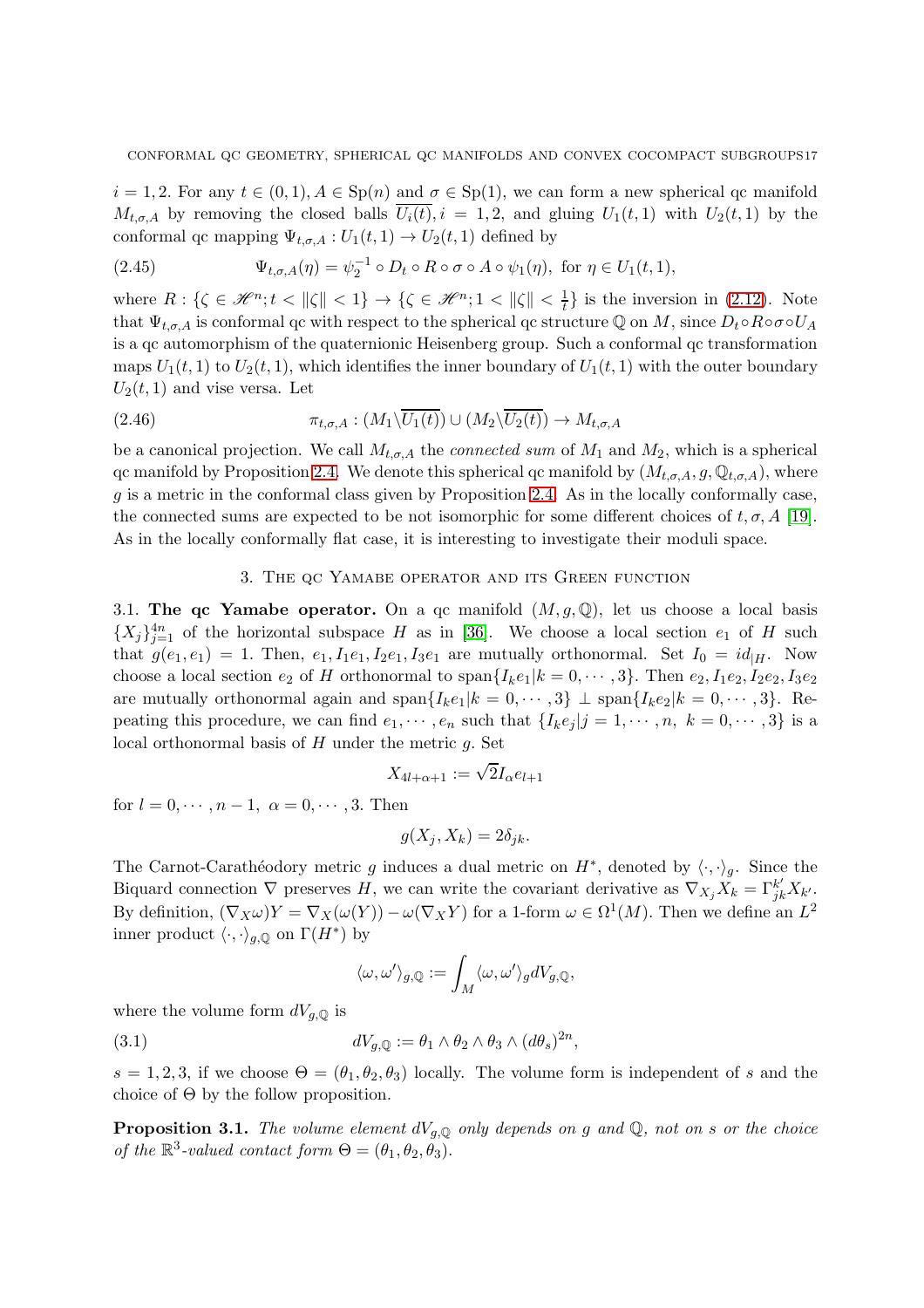*Proof.* Let 1-forms  $\{\theta^j\}_{j=1}^{4n}$  be the basis dual to  $\{X_j\}_{j=1}^{4n}$ . Recall the structure equation (3.6) in [\[36\]](#page-35-3), i.e.

$$
d\theta_s = -\sum_{l=0}^{n-1} \sum_{j,k=1}^4 b_{kj}^s \theta^{4l+k} \wedge \theta^{4l+j}, \mod \theta_1, \theta_2, \theta_3,
$$

 $s = 1, 2, 3$ , where  $b^s$  is given by [\(2.15\)](#page-7-1). By using  $b^1$  in (2.15), it is direct to check that

$$
(d\theta_1)^{2n} = \left(\sum_{l=0}^{n-1} 2\theta^{4l+1} \wedge \theta^{4l+2} + 2\theta^{4l+3} \wedge \theta^{4l+4}\right)^{2n} = 2^{2n}(2n)!\theta^1 \wedge \cdots \wedge \theta^{4n}, \mod \theta_1, \theta_2, \theta_3.
$$

Similarly,

(3.2) 
$$
(d\theta_s)^{2n} = 2^{2n}(2n)! \theta^1 \wedge \cdots \wedge \theta^{4n}, \mod \theta_1, \theta_2, \theta_3,
$$

 $s = 2, 3$ , and so  $dV_{g,Q}$  is independent of s. Let  $\tilde{\Theta} = (\tilde{\theta}_1, \tilde{\theta}_2, \tilde{\theta}_3)$  be another contact form satisfying  $d\tilde{\theta}_s(X,Y) = g(I_s X,Y)$ . We can write  $\tilde{\theta}_s = \sum_{j=1}^3 c_{sj} \theta_j$ ,  $s = 1,2,3$ , for some SO(3)-valued function  $(c_{ij})$  by Lemma [2.1](#page-5-4) and simultaneously  $\tilde{I}_s = \sum_{j=1}^3 c_{sj} I_j$ ,  $s = 1, 2, 3$ , by the proof of Lemma [2.1.](#page-5-4) As the procedure at the beginning of this section, we can choose orthonormal basis  $\{\cdots, e_k, \tilde{I}_1 e_k, \tilde{I}_2 e_k, \tilde{I}_3 e_k, \cdots\}$ . Then we have

<span id="page-17-0"></span>
$$
\tilde{X}_{4l+1} = X_{4l+1}, \quad \tilde{X}_{4l+\alpha+1} = \sqrt{2}\tilde{I}_{\alpha}e_{l+1} = \sum_{\beta=1}^{3} c_{\alpha\beta}X_{4l+\beta+1}
$$

for  $l = 0, \dots, n - 1, \ \alpha = 1, 2, 3$ . Dually, we have the dual basis  $\{\tilde{\theta}^i\}$  such that

$$
\tilde{\theta}^{4l+1} = \theta^{4l+1}, \quad \tilde{\theta}^{4l+\alpha+1} = \sum_{\beta=1}^{3} c_{\alpha\beta} \theta^{4l+\beta+1}
$$

,

for  $l = 0, \dots, n-1$ ,  $\alpha = 1, 2, 3$ . In fact, we have  $\tilde{\theta}^{4l+1} \wedge \dots \wedge \tilde{\theta}^{4l+4} = \det(c_{ij}) \theta^{4l+1} \wedge \dots \wedge \theta^{4l+4}$ and  $\det(c_{ij}) = 1$  by  $(c_{ij}) \in SO(3)$ . By  $(3.2)$ , we have

(3.3) 
$$
dV_{\tilde{g},\mathbb{Q}} = \tilde{\theta}_1 \wedge \tilde{\theta}_2 \wedge \tilde{\theta}_3 \wedge \left(d\tilde{\theta}_s\right)^{2n} = 2^{2n}(2n)! \det(c_{ij})\theta_1 \wedge \theta_2 \wedge \theta_3 \wedge \tilde{\theta}^1 \wedge \cdots \wedge \tilde{\theta}^{4n} = 2^{2n}(2n)! \theta_1 \wedge \theta_2 \wedge \theta_3 \wedge \theta^1 \wedge \cdots \wedge \theta^{4n} = \theta_1 \wedge \theta_2 \wedge \theta_3 \wedge (d\theta_s)^{2n}.
$$

The proposition is proved.  $\Box$ 

Denote  $d_b := \text{pr} \circ d$ , where  $\text{pr}$  is the projection from  $T^*M$  to  $H^*$ . We define the *SubLaplacian*  $\Delta_{q,\mathbb{Q}}$  associated to the qc contact structure  $(M, g, \mathbb{Q})$  by

(3.4) 
$$
\int_M \Delta_{g,\mathbb{Q}} u \cdot v dV_{g,\mathbb{Q}} = \int_M \langle d_b u, d_b v \rangle_g dV_{g,\mathbb{Q}}
$$

for  $u, v \in C_0^{\infty}(M)$ . The SubLaplacian  $\Delta_{g,\mathbb{Q}}$  has the following expression.

**Proposition 3.2.** (cf. p.365 in [\[36\]](#page-35-3)) For  $u \in C^{\infty}(M)$ , we have

<span id="page-17-1"></span>(3.5) 
$$
\Delta_{g,\mathbb{Q}}u = \frac{1}{2} \sum_{j=1}^{4n} \left( -X_j X_j u + \sum_{k=1}^{4n} \Gamma_{kk}^j X_j u \right).
$$

The transformation law of the scalar curvature under the conformal changes was given by Biquard in [\[3\]](#page-34-1) for dim $M > 7$ . When dim $M = 7$ , it was given by Duchemin in [\[7\]](#page-34-11).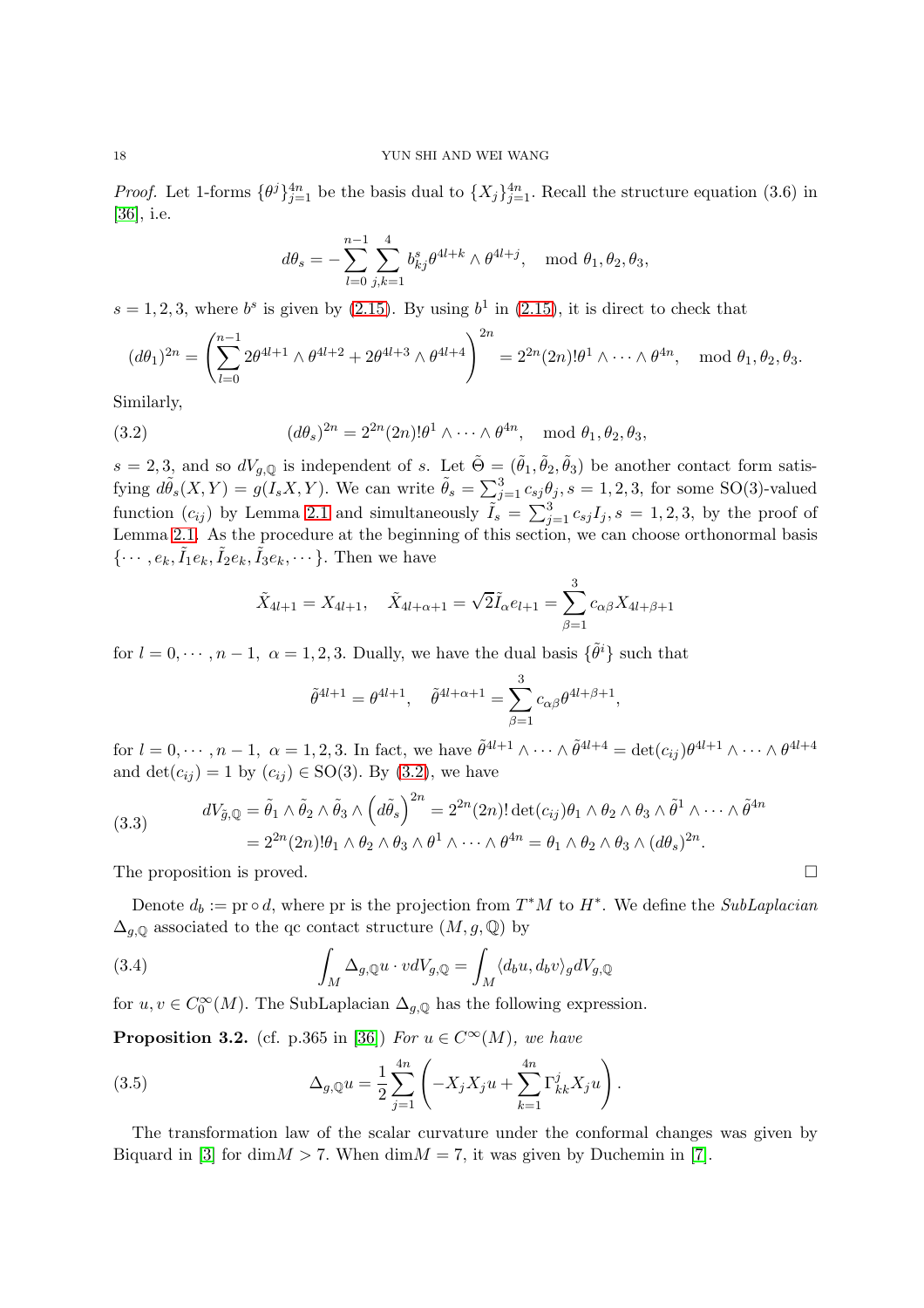**Theorem 3.1.** Under the conformal change  $\tilde{g} = f^2g$ , the scalar curvature becomes

$$
s_{\tilde{g},\mathbb{Q}} = f^{-2} \left( s_{g,\mathbb{Q}} - 8(n+2) Tr^H \nabla \alpha - 16(n+1)(n+2) |\alpha|^2 \right)
$$

where  $\alpha = f^{-1}df$  and  $\nabla$  is the Biquard connection.

Writing the conformal factor f as  $e^h$ , we can write the transformation law in the following form.

<span id="page-18-3"></span>**Corollary 3.1.** The scalar curvature  $s_{\tilde{g},\mathbb{Q}}$  associated with the structure  $\tilde{g} = e^{2h}g$  satisfies

$$
s_{\tilde{g},\mathbb{Q}} = e^{-2h} \left( s_{g,\mathbb{Q}} + 2(Q+2)\Delta_{g,\mathbb{Q}}h - \sum_{j=1}^{4n} \frac{(Q+2)(Q-2)}{2} (X_j h)^2 \right)
$$

*Proof.* Since  $f = e^h$ ,  $\alpha = dh$ . Then,

$$
Tr^{H}\nabla\alpha = \sum_{j=1}^{4n} (\nabla_{X_{j}}/\sqrt{2}\alpha)(X_{j}/\sqrt{2}) = \frac{1}{2} \sum_{j}^{4n} (\nabla_{X_{j}} dh)(X_{j})
$$
  
=  $\frac{1}{2} \sum_{j}^{4n} (X_{j}(dh(X_{j})) - dh(\nabla_{X_{j}} X_{j})) = \frac{1}{2} \sum_{j=1}^{4n} (X_{j}X_{j}h - \sum_{k=1}^{4n} \Gamma_{kk}^{j}X_{j}h) = -\Delta_{g,\mathbb{Q}}h.$ 

The result follows.  $\Box$ 

Corollary 3.2. (cf. p. 360 in [\[36\]](#page-35-3)) The scalar curvature  $s_{\tilde{q},0}$  associated with the structure  $(M, \tilde{g}, \mathbb{Q})$  with  $\tilde{g} = \phi^{\frac{4}{Q-2}} g$  satisfies qc Yamabe equation:

<span id="page-18-1"></span>(3.6) 
$$
b_n \Delta_{g, \mathbb{Q}} \phi + s_{g, \mathbb{Q}} \phi = s_{\tilde{g}, \mathbb{Q}} \phi^{\frac{Q+2}{Q-2}}, \quad b_n = 4 \frac{Q+2}{Q-2}.
$$

Now let us derive the transformation law of the qc Yamabe operator. See [\[28\]](#page-34-16) for such derivation in the pseudoRiemannian case and [\[34\]](#page-35-6) in the CR case.

**Proposition 3.3.** Let  $(M, \tilde{g}, \mathbb{Q})$  and  $(M, g, \mathbb{Q})$  be two qc manifolds. Let  $\tilde{g} = \phi^{\frac{4}{Q-2}}g$  for some positive smooth function  $\phi$  on M. Then

<span id="page-18-2"></span>(3.7) 
$$
\Delta_{g,\mathbb{Q}}(\phi \cdot f) = \Delta_{g,\mathbb{Q}}\phi \cdot f + \phi^{\frac{Q+2}{Q-2}}\Delta_{\tilde{g},\mathbb{Q}}f
$$

for any smooth function f on M.

*Proof.* Let  $\Theta = (\theta_1, \theta_2, \theta_3)$  be a  $\mathbb{R}^3$ -valued 1-form associated to  $(M, g, \mathbb{Q})$  and let  $\tilde{\Theta} = (\tilde{\theta}_1, \tilde{\theta}_2, \tilde{\theta}_3)$ be associated to  $(M, \tilde{g}, \mathbb{Q})$ . For any real function h on M, we have

<span id="page-18-0"></span>(3.8)  
\n
$$
\langle \Delta_{g,\mathbb{Q}}(\phi \cdot f), h \rangle_{g,\mathbb{Q}} = \int_M \langle d_b(\phi \cdot f), d_b h \rangle_g dV_{g,\mathbb{Q}} = \langle d_b \phi \cdot f + \phi d_b f, d_b h \rangle_{g,\mathbb{Q}}
$$
\n
$$
= \langle d_b \phi, f \cdot d_b h \rangle_{g,\mathbb{Q}} + \langle d_b f, \phi \cdot d_b h \rangle_{g,\mathbb{Q}}
$$
\n
$$
= \langle d_b \phi, d_b (f \cdot h) \rangle_{g,\mathbb{Q}} + \langle d_b f, \phi \cdot d_b h - h \cdot d_b \phi \rangle_{g,\mathbb{Q}}
$$
\n
$$
= \langle \Delta_{g,\mathbb{Q}} \phi, f \cdot h \rangle_{g,\mathbb{Q}} + \langle d_b f, \phi \cdot d_b h - h \cdot d_b \phi \rangle_{g,\mathbb{Q}}.
$$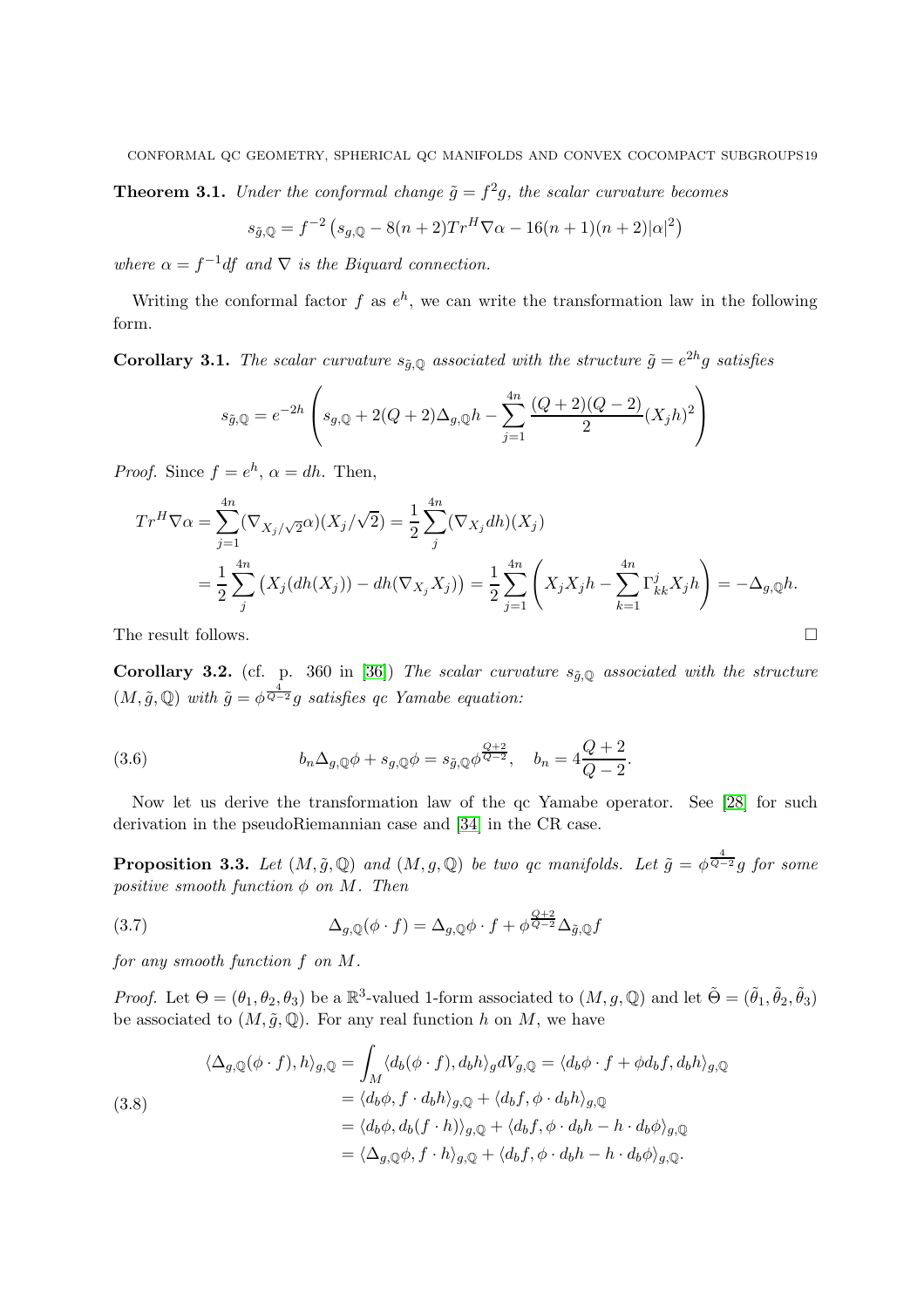Let us calculate the second term in the right side of [\(3.8\)](#page-18-0). By our assumption and Proposition [3.1,](#page-16-2) we just need to consider  $\tilde{\Theta} = \phi^{\frac{4}{Q-2}} \Theta$ . Then for a fixed s, we have

(3.9) 
$$
d\tilde{\theta}_s = d(\phi^{\frac{4}{Q-2}}\theta_s) = \frac{4}{Q-2}\phi^{\frac{6-Q}{Q-2}}d\phi \wedge \theta_s + \phi^{\frac{4}{Q-2}}d\theta_s,
$$

i.e.  $d\tilde{\theta}_s = \phi^{\frac{4}{Q-2}} d\theta_s \text{ mod } \theta_1, \theta_2, \theta_3$ . So, we get

<span id="page-19-2"></span>(3.10) 
$$
dV_{\tilde{g},\mathbb{Q}} = \tilde{\theta}_s \wedge \tilde{\theta}_2 \wedge \tilde{\theta}_3 \wedge (d\tilde{\theta}_s)^{2n} = \phi^{\frac{2Q}{Q-2}}\theta_1 \wedge \theta_2 \wedge \theta_3 \wedge (d\theta_1)^{2n} = \phi^{\frac{2Q}{Q-2}}dV_{g,\mathbb{Q}}.
$$

Consequently, for 1-forms  $\omega_1, \omega_2 \in \Gamma(H^*)$ , we have

$$
\langle \omega_1, \omega_2 \rangle_{g, \mathbb{Q}} = \int_M \langle \omega_1, \omega_2 \rangle_g dV_{g, \mathbb{Q}} = \langle \phi^{-2} \omega_1, \omega_2 \rangle_{\tilde{g}, \mathbb{Q}}.
$$

Now we find that

$$
\langle d_b f, \phi \cdot d_b h - h \cdot d_b \phi \rangle_{g, \mathbb{Q}} = \langle \phi^{-2} d_b f, \phi \cdot d_b h - h \cdot d_b \phi \rangle_{\tilde{g}, \mathbb{Q}} = \langle d_b f, d_b (\phi^{-1} h) \rangle_{\tilde{g}, \mathbb{Q}}
$$

$$
= \int \Delta_{\tilde{g}, \mathbb{Q}} f \cdot \phi^{-1} h dV_{\tilde{g}, \mathbb{Q}} = \int \phi^{\frac{Q+2}{Q-2}} \Delta_{\tilde{g}, \mathbb{Q}} f \cdot h dV_{g, \mathbb{Q}}.
$$

The proposition is proved.

**Corollary 3.3.** The qc Yamabe operator  $L_{g,Q}$  satisfies the transformation law

<span id="page-19-1"></span>(3.11) 
$$
L_{\tilde{g},\mathbb{Q}}f = \phi^{-\frac{Q+2}{Q-2}}L_{g,\mathbb{Q}}(\phi f),
$$

if 
$$
\tilde{g} = \phi^{\frac{4}{Q-2}} g
$$
 and  $f \in C^{\infty}(M)$ .

*Proof.* By using  $(3.6)$  and  $(3.7)$ , we have

$$
L_{g,\mathbb{Q}}(\phi f) = b_n \Delta_{g,\mathbb{Q}}(\phi f) + s_{g,\mathbb{Q}} \phi f = b_n \left( \Delta_{g,\mathbb{Q}} \phi \cdot f + \phi^{\frac{Q+2}{Q-2}} \Delta_{\tilde{g},\mathbb{Q}} f \right) + s_{g,\mathbb{Q}} \phi f
$$
  
=  $\phi^{\frac{Q+2}{Q-2}} (b_n \Delta_{\tilde{g},\mathbb{Q}} f + s_{\tilde{g},\mathbb{Q}} f).$ 

<span id="page-19-0"></span>The result follows.  $\Box$ 

3.2. The Green function of the qc Yamabe operator. For simplicity we write  $G_{g_0,\mathbb{Q}}, \Delta_{g_0,\mathbb{Q}},$  $L_{g_0,\mathbb{Q}}, \langle \cdot, \cdot \rangle_{g_0,\mathbb{Q}}$  as  $G_0, \Delta_0, L_0, \langle \cdot, \cdot \rangle_0$ . Since the Biquard connection on  $\mathcal{H}^n$  is trivial [\[15\]](#page-34-10), its connections and curvatures vanish. For  $u \in C^1(\mathcal{H}^n)$ , we have

$$
du = \sum_{j=1}^{4n} Y_j u \cdot \theta^j + \sum_{s=1}^{3} \frac{\partial u}{\partial t_s} \cdot \theta_{0;s}
$$

and  $d_b u = \sum_{j=1}^{4n} Y_j u \cdot \theta^j$ , where  $\theta^j = dy_j$ , and  $Y_j$  is given by [\(2.17\)](#page-7-2). Recall that  $\langle Y_j, Y_k \rangle_0 = 2\delta_{jk}$ and  $\langle \theta^j, \theta^k \rangle_0 = \frac{1}{2}$  $\frac{1}{2}\delta_{jk}$  for  $j, k = 1, \cdots, 4n$ . Hence,

$$
\langle d_b u, d_b v \rangle_0 = \frac{1}{2} \sum_{j=1}^{4n} Y_j u \cdot Y_j v
$$

for real functions  $u, v$ , and the SubLaplacian is

$$
\Delta_0 = -\frac{1}{2} \sum_{j=1}^{4n} Y_j Y_j
$$

by [\(3.5\)](#page-17-1).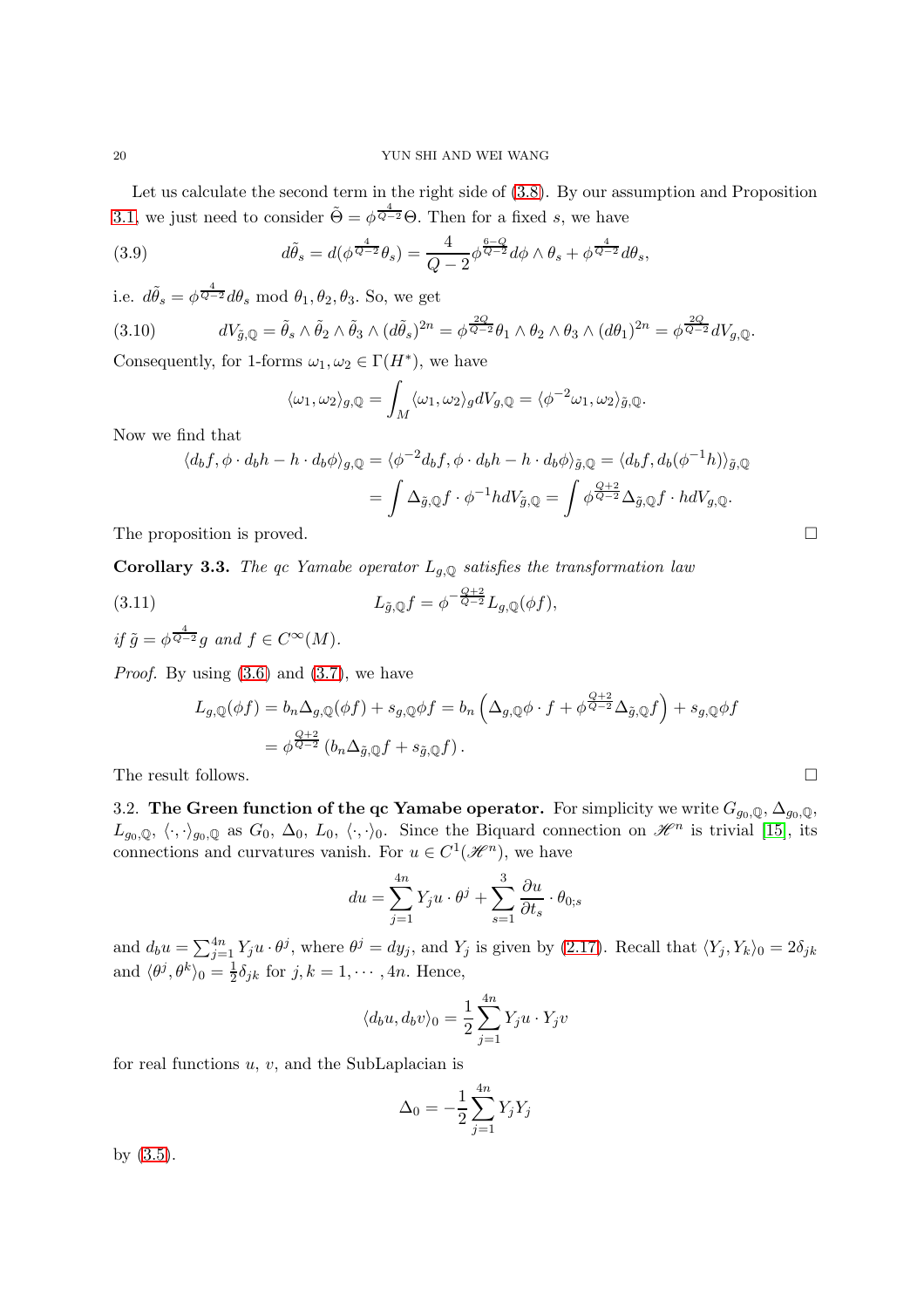A continuous function  $G_{g,Q}: M \times M\backslash diag M \to \mathbb{R}$  is called the *Green function* of the qc Yamabe operator  $L_{q,\mathbb{Q}}$  if

$$
\int_M G_{g,\mathbb{Q}}(\xi,\eta)L_{g,\mathbb{Q}}u(\eta)dV_{g,\mathbb{Q}}(\eta) = u(\xi)
$$

for all  $u \in C_0^{\infty}(M)$ . Namely,  $L_{g,\mathbb{Q}}G_{g,\mathbb{Q}}(\xi, \cdot) = \delta_{\xi}$ .

In [\[22\]](#page-34-17) Kaplan found the explicit form of the fundamental solution of the SubLaplacian on groups of H-type. Since the quaternionic Heisenberg groups is a group of H-type, we know its fundamental solution.

<span id="page-20-2"></span>**Proposition 3.4.** The Green function of the qc Yamabe operator  $L_0 = b_n \Delta_0$  on the quaternionic Heisenberg group  $\mathcal{H}^n$  with the pole at  $\xi$  is

$$
G_0(\xi, \eta) := \frac{C_Q}{\|\xi^{-1}\eta\|^{Q-2}}
$$

,

for  $\xi \neq \eta$ ,  $\xi, \eta \in \mathcal{H}^n$ , where  $\|\cdot\|$  is the norm on  $\mathcal{H}^n$  defined by [\(2.7\)](#page-6-4) and

<span id="page-20-0"></span>(3.12) 
$$
C_Q^{-1} = 8(n+1)(n+2)b_n \int_{\mathbb{R}^{4n+3}} \frac{|y|^2}{(|y|^4 + |t|^2 + 1)^{n+3}} dV_0,
$$

where  $dV_0$  is Lebesgue measure.

In the Appendix, we prove this proposition by simple and direct calculation.

**Proposition 3.5.** Let  $(M, g, \mathbb{Q})$  be a connected compact gc manifold. Then one and only one of the following cases holds: there is a gc metric  $\tilde{g}$  conformal to g which have either positive, negative or vanishing scalar curvature everywhere.

*Proof.* The qc Yamabe operator  $L_{g,Q}$  is a formally self-adjoint and subelliptic differential operator. So its spectrum is real and bounded from below. Let  $\lambda_1$  be the first eigenvalue of  $L_{q,\mathbb{Q}}$ and let  $\phi$  be an eigenfunction of  $L_{q,\mathbb{Q}}$  with eigenvalue  $\lambda_1$ . Then  $\phi > 0$  and is  $C^{\infty}$  by Theorem 3.6 in [\[17\]](#page-34-12). The scalar curvature of  $(M, \tilde{g}, \mathbb{Q})$  with  $\tilde{g} = \phi^{\frac{4}{Q-2}}g$  is  $s_{\tilde{g}, \mathbb{Q}} = \lambda_1 \phi^{-\frac{4}{Q-2}}$  by the qc Yamabe equation [\(3.6\)](#page-18-1). In particular,  $s_{\tilde{g},\mathbb{Q}} > 0$  (resp.  $s_{\tilde{g},\mathbb{Q}} < 0$ , resp.  $s_{\tilde{g},\mathbb{Q}} \equiv 0$ ) if  $\lambda_1 > 0$  (resp.  $\lambda_1 < 0$ , resp.  $\lambda_1 = 0$ ). On the other hand, if  $\hat{g}$  has scalar curvature  $s_{\hat{g},\mathbb{Q}} > 0$  (resp.  $s_{\hat{g},\mathbb{Q}} < 0$ , resp.  $s_{\hat{g},\mathbb{Q}} \equiv 0$ , the first eigenvalue  $\hat{\lambda}_1$  of  $L_{\hat{g},\mathbb{Q}}$  obviously satisfies  $\hat{\lambda}_1 > 0$  (resp.  $\hat{\lambda}_1 < 0$ , resp.  $\ddot{\lambda}_1=0$ ).  $_1 = 0$ ).

**Remark 3.1.** This proposition does not exclude the possibility that a scalar positive qc manifold has a metric with scalar curvature vanishing or negative somewhere.

Define the qc Yamabe invariant

<span id="page-20-1"></span>(3.13) 
$$
\lambda(M, g, \mathbb{Q}) := \inf_{u > 0} \frac{\int_M (b_n |\nabla_g u|^2 + s_{g, \mathbb{Q}} u^2) dV_{g, \mathbb{Q}}}{\left(\int_M u^{\frac{2Q}{Q-2}} dV_{g, \mathbb{Q}}\right)^{\frac{Q-2}{Q}}},
$$

where  $|\nabla_g f|^2 = \sum_{j=1}^{4n} |X_j f|^2$  if  $\{X_j\}$  is a local orthogonal basis of H under the Carnot-Carathéodory metric  $g$ . It is an invariant for the conformal class of  $q$ c manifolds (cf. p. 361 in [\[36\]](#page-35-3)).

Theorem 1.1 in [\[36\]](#page-35-3) tells us that, if  $\lambda(M, g, \mathbb{Q}) < \lambda(\mathcal{H}^n, g_0, \mathbb{Q}_0)$ , then [\(3.13\)](#page-20-1) can be achieved by a positive  $C^{\infty}$  solution u of the qc Yamabe equation [\(3.6\)](#page-18-1), i.e. it has a constant scalar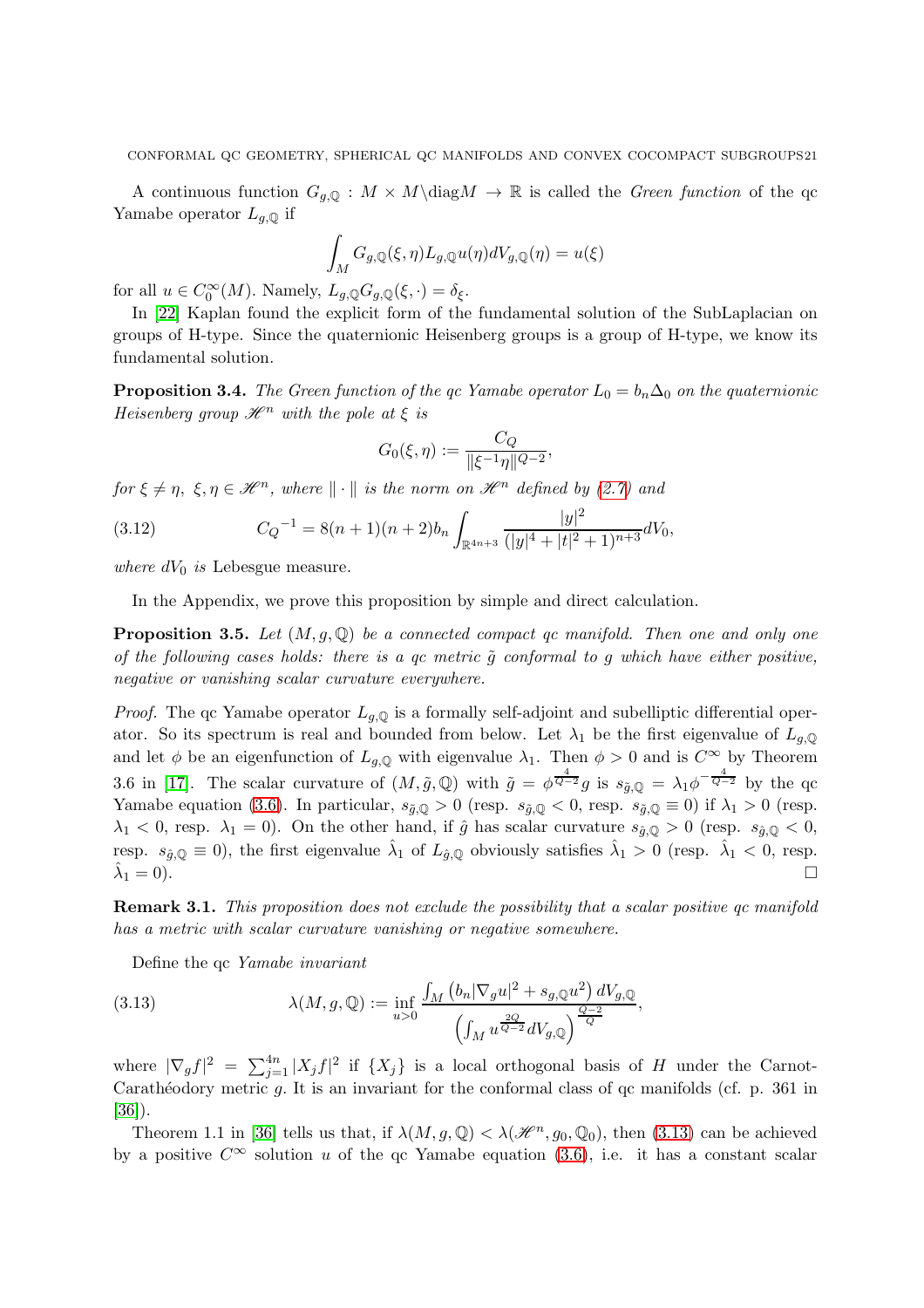### 22 YUN SHI AND WEI WANG

curvature  $s_{\tilde{g},\mathbb{Q}} = \lambda(M,g,\mathbb{Q})$  for  $\tilde{g} = u^{\frac{4}{Q-2}}g$ . It is known that  $\lambda(\mathscr{H}^n,g_0,\mathbb{Q}_0) > 0$  (cf. Corollary 2.1 [\[18\]](#page-34-18)). Thus,  $(M, g, \mathbb{Q})$  is scalar negative or zero if and only if  $\lambda(M, g, \mathbb{Q})$  is negative or zero, respectively. Consequently,  $(M, g, \mathbb{Q})$  is scalar positive if and only if  $\lambda(M, g, \mathbb{Q})$  is positive.

From now on in this section, we assume  $(M, g, \mathbb{Q})$  to be connected, compact and scalar positive. In this case, the qc Yamabe operator  $L_{g,\mathbb{Q}} = b_n \Delta_{g,\mathbb{Q}} + s_{g,\mathbb{Q}}$  is a positive operator and its inverse always exists. The Green function is the Schwarz kernel of the inverse operator and can be constructed as in the following proposition. Moreover, we also find the singular part of the Green function. In this case, the Green function of the qc Yamabe operator  $L_{g,Q}$  is unique.

<span id="page-21-3"></span>**Proposition 3.6.** Let  $(M, g, \mathbb{Q})$  be a connected compact spherical qc manifold with positive scalar curvature and let U be a sufficiently small open set. Then the function  $G_{q,\mathbb{Q}}(\xi,\eta) - \rho_{q,\mathbb{Q}}(\xi,\eta)$ can be extended to a  $C^{\infty}$  function on  $U \times U$ , where  $\rho_{g,\mathbb{Q}}(\cdot,\cdot)$  is given by [\(1.3\)](#page-3-0).

*Proof.* The proof is similar to the CR case. Suppose that  $\overline{U} \subset \tilde{U} \subset \mathscr{H}^n$  and  $g = \phi^{\frac{4}{Q-2}}g_0$  on  $\tilde{U}$ . We choose a sufficiently small  $\rho$  such that  $B_{\mathscr{H}}(\xi, \rho) \subset \tilde{U}$  for any  $\xi \in U$ . We can construct the Green function as follows. For  $\xi, \eta \in U$ , define

$$
\tilde{G}(\xi, \eta) = \tilde{G}(\xi^{-1}\eta),
$$

where  $\tilde{G}$  is the cut-off fundamental solution, i.e.  $\tilde{G}(\tilde{\eta}) = \frac{C_Q}{\|\tilde{\eta}\|^{Q-2}} f(\tilde{\eta})$  for  $\tilde{\eta} \in \mathcal{H}^n$ . Here  $f \in C_0^{\infty}(\mathcal{H}^n)$  satisfying  $f \equiv 1$  on  $B_{\mathcal{H}}(0, \frac{\rho}{2})$  $\frac{\rho}{2}$  and  $f \equiv 0$  on  $B_{\mathscr{H}}(0, \rho)^c$ . Recall that  $L_0 =$  $-\frac{b_n}{2}\sum_{j=1}^{4n} Y_j Y_j$ , where  $Y_j$  are given by [\(2.17\)](#page-7-2). Then,

<span id="page-21-0"></span>(3.14) 
$$
L_0 \tilde{G}(\tilde{\eta}) = L_0 \left( \frac{C_Q}{\|\tilde{\eta}\|^{Q-2}} f(\tilde{\eta}) \right) = \delta_0 - b_n \sum_{j=1}^{4n} Y_j \left( \frac{C_Q}{\|\tilde{\eta}\|^{Q-2}} \right) Y_j f(\tilde{\eta}) + \frac{C_Q}{\|\tilde{\eta}\|^{Q-2}} L_0 f(\tilde{\eta})
$$

$$
=:\delta_0 + \tilde{G}_1(\tilde{\eta})
$$

by  $\frac{C_Q}{\|\tilde{\eta}\|^{Q-2}}$  being the fundamental solution of  $L_0$  and  $Y_j f \equiv 0$  on  $B_{\mathscr{H}}(0, \frac{\rho}{2})$  $\frac{\rho}{2}$ ). Here  $\delta_0$  is the Dirac function at the origin with respect to the measure  $dV_0$  and  $\tilde{G}_1$  is defined by the last equality in [\(3.14\)](#page-21-0). Set  $G_1(\xi, \eta) := \tilde{G}_1(\xi^{-1}\eta)$  for  $\xi, \eta \in U$ . Then,  $G_1(\xi, \eta) \in C^\infty(U \times U)$  and for each  $\xi \in U$ ,  $G_1(\xi, \cdot)$  can be naturally extended to a smooth function on M satisfying  $G_1(\xi, \eta) = 0$  for  $\eta \notin U$ . By transformation law  $(3.11)$  and left invariance of  $Y_j$ , we find that

$$
L_{g,\mathbb{Q}}(\phi(\xi)^{-1}\phi(\cdot)^{-1}\tilde{G}(\xi,\cdot)) = \phi(\xi)^{-1}\phi(\cdot)^{-\frac{Q+2}{Q-2}}L_0\tilde{G}(\xi,\cdot) = \phi(\xi)^{-1}\phi(\cdot)^{-\frac{Q+2}{Q-2}}(\delta_0(\xi^{-1}\cdot) + G_1(\xi,\cdot))
$$
  
=  $\delta_{\xi} + \phi(\xi)^{-1}\phi(\cdot)^{-\frac{Q+2}{Q-2}}G_1(\xi,\cdot),$ 

on U for  $\xi \in U$ , where  $\delta_{\xi}$  is the Dirac function at point  $\xi$  with respect to the measure  $dV_{g,Q} =$  $\phi^{\frac{2Q}{Q-2}}dV_0$ . Now set

<span id="page-21-2"></span>(3.15) 
$$
G(\xi, \eta) := \phi(\xi)^{-1} \phi(\eta)^{-1} \tilde{G}(\xi, \eta) + G_2(\xi, \eta)
$$

for  $\eta \in M$ , where  $G_2(\xi, \eta)$  satisfies

<span id="page-21-1"></span>(3.16) 
$$
L_{g,\mathbb{Q}}G_2(\xi,\cdot) = -\phi(\xi)^{-1}\phi(\cdot)^{-\frac{Q+2}{Q-2}}G_1(\xi,\cdot).
$$

 $G_2(\xi, \cdot)$  exists since  $L_{g,\mathbb{Q}}$  is invertible in  $L^2(M)$ .  $G_2(\xi, \cdot) \in C^{\infty}(M)$  for fixed  $\xi \in U$  by the subelliptic regularity of  $L_{q,\mathbb{Q}}$ .  $G_2(\cdot,\eta)$  is also in  $C^{\infty}(U)$  by differentiating [\(3.16\)](#page-21-1) with respect to the variable  $\xi$  repeatedly. Now we have  $L_{g,\mathbb{Q}}G(\xi, \cdot) = \delta_{\xi}$ , i.e.  $G(\xi, \eta)$  is the Green function of  $L_{g,\mathbb{Q}}$ . By (3.15),  $G_{g,\mathbb{Q}}(\xi, \eta) - \rho_{g,\mathbb{Q}}(\xi, \eta) \in C^{\infty}(U \times U)$ .  $L_{q,\mathbb{Q}}$ . By [\(3.15\)](#page-21-2),  $G_{q,\mathbb{Q}}(\xi,\eta) - \rho_{q,\mathbb{Q}}(\xi,\eta) \in C^{\infty}(U \times U)$ .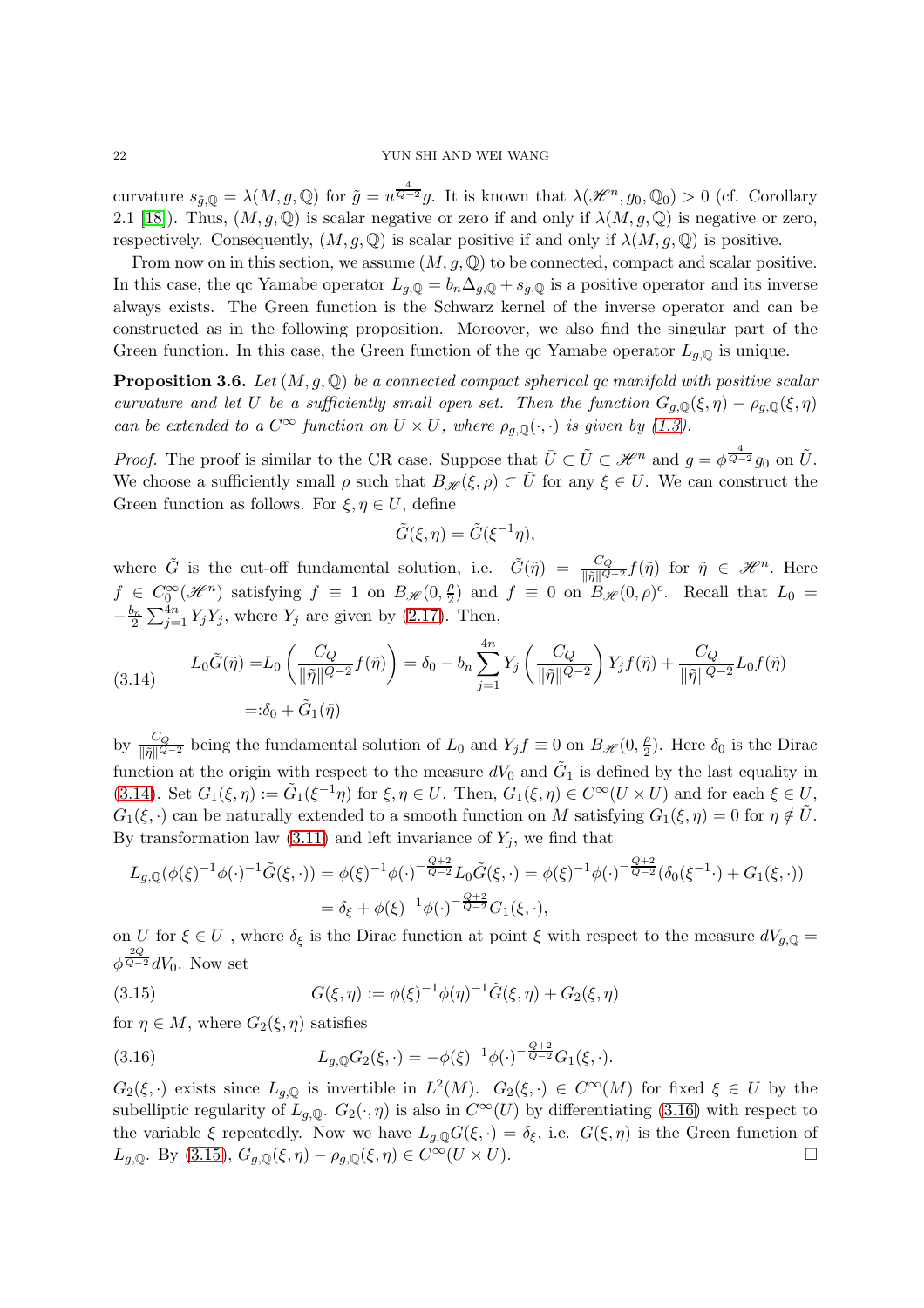CONFORMAL QC GEOMETRY, SPHERICAL QC MANIFOLDS AND CONVEX COCOMPACT SUBGROUPS23

We have the following transformation law of Green functions under the conformal qc transformation.

<span id="page-22-3"></span>**Proposition 3.7.** Let  $(M, g, \mathbb{Q})$  be a connected, compact, scalar positive spherical qc manifold and  $G_{g,\mathbb{Q}}$  be the Green function of the qc Yamabe operator  $L_{g,\mathbb{Q}}$ . Then

<span id="page-22-4"></span>(3.17) 
$$
G_{\tilde{g},\mathbb{Q}} = \frac{1}{\phi(\xi)\phi(\eta)}G_{g,\mathbb{Q}}(\xi,\eta)
$$

is the Green function of the qc Yamabe operator  $L_{\tilde{g},\mathbb{Q}}$  for  $\tilde{g} = \phi^{\frac{4}{Q-2}}g$ .

*Proof.* By  $(3.10)$  and the transformation law  $(3.11)$ , we find that

$$
\int_M \frac{G_{g,\mathbb{Q}}(\xi,\eta)L_{\tilde{g},\mathbb{Q}}u(\eta)}{\phi(\xi)\phi(\eta)}dV_{\tilde{g},\mathbb{Q}} = \frac{1}{\phi(\xi)}\int_M \frac{1}{\phi(\eta)}G_{g,\mathbb{Q}}(\xi,\eta)\phi(\eta)^{-\frac{Q+2}{Q-2}}L_{g,\mathbb{Q}}(\phi u)(\eta)\phi(\eta)^{\frac{2Q}{Q-2}}dV_{g,\mathbb{Q}}\right)
$$

$$
= \frac{1}{\phi(\xi)}\int_M G_{g,\mathbb{Q}}(\xi,\eta)L_{g,\mathbb{Q}}(\phi u)(\eta)dV_{g,\mathbb{Q}} = u(\xi)
$$

<span id="page-22-0"></span>for any  $u \in C_0^{\infty}(M)$ . The proposition follows form the uniqueness of the Green function.  $\Box$ 

4. An invariant tensor on a scalar positive spherical qc manifold

# <span id="page-22-1"></span>4.1. A tensor invariant under conformal qc transformations.

**Theorem 4.1.** Let  $(M, g, \mathbb{Q})$  be connected, compact, scalar positive, spherical qc manifold, which is not qc equivalent to the standard sphere. Define

$$
can(g,\mathbb{Q}):=\mathcal{A}^2_{g,\mathbb{Q}}g,
$$

where  $\mathcal{A}^2_{g,\mathbb{Q}}(\xi)$  is defined in [\(1.4\)](#page-3-1) if  $g=\phi^{\frac{4}{Q-2}}g_0$  on a neighborhood U of  $\xi$ . Here  $g_0$  is the standard qc metric on  $\mathscr{H}^n$ . Then, can(g, Q) is well-defined and depends only on the conformal class [g] and Q.

*Proof.* We will verify that  $\mathcal{A}_{g,\mathbb{Q}}$  is independent of the choice of local coordinates and  $\mathcal{A}_{g,\mathbb{Q}}^2 g$  is independent of the choice of g in the conformal class [g]. Suppose  $\tilde{g} = \Phi^{\frac{4}{Q-2}}g$ . Let  $U \subset M$  be an open set and let  $\rho: U \to V \subset \mathcal{H}^n$  and  $\tilde{\rho}: U \to \tilde{V} \subset \tilde{\mathcal{H}}^n$  be two coordinate charts such that

$$
g = \rho^* \left( \phi_1^{\frac{4}{Q-2}} g_0 \right), \ \tilde{g} = \tilde{\rho}^* \left( \phi_2^{\frac{4}{Q-2}} g_0 \right),
$$

for two positive function  $\phi_1$  and  $\phi_2$ . Then,  $f = \tilde{\rho} \circ \rho^{-1} : V \to \tilde{V}$  is a qc diffeomorphism of  $\mathcal{H}^n$ by the qc Liouville type Theorem [2.2](#page-10-3) and

$$
f^*g_0|_{\xi'} = \phi^{\frac{4}{Q-2}}(\xi') g_0|_{\xi'} \quad \text{with } \phi(\xi') = \phi_1(\xi')\phi_2^{-1}(f(\xi'))\Phi(\rho^{-1}(\xi')),
$$

for  $\xi' \in V$ . We claim the following the transformation law of the Green function on the quaternionic Heisenberg group under a conformal qc transformation:

<span id="page-22-2"></span>(4.1) 
$$
\frac{1}{\|f(\xi')^{-1}f(\eta')\|^{Q-2}} = \frac{1}{\phi(\xi')\phi(\eta')} \cdot \frac{1}{\|\xi'^{-1}\eta'\|^{Q-2}},
$$

for any  $\xi', \eta' \in V$ . Apply this to  $\xi' = \rho(\xi), \eta' = \rho(\eta)$  and  $f = \tilde{\rho} \circ \rho^{-1}$  to get

$$
\frac{1}{\|\tilde{\rho}(\xi)^{-1}\tilde{\rho}(\eta)\|^{Q-2}} = \frac{1}{\phi(\rho(\xi))} \frac{1}{\phi(\rho(\eta))} \frac{1}{\|\rho(\xi)^{-1}\rho(\eta)\|^{Q-2}}
$$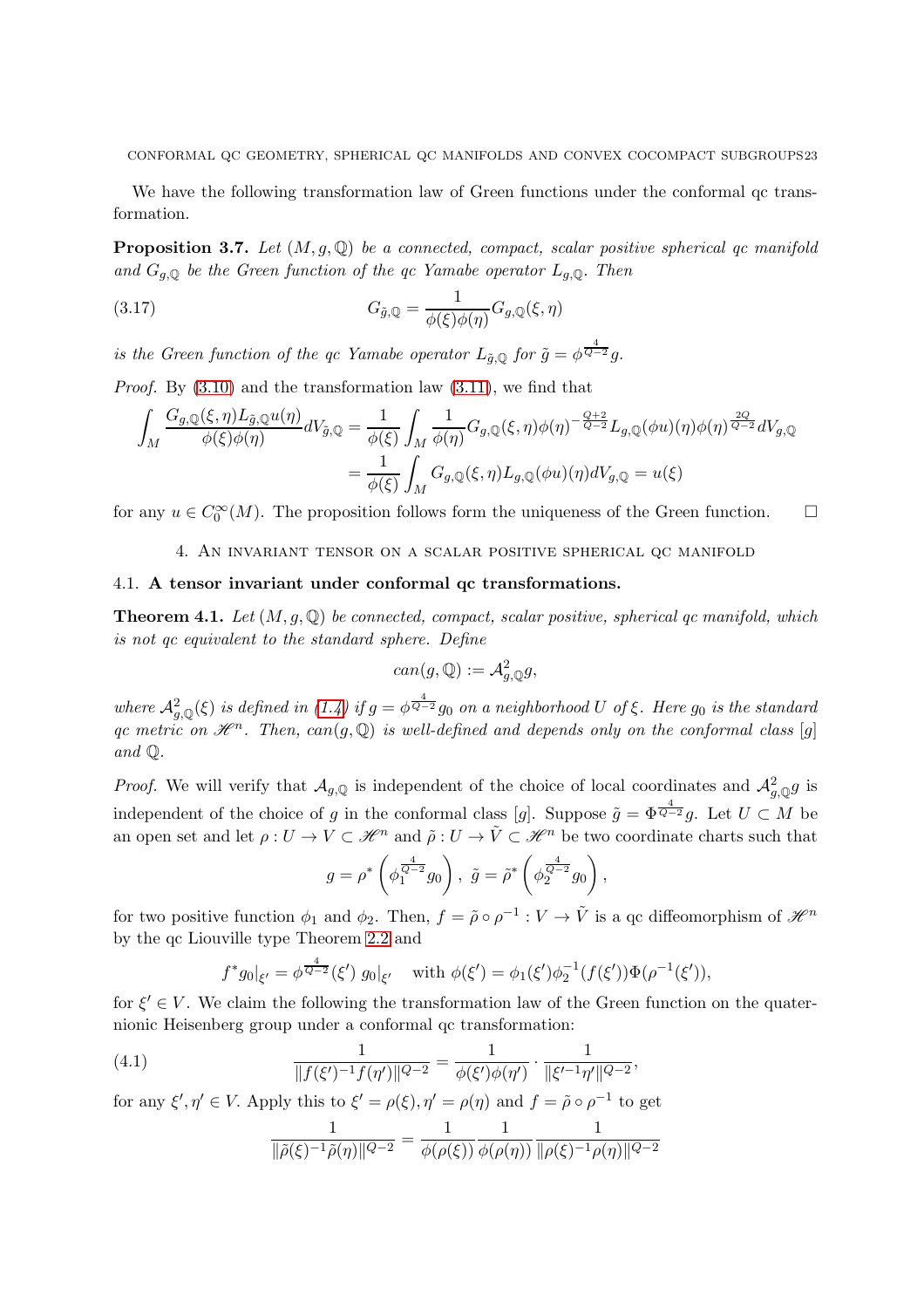and so

$$
\mathcal{A}_{\tilde{g},\mathbb{Q}}(\xi) = \lim_{\eta \to \xi} \left| G_{\tilde{g},\mathbb{Q}}(\xi,\eta) - \frac{1}{\phi_2(\tilde{\rho}(\xi))\phi_2(\tilde{\rho}(\eta))} \cdot \frac{C_Q}{\|\tilde{\rho}(\xi)^{-1}\tilde{\rho}(\eta)\|^{Q-2}} \right|^{\frac{1}{Q-2}}
$$
\n
$$
= \lim_{\eta \to \xi} \left| \frac{G_{g,\mathbb{Q}}(\xi,\eta)}{\Phi(\xi)\Phi(\eta)} - \frac{1}{\Phi(\xi)\Phi(\eta)\phi_1(\rho(\xi))\phi_1(\rho(\eta))} \cdot \frac{C_Q}{\|\rho(\xi)^{-1}\rho(\eta)\|^{Q-2}} \right|^{\frac{1}{Q-2}}
$$
\n
$$
= \Phi^{-\frac{2}{Q-2}}(\xi) \lim_{\eta \to \xi} \left| G_{g,\mathbb{Q}}(\xi,\eta) - \frac{1}{\phi_1(\rho(\xi))\phi_1(\rho(\eta))} \cdot \frac{C_Q}{\|\rho(\xi)^{-1}\rho(\eta)\|^{Q-2}} \right|^{\frac{1}{Q-2}}
$$
\n
$$
= \Phi^{-\frac{2}{Q-2}}(\xi) \mathcal{A}_{g,\mathbb{Q}}(\xi).
$$

Consequently, we have

$$
\mathcal{A}_{\tilde{g},\mathbb{Q}}^2\tilde{g}=\mathcal{A}_{g,\mathbb{Q}}^2g.
$$

It remains to check [\(4.1\)](#page-22-2). By qc Liouville type Theorem [2.2,](#page-10-3) f is a restriction to U of a qc automorphism of  $\mathcal{H}^n$ , denoted also by f. By the transformation law [\(3.11\)](#page-19-1), for functions  $\tilde{\phi} := \phi \circ f^{-1}, \tilde{u} := u \circ f^{-1}$  on  $\tilde{V}$ , we have

<span id="page-23-0"></span>(4.2) 
$$
L_0\left(\tilde{\phi}^{-1}\tilde{u}\right)\Big|_{f(\eta')} = L_{g,\mathbb{Q}}\left(\phi^{-1}u\right)\Big|_{\eta'} = \phi^{-\frac{Q+2}{Q-2}}(\eta') L_0(u)\Big|_{\eta'},
$$

$$
f^*dV_0\Big|_{f(\eta')} = \phi^{\frac{2Q}{Q-2}}(\eta') dV_0\Big|_{\eta'}.
$$

The first identity follows from the fact that the qc Yamabe operator is independent of the choice of coordinate charts. Then, by [\(4.2\)](#page-23-0) and taking transformation  $f(\eta') \to \hat{\eta}$ , we find that for any  $u \in C_0^{\infty}(\mathscr{H}^n)$ 

$$
\int_{\mathscr{H}^n} \frac{C_Q \phi(\xi') \phi(\eta')}{\|f(\xi')^{-1} f(\eta')\|^{Q-2}} L_0 u(\eta') dV_0(\eta') = \int_{\mathscr{H}^n} \frac{C_Q \phi(\xi')}{\|f(\xi')^{-1} f(\eta')\|^{Q-2}} L_0 \left(\tilde{\phi}^{-1}\tilde{u}\right) \Big|_{f(\eta')} f^* dV_0(\eta') \n= \int_{\mathscr{H}^n} \frac{C_Q \phi(\xi')}{\|f(\xi')^{-1} \hat{\eta}\|^{Q-2}} L_0 \left(\tilde{\phi}^{-1}\tilde{u}\right) \Big|_{\hat{\eta}} dV_0(\hat{\eta}) = u(\xi').
$$

Now by the uniqueness of the Green function of  $L_0$ , we find that

$$
G_0(\xi', \eta') = \frac{C_Q \phi(\xi') \phi(\eta')}{\|f(\xi')^{-1} f(\eta')\|^{Q-2}}.
$$

Thus,  $(4.1)$  follows. The theorem is proved.

See [\[24\]](#page-34-19) for the identity [\(4.1\)](#page-22-2) on the Euclidean space and see [\[33\]](#page-35-0) on the Heisenberg group.

**Corollary 4.1.**  $(M, can(g, \mathbb{Q}), \mathbb{Q})$  is a spherical qc manifold if the qc positive mass conjecture is true.

*Proof.* Write 
$$
g = \phi^{\frac{4}{Q-2}} g_0
$$
 locally. Note that by Proposition 3.4, 3.6 and 3.7, we have  
\n
$$
G_{g,\mathbb{Q}}(\xi,\eta)^{\frac{4}{Q-2}} g\Big|_{\eta} = \left\{ \rho_{g,\mathbb{Q}}(\xi,\eta) + A_{g,\mathbb{Q}}(\xi) + O(\|\xi^{-1}\eta\|) \right\}^{\frac{4}{Q-2}} g\Big|_{\eta}
$$
\n
$$
= \frac{\alpha(\xi)}{\|\xi^{-1}\eta\|^4} \cdot \left\{ 1 + \beta(\xi) \|\xi^{-1}\eta\|^{Q-2} + O(\|\xi^{-1}\eta\|^{Q-1}) \right\}^{\frac{4}{Q-2}} g_0\Big|_{\eta},
$$

for  $\eta$  near  $\xi$ , where

$$
\alpha(\xi) = \left(\frac{C_Q}{\phi(\xi)}\right)^{\frac{4}{Q-2}}, \quad \beta(\xi) = \frac{A_{g,\mathbb{Q}}(\xi)\phi(\xi)^2}{C_Q}.
$$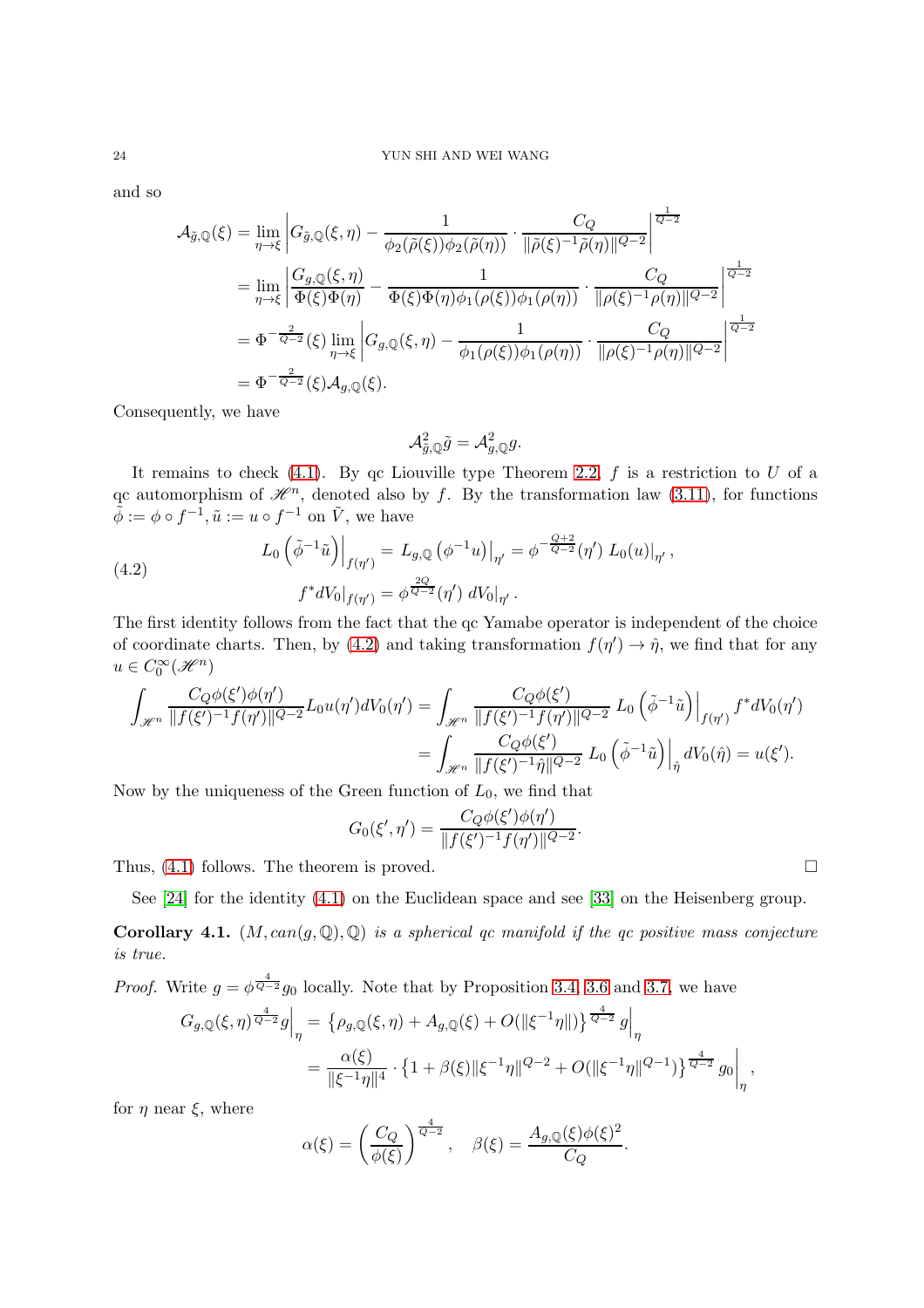Now choose the conformal qc mapping  $C_{\xi} := R \circ D_r \circ \tau_{\xi^{-1}}$  on a neighborhood of  $\xi$  to  $\mathcal{H}^n$  as required in the qc positive mass conjecture, where  $r = \alpha(\xi)^{-\frac{1}{2}}$ . It is easy to see that  $C_{\xi}(\xi) = \infty$ and

$$
\left(C_{\xi}^{-1}\right)^{*}\left(G_{g,\mathbb{Q}}(\xi,\eta)^{\frac{4}{Q-2}}g\right)\Big|_{\tilde{\eta}} = R^{*} \circ D_{r^{-1}}^{*} \circ \tau_{\xi}^{*}\left(G_{g,\mathbb{Q}}(\xi,\eta)^{\frac{4}{Q-2}}g\right)\Big|_{\tilde{\eta}} = \left(1 + \beta(\xi)r^{-Q+2}\|\tilde{\eta}\|^{-Q+2} + O(\|\tilde{\eta}\|^{-Q+1})\right)^{\frac{4}{Q-2}}g_{0}\|_{\tilde{\eta}},
$$

by Corollary [2.2,](#page-12-4) where  $\tilde{\eta} = C_{\xi}(\eta)$ . The qc positive mass conjecture promises  $\beta(\xi)r^{-Q+2}$  to be positive. So,  $\mathcal{A}_{q,\mathbb{Q}}$  is non-vanishing.

**Remark 4.1.** Let  $(M, q, \mathbb{Q})$  and  $(\tilde{M}, \tilde{q}, \tilde{\mathbb{Q}})$  be two connected, compact, scalar positive spherical qc manifolds with dim $M = \dim \tilde{M}$ , which are both not qc equivalent to the standard sphere  $(S^{4n+3}, g_S, \mathbb{Q}_S)$ . Suppose  $f : (M, g, \mathbb{Q}) \to (\tilde{M}, \tilde{g}, \tilde{\mathbb{Q}})$  be a locally qc diffeomorphism. Then,

 $f^*can(\tilde{g},\tilde{\mathbb{Q}})(X,Y) \geq can(g,\mathbb{Q})(X,Y),$ 

for any tangent vector  $X, Y \in TM$ . This can be shown as in the CR case (cf. Proposition 3.4) in [\[33\]](#page-35-0)).

<span id="page-24-0"></span>4.2. Scalar positivity of the connected sum of two scalar positive spherical qc manifolds. Scalar positive spherical qc manifolds are abundant by the following proposition.

<span id="page-24-1"></span>**Proposition 4.1.** If t is sufficiently small, the connected sum  $(M_{t,\sigma,A}, g, \mathbb{Q}_{t,\sigma,A})$  is scalar positive.

Proposition [4.1](#page-24-1) follows from the following proposition.

**Proposition 4.2.** If t is sufficiently small, we have  $\lambda(M_{t,\sigma,A}, g, \mathbb{Q}_{t,\sigma,A}) > 0$ .

Proof. See [\[23\]](#page-34-20) for the Riemannian case. We provide more details that are different from the Riemannian case, compared to the proof of the CR case in [\[33\]](#page-35-0). Let

$$
M_0 = M_1 \backslash \{\xi_1\} \cup M_2 \backslash \{\xi_2\},\
$$

and let  $\hat{q}$  be a spherical qc metric on  $M_0$ . Then, by multiplying a positive function  $\mu \in$  $C^{\infty}(M)\backslash {\xi_1, \xi_2}$ , we can assume  $g = \mu \hat{g}$  satisfying

$$
(\psi_i^{-1})^* g|_{\xi} = \frac{g_0|_{\xi}}{\|\xi\|^2}
$$
 on  $B_{\mathscr{H}}(0,2)\setminus\{0\},\$ 

where  $\psi_i: U_i \to B_{\mathcal{H}}(0,2), i = 1,2$ , are coordinate charts in (2.[44\)](#page-15-2). It is easy to see that gluing mapping  $\Psi_{t,\sigma,A}$  in [\(2.45\)](#page-16-3) preserves the metric  $\frac{g_0|_{\xi}}{\|\xi\|^2}$  on  $t < ||\xi|| < \frac{1}{t}$  $\frac{1}{t}$ , 0 <  $\frac{2}{3}$  $\frac{2}{3}t < 1$ , by the transformation law and Corollary [2.2.](#page-12-4)  $\frac{g_0|_{\xi}}{\|\xi\|^2}$  is invariant under the rotation A, transformation  $\sigma$  and the inversion R. Hence we can glue g by  $\Psi_{t,\sigma,A}$  to obtain a spherical qc metric that coincides with g on  $M_1\backslash\overline{U_1(t)} \cup M_2\backslash\overline{U_2(t)}$ . We denote the resulting qc metric also by g by abuse of notations. We denote the connected sum by  $(M_t, g, \mathbb{Q}_t)$ . Here we omit the subscripts  $\sigma$  and A for simplicity. The scalar curvature of g on  $B_{\mathscr{H}}(0,1)\setminus\{0\}$  is

$$
s_{g,\mathbb{Q}}(\xi) = \frac{(Q-2)(Q+2)}{2} \cdot \frac{|y|^2}{\|\xi\|^2}, \quad \text{for } \xi = (y,t) \in \mathcal{H}^n,
$$

by [\(A.8\)](#page-33-0) in Appendix.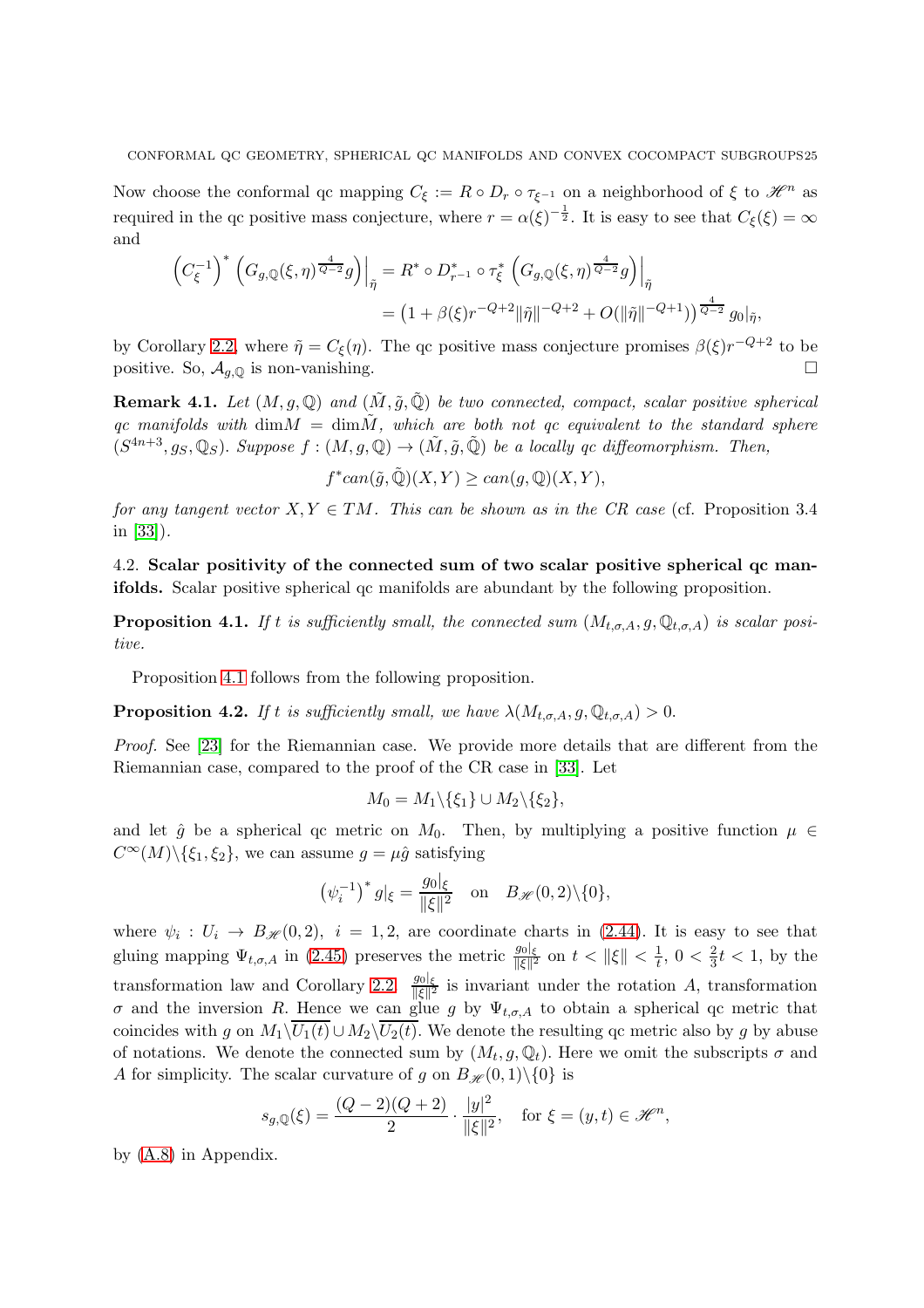$(M_0, g, \mathbb{Q})$  has two cylindrical ends. We can identify the ball with cylindrical end by the mapping

(4.3)  
\n
$$
\phi: B(0,1) \longrightarrow [0,\infty) \times \Sigma^{n}
$$
\n
$$
\xi = D_{e^{-u}}(\eta) \longrightarrow \left(\ln \frac{1}{\|\xi\|}, \frac{\xi}{\|\xi\|}\right) = (u, \eta),
$$

where  $\Sigma^n = \{\eta \in \mathcal{H}^n; ||\eta|| = 1\}$  is diffeomorphic to the sphere  $S^{4n+2}$ . Define a Carnot-Carathéodory metric

$$
\tilde{g}\big|_{\xi} = (\phi^{-1})^* \left(\frac{g_0|_{\xi}}{\|\xi\|^2}\right)
$$

on  $[0, \infty) \times \Sigma^n$  and  $\tilde{\Theta} = (\tilde{\theta}_1, \tilde{\theta}_2, \tilde{\theta}_3)$  is a compatible contact form.  $(B_{\mathscr{H}}(0, 1) \setminus \{0\}, \frac{g_0}{\|\xi\|})$  $\frac{g_0}{\|\xi\|^2}$ ,  $\mathbb{Q})$  is qc equivalent to  $([0, \infty) \times \Sigma^n, \tilde{g}, \mathbb{Q})$ . Since

$$
(\psi_i^{-1})^* dV_{g, \mathbb{Q}} = \frac{dV_0}{\|\xi\|^Q}
$$

is invariant under rescaling, it is easy to see that the measure  $\tilde{\theta}_1 \wedge \tilde{\theta}_2 \wedge \tilde{\theta}_3 \wedge (d\tilde{\theta}_s)^{2n}$  is invariant under translation  $(u', \xi) \to (u' + u_0, \xi)$  on  $[0, \infty) \times \Sigma^n$ . As a measure, we have

(4.4) 
$$
\tilde{\theta}_1 \wedge \tilde{\theta}_2 \wedge \tilde{\theta}_3 \wedge (d\tilde{\theta}_s)^{2n} = dudS_{\Sigma^n},
$$

where  $dS_{\Sigma^n}$  is a measure on  $\Sigma^n$ . set

$$
l = \ln \frac{1}{t},
$$

and write

$$
(M_0, g, \mathbb{Q}) = ([0, \infty) \times \Sigma^n, \tilde{g}, \mathbb{Q}) \cup (\hat{M}, g, \mathbb{Q}) \cup ([0, \infty) \times \Sigma^n, \tilde{g}, \mathbb{Q}),
$$

where  $\hat{M} = M \setminus (U_1(1) \cup U_2(1))$ . We identify two pieces of  $(0, l) \times \Sigma^n, \tilde{g}, \mathbb{Q}$  to get  $(M_t, g, \mathbb{Q}_t)$ .

Denote by  $y_{\eta}$  the y-coordinate of  $\eta \in \Sigma^{n}$ , i.e. we can write  $\eta = (y_{\eta}, t_{\eta}) \in \mathcal{H}^{n}$  for some  $t_{\eta} \in \mathbb{R}^3$ . Then,

<span id="page-25-2"></span>(4.5) 
$$
|\nabla_{\tilde{g}} u| = \left| \nabla_g \left( \ln \frac{1}{\|\xi\|} \right) \right| = \frac{1}{2} |y_{\xi}|^2 = \frac{1}{2} e^{-2u} |y_{\eta}|^2,
$$

where  $\xi = (y_{\xi}, t_{\xi})$  for some  $t_{\xi}$ , and

<span id="page-25-1"></span>(4.6) 
$$
s_{\tilde{g},\mathbb{Q}}(u,\eta) = \frac{(Q-2)(Q+2)}{2}|y_{\eta}|^2,
$$

by [\(A.7\)](#page-33-1) and [\(A.8\)](#page-33-0) in the appendix. By the definition of the Yamabe invariant  $\lambda(M_t, g, \mathbb{Q}_t)$ , we can find a positive function  $f_l \in C^{\infty}(M_t)$  such that

<span id="page-25-0"></span>(4.7) 
$$
\int_{M_t} \left( b_n |\nabla_g f_l|^2 + s_{g,\mathbb{Q}_t} f_l^2 \right) dV_{g,\mathbb{Q}_t} < \lambda(M_t, g, \mathbb{Q}_t) + \frac{1}{l},
$$

and

<span id="page-25-3"></span>(4.8) 
$$
\int_{M_t} f_t^{\frac{2Q}{Q-2}} dV_{g,\mathbb{Q}_t} = 1.
$$

Put  $A_1 = -\min\{0, \min_{x \in \hat{M}} s_{\hat{g},\mathbb{Q}}\}$  Vol $(\hat{M})^{\frac{4}{Q-2}}$ , which is uniformly bounded by Vol $(M, g)$ . Thus by using Hölder's inequality we get from  $(4.7)$  that

$$
\int_{[0,l]\times\Sigma^n} \left( b_n |\nabla_{\tilde{g}} f_l|^2 + s_{\tilde{g},\mathbb{Q}_t} f_l^2 \right) dudS_{\Sigma^n} < \lambda(M_t,g,\mathbb{Q}_t) + \frac{1}{l} + A_1,
$$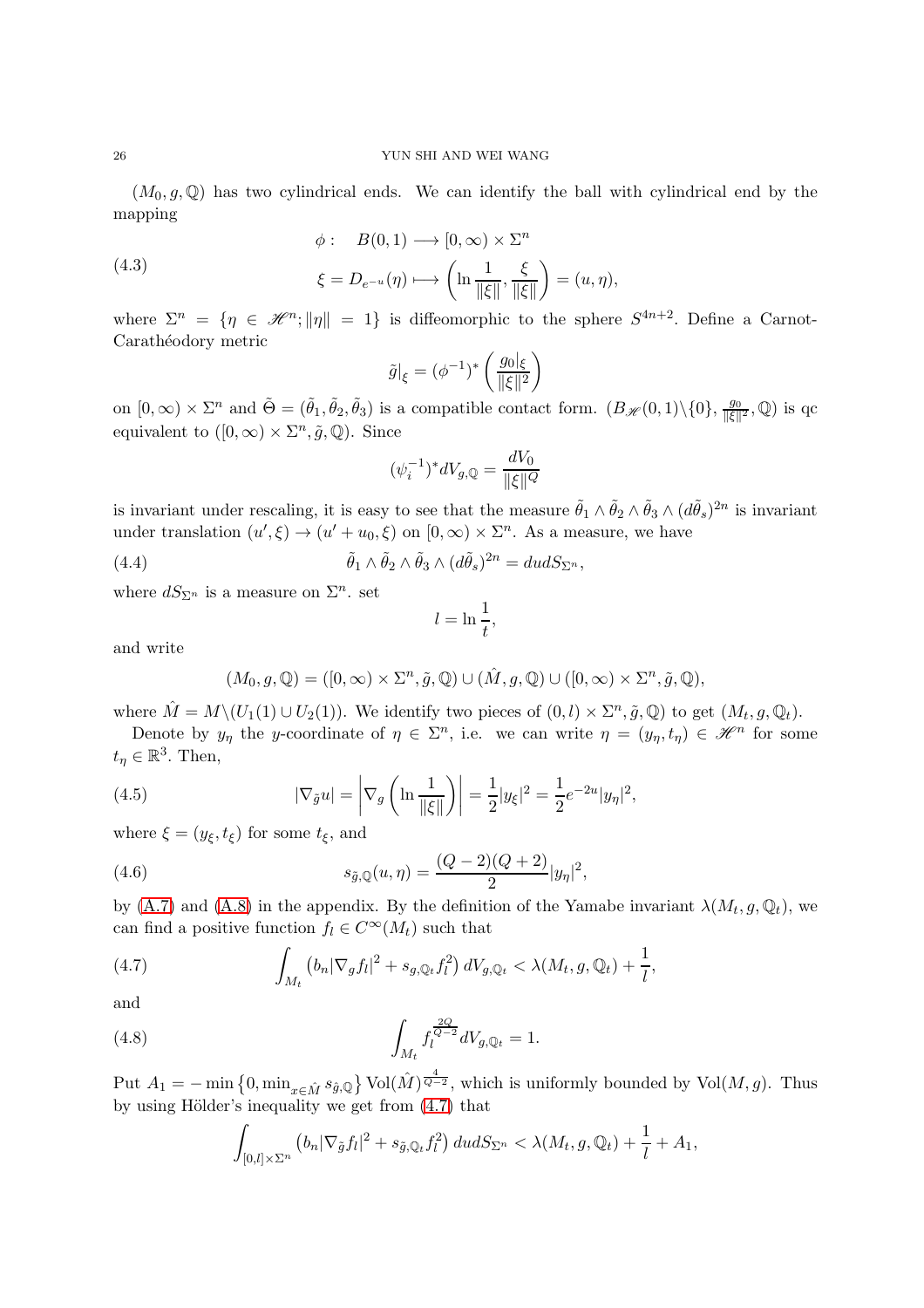(cf. Lemma 6.2 in [\[23\]](#page-34-20)). Note that  $s_{\tilde{g},\mathbb{Q}_t}$  is nonnegative on  $[0,\infty)\times\Sigma^n$  by [\(4.6\)](#page-25-1). Therefore, there exists  $l_* \in [0, l]$  such that

$$
\int_{l_{*}\times\Sigma^{n}}\left(b_{n}|\nabla_{\tilde{g}}f_{l}|^{2}+s_{\tilde{g},\mathbb{Q}_{t}}f_{l}^{2}\right)dS_{\Sigma^{n}}<\frac{\lambda(M_{t},g,\mathbb{Q}_{t})+\frac{1}{l}+A_{1}}{l},
$$

i.e. we have the estimate

<span id="page-26-0"></span>(4.9) 
$$
\int_{\Sigma^n} \left( |\nabla_{\tilde{g}} f_l(l_*, \eta)|^2 + |y_\eta|^2 f_l^2(l_*, \eta) \right) dS_{\Sigma^n}(\eta) < \frac{C}{l},
$$

by the scalar curvature of g in  $(4.6)$ , where C is a constant independent of l (because the qc Yamabe invariants  $\lambda(M_t, g, \mathbb{Q}_t)$  for  $t > 1$  have a uniform upper bound by choosing a test function). It is different from the Riemannian case that the scalar curvature  $\frac{g_0|_{\xi}}{||\xi||^2}$  is not constant. But it is still independent of the variable u. Now define a Lipschitz function  $\ddot{F}_l$  on  $M_0$  by  $F_l = f_l$ on  $[0, l_*) \times \Sigma^n \cup \hat{M} \cup [0, l - l_*) \times \Sigma^n$  and

(4.10) 
$$
F_l(u, x) = \begin{cases} (l_* + 1 - u)\tilde{f}_l(u, x) & \text{for } (u, x) \in [l_*, l_* + 1] \times \Sigma^n, \\ 0 & \text{for } (u, x) \in [l_* + 1, \infty) \times \Sigma^n, \end{cases}
$$

where  $\tilde{f}_l(u,x) = f_l(l_*,x)$  and similarly on  $[l-l_*,\infty) \times \Sigma^n$ .

By definition,  $|\nabla_{\tilde{g}} F_l| = |\nabla_{\tilde{g}} f_l|$  and  $F_{\underline{l}}^2 = f_l^2$  hold on  $[0, l_*) \times \Sigma^n \cup \hat{M} \cup [0, l - l_*) \times \Sigma^n$ . On the other hand, note that  $|\nabla_{\tilde{g}} F_l| \leq |\nabla_{\tilde{g}} u||\tilde{f}_l| + |\nabla_{\tilde{g}} \tilde{f}_l|$  pointwisely on  $(l_*, l_* + 1) \times \Sigma^n$  by definition. By  $(4.5)$ ,  $(4.6)$  and estimate  $(4.9)$ , we find that

$$
\int_{(l_*,l_*+1)\times\Sigma^n} \left(b_n|\nabla_{\tilde{g}} F_l|^2 + s_{\tilde{g},\mathbb{Q}} F_l^2\right) dudS_{\Sigma^n} \le C' \int_{(l_*,l_*+1)\times\Sigma^n} \left(|\nabla_{\tilde{g}} \tilde{f}_l|^2 + |y_\eta|^2 \tilde{f}_l^2\right) dudS_{\Sigma^n}(\eta)
$$
  

$$
\le C'' \int_{\Sigma^n} \left(|\nabla_{\tilde{g}} f_l(l_*,\eta)|^2 + |y_\eta|^2 f_l^2(l_*,\eta)\right) dS_{\Sigma^n}(\eta) \le \frac{B'}{l}
$$

by  $|\nabla_{\tilde{g}} \tilde{f}_l(u,\eta)| = |\nabla_{\tilde{g}} \tilde{f}_l(l_*,\eta)| \leq |\nabla_{\tilde{g}} f_l(l_*,\eta)|$  pointwisely, since horizontal subspace H and  $\tilde{g}$  are invariant under the translation  $(u, \eta) \to (u + u_0, \eta)$  and  $\tilde{f}_l$  is independent of u. Therefore, we get

$$
\int_{M_0} \left( b_n |\nabla_g F_l|^2 + s_{g,\mathbb{Q}} F_l^2 \right) dV_{g,\mathbb{Q}} < \lambda(M_t, g, \mathbb{Q}_t) + \frac{B}{l},
$$

for some constant  $B$  independent of  $l$ .

Obviously from  $(4.8)$  and the definition of  $F_l$ , we get

$$
\int_{M_0} F_l^{\frac{2Q}{Q-2}} dV_{g,\mathbb{Q}} > 1.
$$

Therefore,

<span id="page-26-1"></span>(4.11) 
$$
\inf_{F>0} \frac{\int_{M_0} (b_n |\nabla_g F|^2 + s_{g,\mathbb{Q}}) dV_{g,\mathbb{Q}}}{\left(\int_{M_0} F^{\frac{2Q}{Q-2}} dV_{g,\mathbb{Q}}\right)^{\frac{Q-2}{Q}}} < \lambda(M_t, g, \mathbb{Q}_t) + \frac{B}{l},
$$

where the infimum is taken over all nonnegative Lipshitz functions with compact support. It follows from the definition of the Yamabe invariant that the left side is greater than or equal to  $\lambda(M, g, \mathbb{Q})$ . If  $(M, g, \mathbb{Q})$  is a disjoint union of  $(M_1, g_1, \mathbb{Q})$  and  $(M_2, g_2, \mathbb{Q})$ , we have

<span id="page-26-2"></span>(4.12) 
$$
\lambda(M,g,\mathbb{Q}) = min\{\lambda(M_1,g_1,\mathbb{Q}),\lambda(M_2,g_2,\mathbb{Q})\},\,
$$

by the definition of the qc Yamabe invariant. From [\(4.11\)](#page-26-1) and [\(4.12\)](#page-26-2),  $\lambda(M_t, g, \mathbb{Q}_t)$  is positive if l is sufficiently large, i.e. t is sufficiently small. We complete the proof.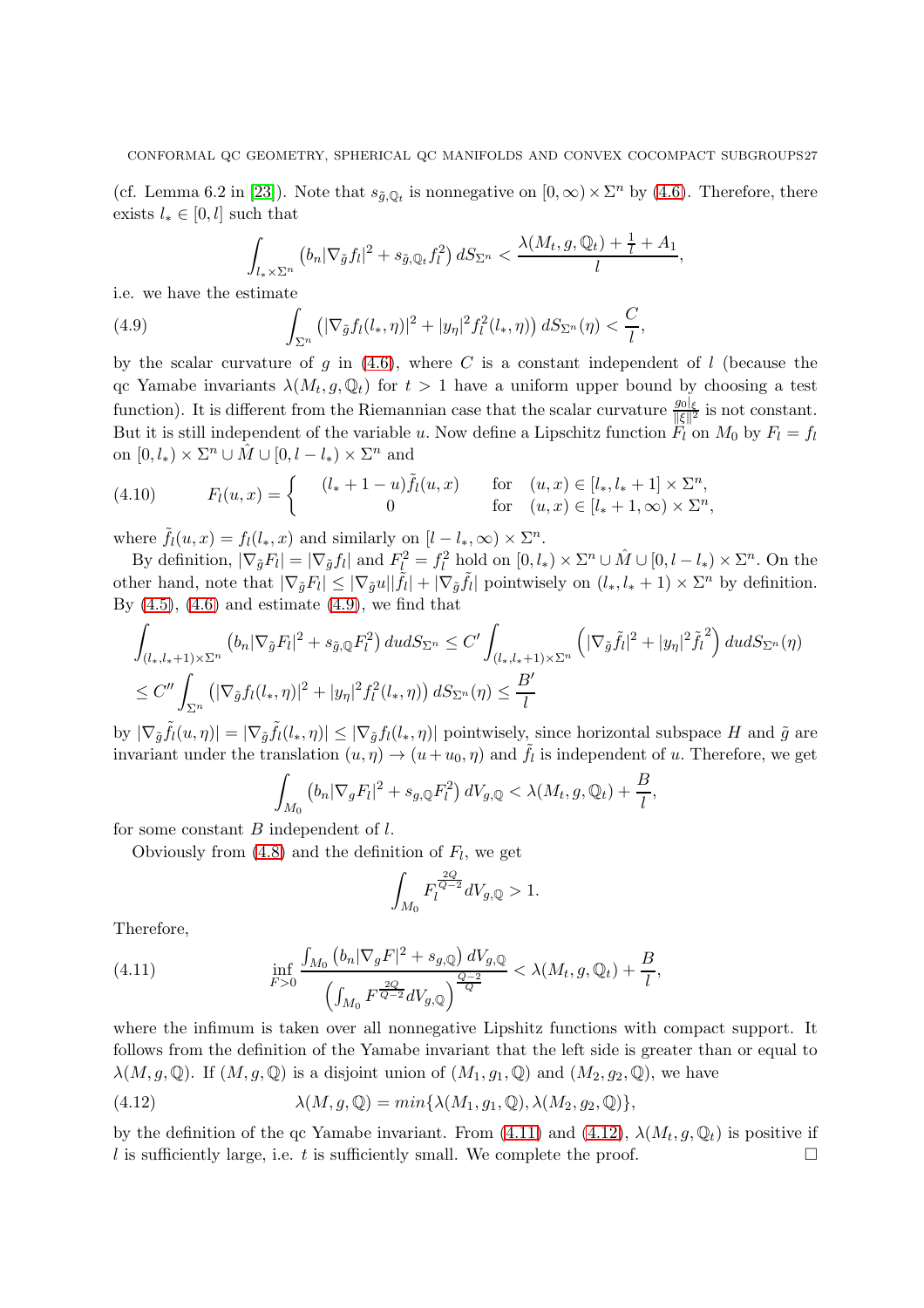### <span id="page-27-0"></span>28 YUN SHI AND WEI WANG

### 5. THE CONVEX COCOMPACT DISCRETE SUBGROUPS OF  $\text{Sp}(n+1,1)$

<span id="page-27-1"></span>5.1. Convex cocompact subgroups of  $Sp(n + 1, 1)$ . A group G is called *discrete* if the topology on G is the discrete topology. We say that G acts discontinuously on a space X at point q if there is a neighborhood U of q, such that  $g(U) \cap U = \emptyset$  for all but finitely many  $g \in G$ .

Let Γ be a discrete subgroup of  $Sp(n + 1, 1)$ . Choose  $q \in B^{4n+4}$ . We define the *limit set* of Γ by

$$
\Lambda(\Gamma) := \overline{\Gamma q} \cap S^{4n+3},
$$

where  $\overline{\Gamma q}$  is the closure of the orbit of q under Γ. It is known that  $\Lambda(\Gamma)$  does not depend on the choice of  $q \in B^{4n+4}$  (cf. Proposition 1.4 and Proposition 2.9 in [\[9\]](#page-34-21)). The limit set  $\Lambda(\Gamma)$  of all limit points is closed and invariant under Γ. The *radial limit set of* Γ is

$$
\Lambda^{r}(\Gamma) := \left\{ \xi \in \Lambda(\Gamma) \left| \lim \inf_{T \to \infty} d(\xi_T, \gamma(0)) < \infty, \gamma \in \Gamma \right. \right\},\
$$

where  $\xi_T$  refers to the point on the ray from 0 to  $\xi$  for which  $d(0,\xi_T) = T$  and  $d(\cdot,\cdot)$  is the quaternionic hyperbolic distance.

$$
\Omega(\Gamma) := S^{4n+3} \backslash \Lambda(\Gamma)
$$

is the maximal domain in  $S^{4n+3}$  on which  $\Gamma$  acts properly discontinuously by Proposition 8.5 in [\[9\]](#page-34-21). Γ is called a Kleinian group if  $\Omega(\Gamma)$  is non empty. A Kleinian group is called *elementary* if  $\Lambda(\Gamma)$  contains at most two points. The Kleinian manifold associated to  $\Gamma$  is defined to be

$$
\bar{M}_{\Gamma} = (B^{4n+4} \cup \Omega(\Gamma))/\Gamma.
$$

It is know that  $\Omega(\Gamma)/\Gamma$  is a smooth manifold and  $\overline{M}_{\Gamma}$  is a manifold with boundary (cf. the proof of Corollary 11.11 in [\[9\]](#page-34-21)).  $\Gamma$  is called *convex cocompact* if  $\bar{M}_{\Gamma}$  is a compact manifold with boundary. In this case,  $\Omega(\Gamma)/\Gamma$  is a compact smooth manifold.

Two basic properties of convex cocompact groups are given in the following proposition.

**Proposition 5.1.** (cf. p. 528 in [\[6\]](#page-34-7)) Suppose that  $\Gamma$  is a convex cocompact group of  $\text{Sp}(n+1, 1)$ . Then,

(i) The radial limit set coincides with the limit set.

(ii) Any small deformation of the inclusion  $\iota : \Gamma \to \text{Sp}(n+1,1)$  maps  $\Gamma$  isomorphically to a convex cocompact group.

An interesting class of convex cocompact groups can be obtained as follows. For a convex cocompact group  $\Gamma$  in  $\text{Sp}(n+1,1)$ , there is a large family of infinitesimal deformations of  $\Gamma$  and these are all unobstructed. The small deformations give convex cocompact groups by (ii) above.

Let  $\{C_i, C'_i\}_{i=1}^k$  be the boundary of mutually disjoint balls  $\{D_i, D'_i\}_{i=1}^k$ , where  $D_i = B_{\mathscr{H}}(\xi_i, r_i)$ and  $D'_i = B_{\mathscr{H}}(\xi'_i, r'_i)$ , for some points  $\xi_i, \xi'_i \in \mathscr{H}^n$ ,  $r_i, r'_i > 0$ ,  $i = 1, \dots, k$ . There always exist group elements  $\gamma_i \in \mathrm{Sp}(n+1,1)$  such that

$$
\gamma_i(\mathscr{H}^n \backslash \bar{D}_i) = D'_i
$$

(the "dilations" with the origin and infinity played by the centers of balls  $D_i$  and  $D'_i$ , respectively). Then  $\{\gamma_i\}$  generates a convex cocompact subgroup Γ which is isomorphic to the free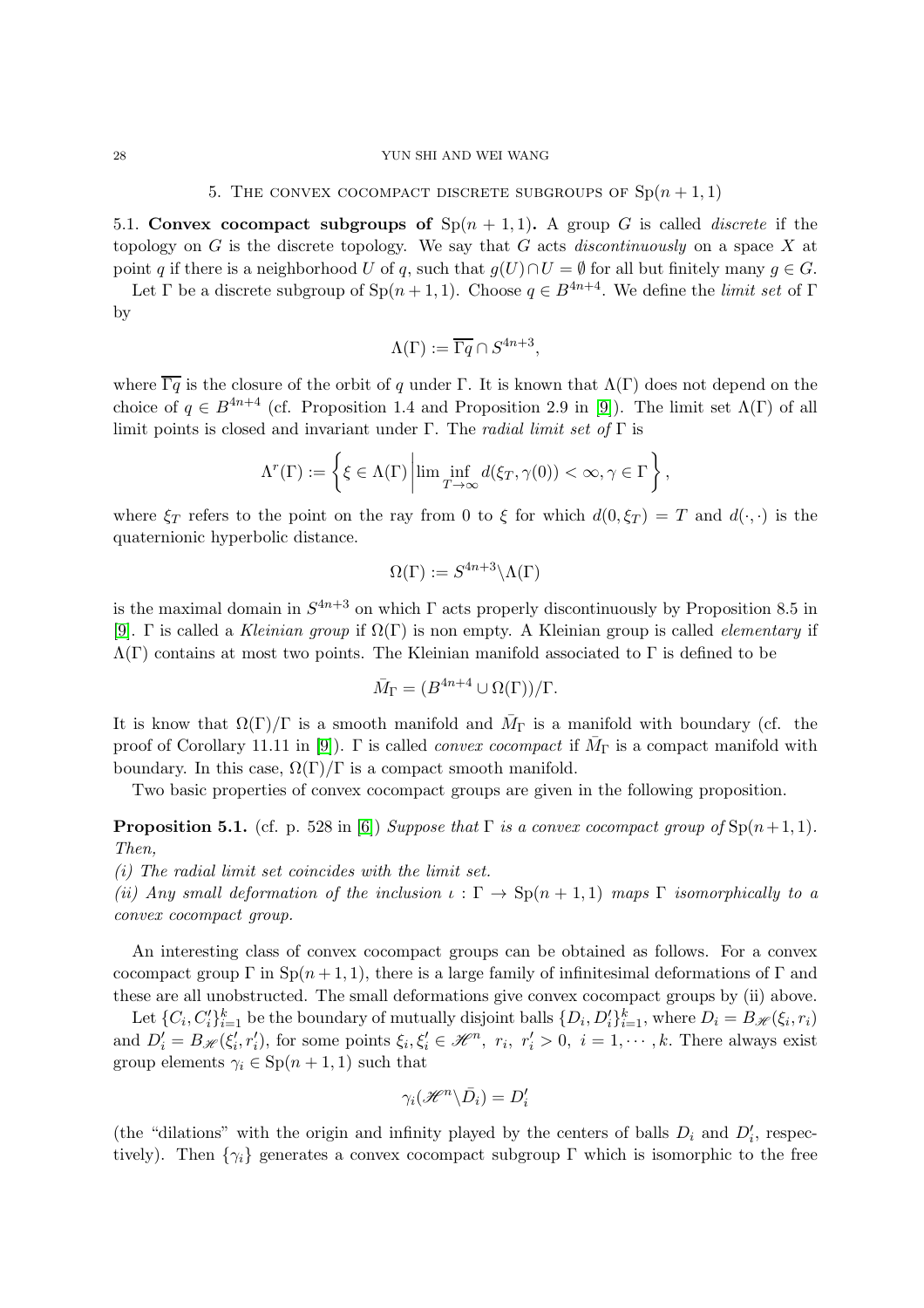group of rank  $k$ . As in the Riemannian case, we call such group the *Schottky group*. It is easy to see that  $S^{4n+3}\setminus\cup_1^k(\overline{D_i}\cup D_i')$  is the fundamental domain for  $\Gamma$ .  $\Omega(\Gamma)/\Gamma$  is diffeomorphic to

(5.1) 
$$
k = (S^1 \times S^{4n+2}) \sharp \cdots \sharp (S^1 \times S^{4n+2}),
$$

 $\sharp$  is the connected sum operation defined by  $(2.46)$ .

<span id="page-28-0"></span>See also [\[2\]](#page-34-22) for other interesting examples of convex cocompact groups.

# 5.2. The Patterson-Sullivan measure.

**Theorem 5.1.** (cf. p. 532 in [\[6\]](#page-34-7)) For any convex cocompact Kleinian group  $\Gamma \subset Sp(n+1,1)$ , there exists a probability measure  $\mu_{\Gamma}$  supported on  $\Lambda(\Gamma)$  such that

<span id="page-28-2"></span>(5.2) 
$$
\gamma^* \mu_{\Gamma} = |\gamma'|^{\delta(\Gamma)} \mu_{\Gamma}
$$

for any  $\gamma \in \Gamma$ , where  $|\gamma'|$  is the conformal factor.

See also [\[10\]](#page-34-23) and [\[33\]](#page-35-0) for Patterson-Sullivan measure for the complex case. We need to know the explicit conformal factor  $|\gamma'|$  for our purpose later. Fix a point  $q \in \mathbb{H}^{n+1}$ , the series  $\sum_{\gamma \in \Gamma} e^{-\frac{s}{2} \cdot d(p,\gamma(q))}$  converges for  $s > \delta(\Gamma)$  for any  $p \in B^{4n+4}$ , and diverges for any  $s < \delta(\Gamma)$ . Fix a reference point  $0 \in B^{4n+4}$ . Let us recall the definition of Patterson-Sullivan measure in [\[30\]](#page-35-7). Define a family of measures as

<span id="page-28-1"></span>(5.3) 
$$
\mu_{s,p} := \frac{\sum_{\gamma \in \Gamma} e^{-\frac{1}{2}s \cdot d(p,\gamma(q))} \delta_{\gamma(q)}}{\sum_{\gamma \in \Gamma} e^{-\frac{1}{2}s \cdot d(0,\gamma(q))}},
$$

where  $\delta_{\gamma(q)}$  is the Dirac measure supported at point  $\gamma(q)$ . For each  $s > \delta(\Gamma)$ , this is a finite positive measure concentrated on  $\Gamma q \subset \overline{\Gamma q}$ . The set of all probability measures on  $\overline{\Gamma q}$  is compact (cf. p. 532 in [\[6\]](#page-34-7)), and so there is a sequence  $s_i$  approaching  $\delta(\Gamma)$  from above such that  $\mu_{s_i,p}$ approaches a limit  $\mu_{s,p}$ . After rewriting the coefficients, we may assume that the denominator in [\(5.3\)](#page-28-1) diverges at  $s = \delta(\Gamma)$ . Thus, we replace the above expression by

(5.4) 
$$
\mu_{s,p} = \frac{\sum_{\gamma \in \Gamma} a_{\gamma} e^{-\frac{1}{2}s \cdot d(p,\gamma(q))} \delta_{\gamma(q)}}{\sum_{\gamma \in \Gamma} a_{\gamma} e^{-\frac{1}{2}s \cdot d(0,\gamma(q))}}
$$

with  $a_{\gamma}$ 's so chosen that the denominator converges for  $s > \delta(\Gamma)$  and diverges for  $s \leq \delta(\Gamma)$ . The denominator of this expression will be denoted by  $L(s, 0)$ . The definition of the measure  $\mu_s$  does not depend on  $p \in B^{4n+4}$  and the choice of  $a_{\gamma}$  (cf. p. 532 [\[6\]](#page-34-7)). The *Patterson-Sullivan measure* is the weak limit of these measures:

$$
\mu_{\Gamma,p} = \lim_{s_i \to \delta(\Gamma)^+} \mu_{s_i,p}.
$$

Since we use the right action of matrix, here  $\gamma^{-1}(\gamma'(q)) = (\gamma'\gamma^{-1})(q)$ . For any  $\gamma \in \text{Sp}(n+1,1)$ and any  $f \in C(\overline{B})$ , we have

$$
(\gamma^* \mu_{s_i, p})(f) = \frac{\sum_{\gamma' \in \Gamma} a_{\gamma'} e^{-\frac{1}{2} s_i \cdot d(p, \gamma'(q))} \gamma^* \delta_{\gamma'(q)}(f)}{L(s_i, 0)}
$$
  

$$
= \frac{\sum_{\gamma' \in \Gamma} a_{\gamma'} e^{-\frac{1}{2} s_i \cdot d(\gamma^{-1}(p), \gamma^{-1}(\gamma'(q)))} f(\gamma^{-1}(\gamma'(q)))}{L(s_i, 0)}
$$
  

$$
= \frac{\sum_{\gamma' \in \Gamma} a_{\gamma' \gamma} e^{-\frac{1}{2} s_i \cdot d(\gamma^{-1}(p), \gamma'(q))} f(\gamma'(q))}{L(s_i, 0)} = \mu_{s_i, \gamma^{-1}(p)}(f)
$$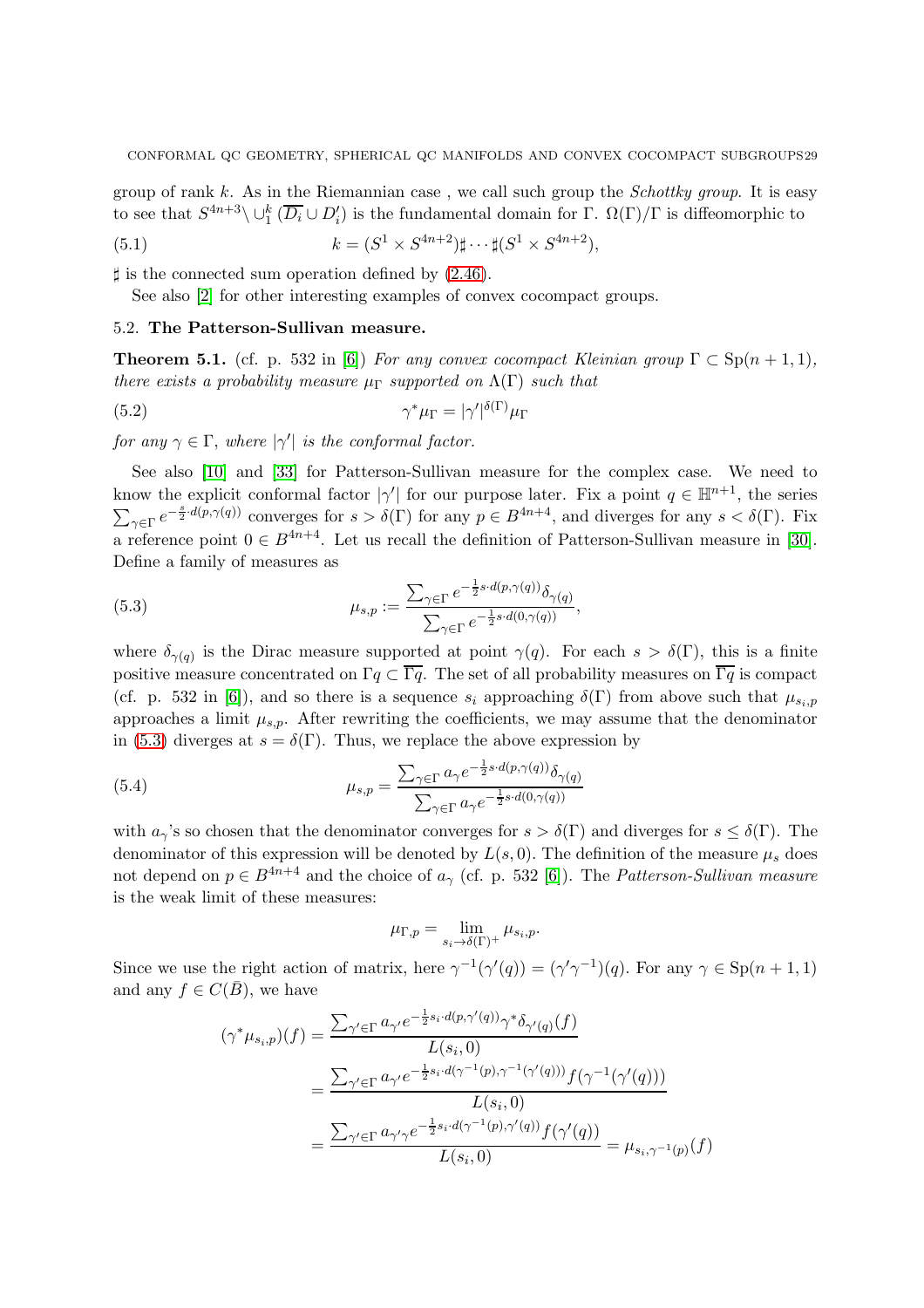by the invariance of the quaternionic hyperbolic distance  $d(\cdot, \cdot)$  under the action of  $\text{Sp}(n+1, 1)$ . It is easy to see that  $\{a_{\gamma'\gamma}\}$  is also such sequence satisfying the definition for fixed  $\gamma$ . Letting  $s_i \to \delta^+$ , we get

$$
\gamma^*\mu_{\Gamma,p}=\mu_{\Gamma,\gamma^{-1}(p)}.
$$

Recall that we have the following the Radon-Nikodym relation (cf. p.77, p.81 in [\[38\]](#page-35-8)):

$$
\left. \frac{d\mu_{\Gamma,\gamma^{-1}(p)}}{d\mu_{\Gamma,p}} \right|_{\xi} = e^{-\frac{\delta}{2}\rho_{p,\xi}(\gamma^{-1}(p))}, \ \xi \in S^{4n+3},
$$

where  $\rho_{p,\xi}(q)$  is the Buseman function at  $\xi \in \Lambda(\Gamma)$  normalized such that  $\rho_{p,\xi}(p) = 0$ . It follows from the formula of Buseman function (cf. p. 81 in [\[38\]](#page-35-8)),

$$
\rho_{p,\xi}(q) = \ln \frac{|1 - \langle p, p \rangle||1 - \langle q, \xi \rangle|^2}{|1 - \langle q, q \rangle||1 - \langle p, \xi \rangle|^2},
$$

that

$$
\frac{d\mu_{\Gamma,\gamma^{-1}(p)}}{d\mu_{\Gamma,p}}\bigg|_{\xi}=\left(\frac{\big|1-\langle \gamma^{-1}(p),\gamma^{-1}(p)\rangle\big|^{\frac{1}{2}}\,|1-\langle p,\xi\rangle|\,}{|1-\langle p,p\rangle|^{\frac{1}{2}}\,|1-\langle \gamma^{-1}(p),\xi\rangle|}\right)^{\delta(\Gamma)},
$$

for  $\xi \in S^{4n+3}$ . Then, for  $p = 0$ , we have

$$
\frac{d\mu_{\Gamma,\gamma^{-1}(0)}}{d\mu_{\Gamma,0}}\Big|_{\xi} = \lim_{\eta \to \xi} \left( \frac{\left|1 - \langle \gamma^{-1}(0), \gamma^{-1}(0) \rangle\right|^{\frac{1}{2}} |1 - \langle 0, \eta \rangle|}{|1 - \langle 0, 0 \rangle|^{\frac{1}{2}} |1 - \langle \gamma^{-1}(0), \eta \rangle|} \right)^{\delta(\Gamma)}
$$

$$
= \lim_{\eta \to \xi} \left| \frac{(0, \eta)}{(\gamma^{-1}(0), \eta)} \right|^{\delta(\Gamma)} = \lim_{\eta \to \xi} \left| \frac{(0, \eta)}{(0, \gamma(\eta))} \right|^{\delta(\Gamma)}
$$

$$
= \lim_{\eta \to \xi} \left| \frac{1 - \langle \gamma(\eta), \gamma(\eta) \rangle}{1 - \langle \eta, \eta \rangle} \right|^{\frac{\delta(\Gamma)}{2}} = \frac{1}{|[(\xi, 1)\gamma]_{n+2}|^{\delta(\Gamma)}},
$$

by [\(2.37\)](#page-13-0), where  $\eta \in B^{4n+4}$  and  $|(\cdot, \cdot)|$  defined in [\(2.22\)](#page-9-2)-[\(2.23\)](#page-9-3) is invariant under Sp $(n+1, 1)$ . So if we define  $\mu_{\Gamma} := \mu_{\Gamma,0}$ , we get

$$
\gamma^* d\mu_{\Gamma}(\xi) = \frac{1}{|[(\xi, 1)\gamma]_{n+2}|^{\delta(\Gamma)}} d\mu_{\Gamma}(\xi).
$$

Then, we have

<span id="page-29-0"></span>**Proposition 5.2.** For any  $\gamma \in \Gamma$ , the conformal factor

$$
|\gamma'(\xi)| = \frac{1}{|[(\xi, 1)\gamma]_{n+2}|}
$$
, for  $\xi \in S^{4n+3}$ .

**Theorem 5.2.** (cf. p. 533 in [\[6\]](#page-34-7)) If  $\Gamma \in \text{Sp}(n+1,1)$  is a convex cocompact group which is not contained in any proper parabolic subgroup. Then the measure  $\mu_{\Gamma}$  coinsides with  $\delta(\Gamma)$ dimensional Hausdorff measure concentrated on  $\Lambda(\Gamma)$ , i.e. there exist constants  $C_1 < C_2$  and R such that if  $\xi \in \Lambda(\Gamma)$  and  $r < R$ , then

$$
C_1 \le \frac{\mu_\Gamma(B_r(\xi))}{r^{\delta(\Gamma)}} \le C_2,
$$

where  $B_r(\xi)$  is the ball in  $S^{4n+3}$  with radius r under the Carnot-Carathéodory distance  $d_{cc}$ . Here  $d_{cc}(p,q) = \inf_{\gamma} \int_0^1 |\gamma'(t)| dt$  for any  $p, q \in S^{4n+3}$ , where  $\gamma : [0,1] \to S^{4n+3}$  are Lipschitzian horizontal curves, i.e.  $\gamma'(t) \in H_{\gamma(t)}$  almost everywhere.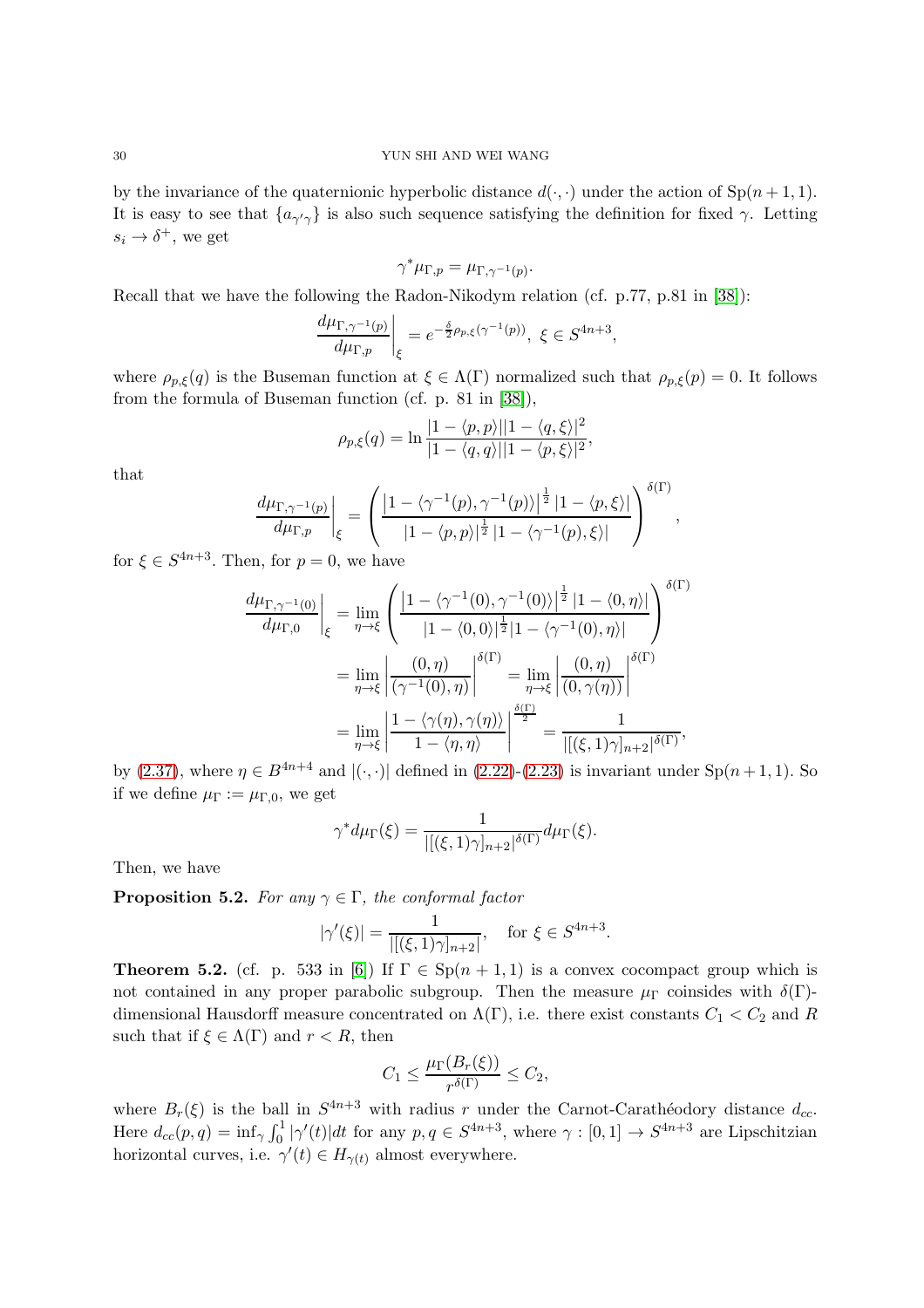## 6. An invariant qc metric of Nayatani type

<span id="page-30-0"></span>When the spherical qc manifold is  $\Omega(\Gamma)/\Gamma$  for some convex cocompact subgroup  $\Gamma$  of Sp(n + 1, 1), we can construct an invariant qc metric  $g_{\Gamma}$ , which is the qc generalization of Nayatani's canonical metric in conformal geometry [\[26\]](#page-34-8).

Define a  $C^{\infty}$  function on  $\Omega(\Gamma)$  by

$$
\phi_{\Gamma}(\xi) := \left( \int_{\Lambda(\Gamma)} G_S^{\kappa}(\xi, \zeta) d\mu_{\Gamma}(\zeta) \right)^{\frac{1}{\kappa}}, \ \kappa = \frac{2\delta(\Gamma)}{Q-2}.
$$

 $\operatorname{Set} \ g_\Gamma := \phi_\Gamma^{\frac{4}{Q-2}}$  $\int_{\Gamma}^{Q-2} g_S$ . Since

$$
G_S(\gamma(\xi), \gamma(\zeta)) = |\gamma'(\xi)|^{-\frac{Q-2}{2}} |\gamma'(\zeta)|^{-\frac{Q-2}{2}} G_S(\xi, \zeta)
$$

by the notation  $|\gamma'|$  in Proposition [5.2,](#page-29-0) Proposition [2.3](#page-14-3) and the transformation law of Green functions [\(3.17\)](#page-22-4), we have

(6.1)

<span id="page-30-1"></span>
$$
\phi_{\Gamma}(\gamma(\xi)) = \left(\int_{\Lambda(\Gamma)} G_S^{\frac{2\delta(\Gamma)}{Q-2}}(\gamma(\xi), \zeta) d\mu_{\Gamma}(\zeta)\right)^{\frac{Q-2}{2\delta(\Gamma)}} = \left(\int_{\Lambda(\Gamma)} G_S^{\frac{2\delta(\Gamma)}{Q-2}}(\gamma(\xi), \gamma(\zeta)) d\gamma^* \mu_{\Gamma}(\zeta)\right)^{\frac{Q-2}{2\delta(\Gamma)}}
$$

$$
= \left(\int_{\Lambda(\Gamma)} |\gamma'(\xi)|^{-\delta(\Gamma)} G_S^{\frac{2\delta(\Gamma)}{Q-2}}(\xi, \zeta) d\mu_{\Gamma}(\zeta)\right)^{\frac{Q-2}{2\delta(\Gamma)}} = |\gamma'(\xi)|^{-\frac{Q-2}{2}} \phi_{\Gamma}(\xi)
$$

by using formula [\(5.2\)](#page-28-2). Therefore, [\(6.1\)](#page-30-1) together with Proposition [2.3](#page-14-3) and Proposition [5.2](#page-29-0) implies that  $\gamma^* g_{\Gamma} = g_{\Gamma}$ . So it induces a spherical qc metric on  $\Omega(\Gamma)/\Gamma$ .

**Theorem 6.1.** Let  $\Gamma$  be a convex cocompact subgroup of  $\text{Sp}(n+1,1)$  such that  $\Lambda(\Gamma) \neq \{\text{point}\}.$ Then, if  $\delta(\Gamma) < 2n + 2$  (resp.  $\delta(\Gamma) > 2n + 2$ , resp.  $\delta(\Gamma) = 2n + 2$ ), the scalar curvature of  $(\Omega(\Gamma)/\Gamma, g_{\Gamma}, \mathbb{Q})$  is positive (resp. negative, resp. zero) everywhere.

*Proof.* To calculate its scalar curvature, pull back the qc metric  $g_{\Gamma}$  locally to the quaternionic Heisenberg group by the quaternionic Cayley transformation. Without loss of generality, we can assume that the southern point  $(0, \dots, 0, -1)$  of the sphere  $S^{4n+3}$  is contained in  $\Omega(\Gamma)$ . Let  $\xi \in \Omega(\Gamma)$ . Under the stereographic projection F defined by [\(2.28\)](#page-10-0), we have

<span id="page-30-2"></span>(6.2) 
$$
G_S(F^{-1}(\xi), F^{-1}(\xi')) = \left(\frac{1}{2|1 + p_{n+1}|^2}\right)^{-\frac{Q-2}{4}} \left(\frac{1}{2|1 + p'_{n+1}|^2}\right)^{-\frac{Q-2}{4}} G_0(\xi, \xi'),
$$

by Corollary [2.1](#page-11-2) and Proposition [3.6,](#page-21-3) where  $(p, p_{n+1}) = F^{-1}(\xi), (p', p'_{n+1}) = F^{-1}(\xi') \in S^{4n+3}$ . Define the set  $\tilde{\Lambda}(\Gamma)$  and the measure  $\tilde{\mu}_{\Gamma}$  on  $\mathscr{H}^n$  by

<span id="page-30-3"></span>(6.3) 
$$
\tilde{\Lambda}(\Gamma) := F(\Lambda(\Gamma)), \quad \tilde{\mu}_{\Gamma}(\xi') := \left(\frac{1}{2\left|1 + p'_{n+1}\right|^2}\right)^{-\frac{\delta(\Gamma)}{2}} \left(F^{-1}\right)^* \mu_{\Gamma}(\xi'),
$$

and the metric  $\tilde{g}_{\Gamma}$  on  $\mathscr{H}^n\backslash \tilde{\Lambda}(\Gamma)$  by

$$
\tilde{g}_{\Gamma} = (F^{-1})^* g_{\Gamma}.
$$

By the stereographic projection F,  $\Gamma$  induces an action on  $\mathscr{H}^n$ . It follows that that the set  $\tilde{\Lambda}(\Gamma)$ and the metric  $\tilde{q}_{\Gamma}$  on  $\mathscr{H}^n$  are both invariant under the action of  $\Gamma$ .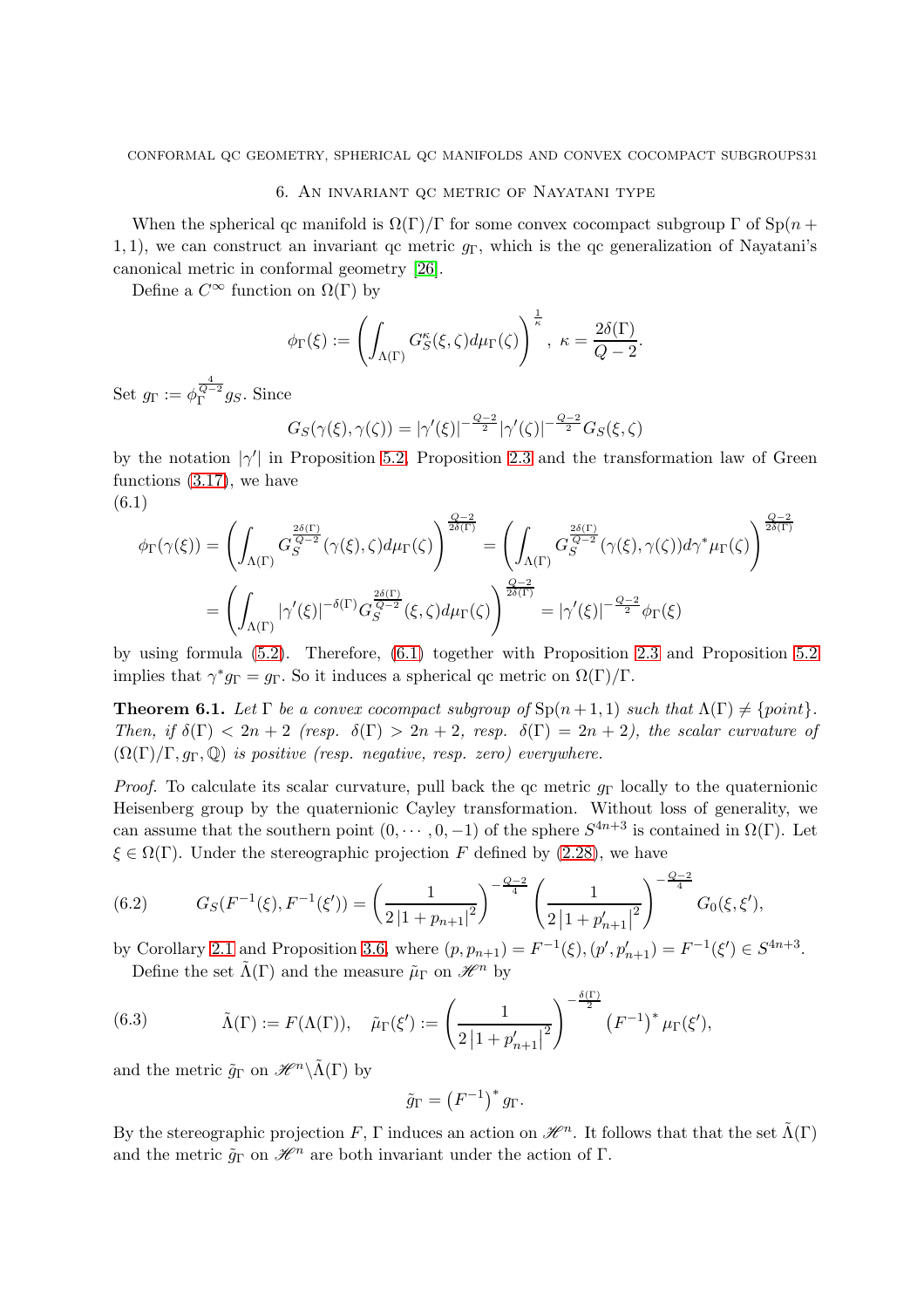Now we begin to calculate its scalar curvature. Write  $\tilde{g}_{\Gamma} |_{\xi} = u^{\frac{4}{Q-2}}(\xi) g_0 |_{\xi}$ , with

$$
u(\xi) = \left(\frac{1}{2\left|1 + p_{n+1}\right|^2}\right)^{\frac{Q-2}{4}} \left(\int_{\Lambda(\Gamma)} G_S^{\kappa}(F^{-1}(\xi), \zeta) d\mu_{\Gamma}(\zeta)\right)^{\frac{1}{\kappa}} = \left(\int_{\tilde{\Lambda}(\Gamma)} G_0^{\kappa}(\xi, \xi') d\tilde{\mu}_{\Gamma}(\xi')\right)^{\frac{1}{\kappa}},
$$

by using [\(6.2\)](#page-30-2), Corollary [2.1](#page-11-2) and the definition of the measure  $\tilde{\mu}_{\Gamma}$  in [\(6.3\)](#page-30-3). Denote

$$
\tilde{g}_{\Gamma}|_{\xi} := e^{2f(\xi)}g_0|_{\xi}, \quad \phi(\xi, \eta) := G_0^{\frac{2}{2-q}} = C_Q^{\frac{2}{2-q}} \|\xi^{-1}\eta\|^2
$$

for  $\xi, \eta \in \mathcal{H}^n$ . Then

$$
f(\xi) = \frac{1}{\delta(\Gamma)} \ln \left( \int_{\tilde{\Lambda}(\Gamma)} \phi(\xi, \eta)^{-\delta(\Gamma)} d\tilde{\mu}_{\Gamma}(\eta) \right),
$$

and the scalar curvature of  $\tilde{g}_\Gamma$  is

$$
s_{\tilde{g}_{\Gamma},\mathbb{Q}} = 2(Q+2)e^{-2f(\xi)} \left( \Delta_0 f - \sum_{j=1}^{4n} \frac{Q-2}{4} (Y_j f)^2 \right)
$$

by Corollary [3.1.](#page-18-3) Note that,

$$
Y_j f(\xi) = -\int_{\tilde{\Lambda}(\Gamma)} \phi_{\eta}^{-1}(\xi) Y_j \phi_{\eta}(\xi) d\nu(\eta),
$$

where  $\phi_{\eta}(\cdot) := \phi(\cdot,\eta)$  and the measure

(6.4) 
$$
d\nu(\eta) := \left( \int_{\tilde{\Lambda}(\Gamma)} \phi_{\eta}(\xi)^{-\delta} d\tilde{\mu}_{\Gamma}(\eta) \right)^{-1} \phi_{\eta}^{-\delta}(\xi) d\tilde{\mu}_{\Gamma}(\eta)
$$

depends on  $\xi$ , where  $\delta := \delta(\Gamma)$ . Then,

$$
Y_j Y_j f(\xi) = -\int_{\tilde{\Lambda}(\Gamma)} \phi_{\eta}^{-1} Y_j Y_j \phi_{\eta} d\nu + (\delta + 1) \int_{\tilde{\Lambda}(\Gamma)} \left(\phi_{\eta}^{-1} Y_j \phi_{\eta}\right)^2 d\nu - \delta \left(\int_{\tilde{\Lambda}(\Gamma)} \phi_{\eta}^{-1} Y_j \phi_{\eta} d\nu\right)^2,
$$

and so (6.5)

<span id="page-31-0"></span>
$$
\Delta_{0}f - \frac{Q-2}{4}\sum_{j=1}^{4n} (Y_{j}f)^{2} = -\int_{\tilde{\Lambda}(\Gamma)} \phi_{\eta}^{-1} \Delta_{0} \phi_{\eta} d\nu - \frac{(\delta+1)}{2} \int_{\tilde{\Lambda}(\Gamma)} \phi_{\eta}^{-2} \sum_{j=1}^{4n} |Y_{j} \phi_{\eta}|^{2} d\nu + \frac{\delta}{2} \sum_{j=1}^{4n} \left( \int_{\tilde{\Lambda}(\Gamma)} \phi_{\eta}^{-1} Y_{j} \phi_{\eta} d\nu \right)^{2} - \frac{Q-2}{4} \sum_{j=1}^{4n} \left( \int_{\tilde{\Lambda}(\Gamma)} \phi_{\eta}^{-1} Y_{j} \phi_{\eta} d\nu \right)^{2} = \left( \frac{Q}{4} - \frac{\delta+1}{2} \right) \left( \int_{\tilde{\Lambda}(\Gamma)} \phi_{\eta}^{-2} \sum_{j=1}^{4n} |Y_{j} \phi_{\eta}|^{2} d\nu - \sum_{j=1}^{4n} \left( \int_{\tilde{\Lambda}(\Gamma)} \phi_{\eta}^{-1} Y_{j} \phi_{y} d\nu \right)^{2} \right) - \frac{Q}{4} \int_{\tilde{\Lambda}(\Gamma)} \phi_{\eta}^{-2} \sum_{j=1}^{4n} |Y_{j} \phi_{\eta}|^{2} d\nu - \int_{\tilde{\Lambda}(\Gamma)} \phi_{\eta}^{-1} \Delta_{0} \phi_{\eta} d\nu,
$$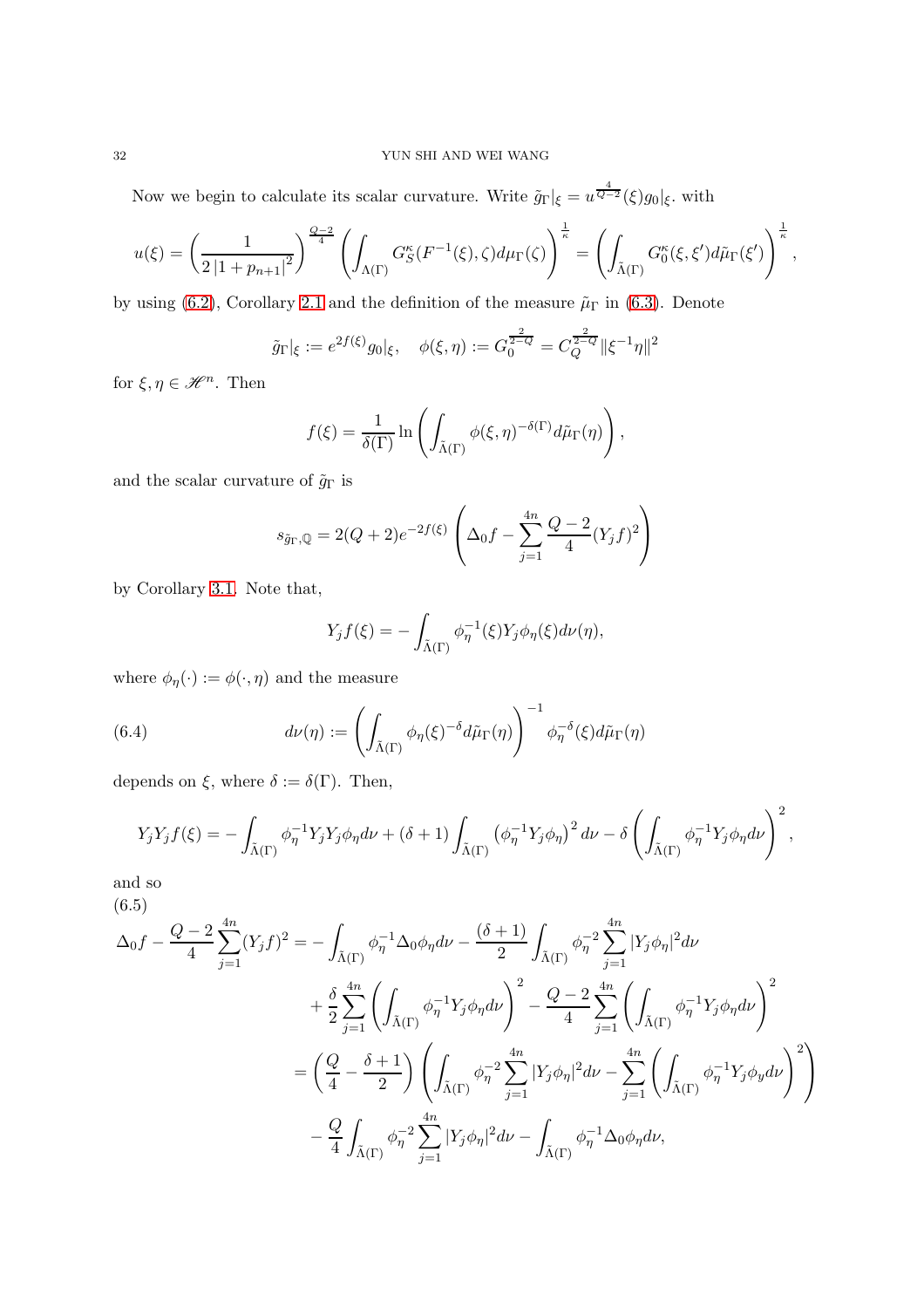CONFORMAL QC GEOMETRY, SPHERICAL QC MANIFOLDS AND CONVEX COCOMPACT SUBGROUPS33 by  $\Delta_0 = -\frac{1}{2} \sum_{j=1}^{4n} Y_j Y_j$ . Direct calculation gives

$$
\Delta_0 \phi_{\eta} = \frac{2}{2 - Q} G_0^{\frac{Q}{2 - Q}} \Delta_0 G_0 - \frac{Q}{(2 - Q)^2} G_0^{\frac{2Q - 2}{2 - Q}} \sum_{j=1}^{4n} |Y_j G_0|^2,
$$

and

$$
\sum_{j=1}^{4n} |Y_j \phi_\eta|^2 = \frac{4}{(2-Q)^2} G_0^{\frac{2Q}{2-Q}} \sum_{j=1}^{4n} |Y_j G_0|^2.
$$

Moreover,  $\Delta_0 G_0(\xi, \eta) = 0$  for  $\xi \neq \eta$ . We see that the last two terms in [\(6.5\)](#page-31-0) are canceled. Thus,

$$
s_{\tilde{g}_{\Gamma},\mathbb{Q}}=2(Q+2)\left(\frac{Q}{4}-\frac{\delta+1}{2}\right)e^{-2f}\left(\int_{\tilde{\Lambda}(\Gamma)}\phi_{\eta}^{-2}\sum_{j=1}^{4n}|(Y_j\phi_{\eta}|^2d\nu-\sum_{j=1}^{4n}\left(\int_{\tilde{\Lambda}(\Gamma)}\phi_{\eta}^{-1}Y_j\phi_{\eta}d\nu\right)^2\right).
$$

Let  $A = (A_{jk})$  be the symmetric matrix with

(6.6) 
$$
A_{jk} = \int_{\tilde{\Lambda}(\Gamma)} \phi_{\eta}^{-1} Y_j \phi_{\eta} \cdot \phi_{\eta}^{-1} Y_k \phi_{\eta} d\nu - \int_{\tilde{\Lambda}(\Gamma)} \phi_{\eta}^{-1} Y_j \phi_{\eta} d\nu \int_{\tilde{\Lambda}(\Gamma)} \phi_{\eta}^{-1} Y_k \phi_{\eta} d\nu
$$

Note that for real number  $a_j, j = 1, \dots, 4n$ , we have

$$
\sum_{j,k=1}^{4n} A_{jk} a_j a_k = \int_{\tilde{\Lambda}(\Gamma)} h^2 d\nu - \left( \int_{\tilde{\Lambda}(\Gamma)} h d\nu \right)^2,
$$

with  $h = \sum_{j=1}^{4n} a_j \phi_j^{-1} Y_j \phi_j$ . So it is easy to see that A is non-negative by the Cauchy-Schwarz inequality and  $\int_{\tilde{\Lambda}(\Gamma)} d\nu = 1$ , i.e.  $A(\xi) \geq 0$ . Then,

(6.7) 
$$
s_{\tilde{g}_{\Gamma},\mathbb{Q}} = 8(n+2) \left( n + 1 - \frac{\delta}{2} \right) e^{-2f} Tr A(\xi).
$$

Hence, the result follows from the fact that  $Tr A(\xi)$  is nowhere vanishing on  $\Omega(\Gamma)$  by the following lemma. □

**Lemma 6.1.** If  $Tr A(\xi)$  vanishes at some point  $\xi \in \tilde{\Omega}(\Gamma)$  and  $\delta(\Gamma) \neq 2n + 2$ , then the limit set  $\Lambda(\Gamma)$  is exactly one point, and A vanishes identically.

<span id="page-32-0"></span>The proof is exactly the same as that in the CR case (cf. Lemma 4.1 in [\[33\]](#page-35-0)).

# Appendix A. The Green function of the qc Yamabe operator on the quaternionic Heisenberg group

See also §2.4 in [\[15\]](#page-34-10) for a similar calculation for regular solutions of the qc Yamabe equation.

Proof of Proposition [3.4.](#page-20-2) Without loss of generality, we assume  $\xi = 0$ . Denote  $\eta = (y, t)$ . Recall that  $\Delta_0 = -\frac{1}{2}$  $\frac{1}{2} \sum_{j=1}^{4n} Y_j Y_j$ . We have

(A.1) 
$$
Y_{4l+j}\left(\frac{1}{(\|\eta\|^4 + \epsilon^2)^{\frac{Q-2}{4}}}\right) = -\frac{Q-2}{4}\frac{Y_{4l+j}\|\eta\|^4}{(\|\eta\|^4 + \epsilon^2)^{\frac{Q+2}{4}}},
$$

with

<span id="page-32-1"></span>(A.2) 
$$
Y_{4l+j}||\eta||^4 = 4|y|^2y_{4l+j} + 4\sum_{s=1}^3\sum_{k=1}^4 b_{kj}^s y_{4l+k}t_s,
$$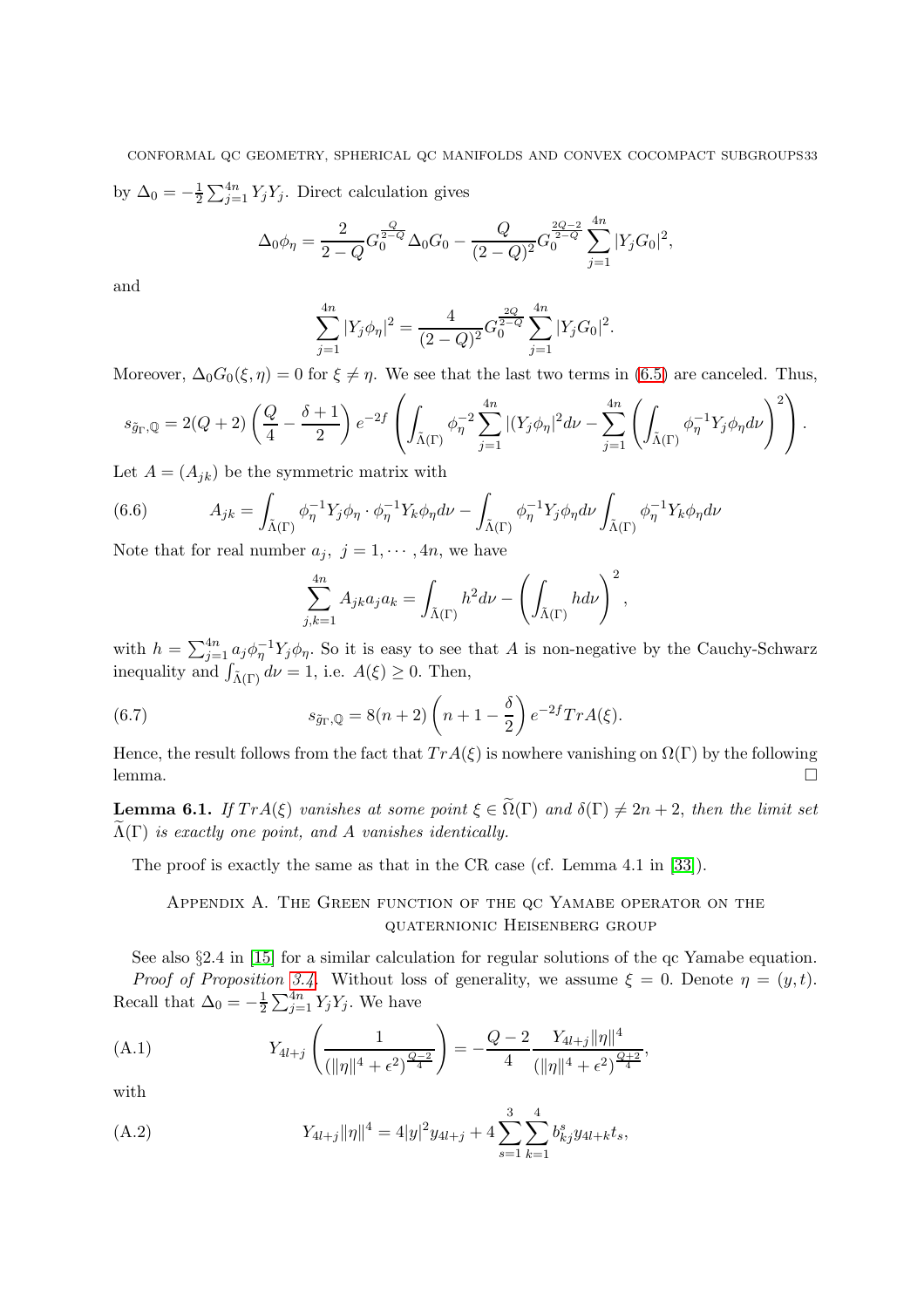by using the expression of the vector field  $Y_{4l+j}$  in [\(2.17\)](#page-7-2). Note that  $\frac{1}{\sqrt{n}}$  $\frac{1}{2}Y_j$  is an orthonormal basis. Then we get

<span id="page-33-4"></span>(A.3) 
$$
\Delta_0 \left( \frac{1}{(\|\eta\|^4 + \epsilon^2)^{\frac{Q-2}{4}}} \right) = -\frac{Q-2}{4} \left[ \frac{\Delta_0 \|\eta\|^4}{(\|\eta\|^4 + \epsilon^2)^{\frac{Q+2}{4}}} + \frac{(Q+2)}{4} \frac{|\nabla_0 \|\eta\|^4|^2}{(\|\eta\|^4 + \epsilon^2)^{\frac{Q+6}{4}}} \right],
$$

where

<span id="page-33-2"></span>
$$
2\left|\nabla_{0}\right|\left|\eta\right|^{4}\right|^{2} = \sum_{l=0}^{n-1} \sum_{j=1}^{4} \left(Y_{4l+j}\|\eta\|^{4}\right)^{2}
$$
\n(A.4)\n
$$
= 16 \sum_{l=0}^{n-1} \sum_{j=1}^{4} \left(|y|^{4} y_{4l+j}^{2} + \sum_{s,s'=1}^{3} \sum_{k,k'=1}^{4} b_{k'j}^{s'} b_{kj}^{s} y_{4l+k'} y_{4l+k} t_{s} t_{s'}\right) = 16\|\eta\|^{4}|y|^{2},
$$

by using [\(A.2\)](#page-32-1) and  $\sum_{j=1}^4 b_{kj}^s b_{jk'}^{s'} = (b^s b^{s'})_{kk'}$ , antisymmetry for  $b^s b^{s'}$  of  $s \neq s'$  and  $(b^s)^2 = -id$ . Similarly, by [\(A.2\)](#page-32-1), we get (A.5)

<span id="page-33-3"></span>
$$
\Delta_0 \|\eta\|^4 = -\frac{1}{2} \sum_{l=0}^{n-1} \sum_{j=1}^4 \left( 8y_{4l+j}^2 + 4|y|^2 + 8 \sum_{s=1}^3 \sum_{k,k'=1}^4 b_{k'j}^s b_{kj}^s y_{4l+k'} y_{4l+k} \right) = -2(Q+2)|y|^2.
$$

Then apply  $(A.4)$  and  $(A.5)$  to  $(A.3)$  to get

(A.6) 
$$
\Delta_0 \left( \frac{1}{(\|\eta\|^4 + \epsilon^2)^{\frac{Q-2}{4}}} \right) = \frac{(Q-2)(Q+2)|y|^2 \epsilon^2}{2(\|\eta\|^4 + \epsilon^2)^{\frac{Q+6}{4}}}.
$$

Now letting  $\epsilon \to 0$ , we see that for any  $u \in C_0^{\infty}(\mathcal{H})$ ,

<span id="page-33-5"></span>
$$
\int_{R^{4n+3}} L_0 u \cdot \frac{C_Q}{(|y|^4 + |t|^2)^{\frac{Q-2}{4}}} = \lim_{\epsilon \to 0} \int_{R^{4n+3}} L_0 u \cdot \frac{C_Q}{(|y|^4 + |t|^2 + \epsilon^2)^{\frac{Q-2}{4}}}
$$
\n
$$
= \lim_{\epsilon \to 0} \int_{R^{4n+3}} u \cdot C_Q b_n \Delta_0 \left( \frac{1}{(|y|^4 + |t|^2 + \epsilon^2)^{\frac{Q-2}{4}}} \right) = u(0)
$$

by [\(A.6\)](#page-33-5) and the formula [\(3.12\)](#page-20-0) for  $C_Q^{-1}$ . The proposition is proved.  $\Box$ 

For  $g|_{\xi} = \frac{g_0|_{\xi}}{\|\xi\|^2}$  $\frac{g_0|_{\xi}}{\|\xi\|^2}$ , we can write  $g = \phi^{\frac{4}{Q-2}}g_0$  with  $\phi = \|\xi\|^{-\frac{Q-2}{2}}$ . It follows from the transformation law of the scalar curvature [\(3.6\)](#page-18-1) that

<span id="page-33-1"></span>
$$
s_{g,Q} = \phi^{-\frac{Q+2}{Q-2}} b_n \Delta_0 \phi = \|\xi\|^{\frac{Q+2}{2}} b_n \Delta_0 \|\xi\|^{-\frac{Q-2}{2}}
$$
  
\n(A.7)  
\n
$$
= -\frac{Q-2}{8} b_n \|\xi\|^{\frac{Q+2}{2}} \left(\frac{Q+6}{8} \|\xi\|^{-\frac{Q+14}{2}} |\nabla_0 \|\xi\|^4\right)^2 + \|\xi\|^{-\frac{Q+6}{2}} \Delta_0 \|\xi\|^4
$$
  
\n
$$
= \frac{(Q-2)(Q+2)}{2} \frac{|y|^2}{\|\xi\|^2}
$$

by [\(A.4\)](#page-33-2) and [\(A.5\)](#page-33-3), where  $\eta = (y, t)$ . Similarly, we have

<span id="page-33-0"></span>(A.8) 
$$
\left|\nabla_g \left(\ln \frac{1}{\|\xi\|}\right)\right|^2 = \|\xi\|^2 \left|\nabla_0 \left(\ln \frac{1}{\|\xi\|}\right)\right|^2 = \frac{1}{16\|\xi\|^4} \left|\nabla_0 \|\xi\|^4\right|^2 = \frac{1}{2}|y|^2.
$$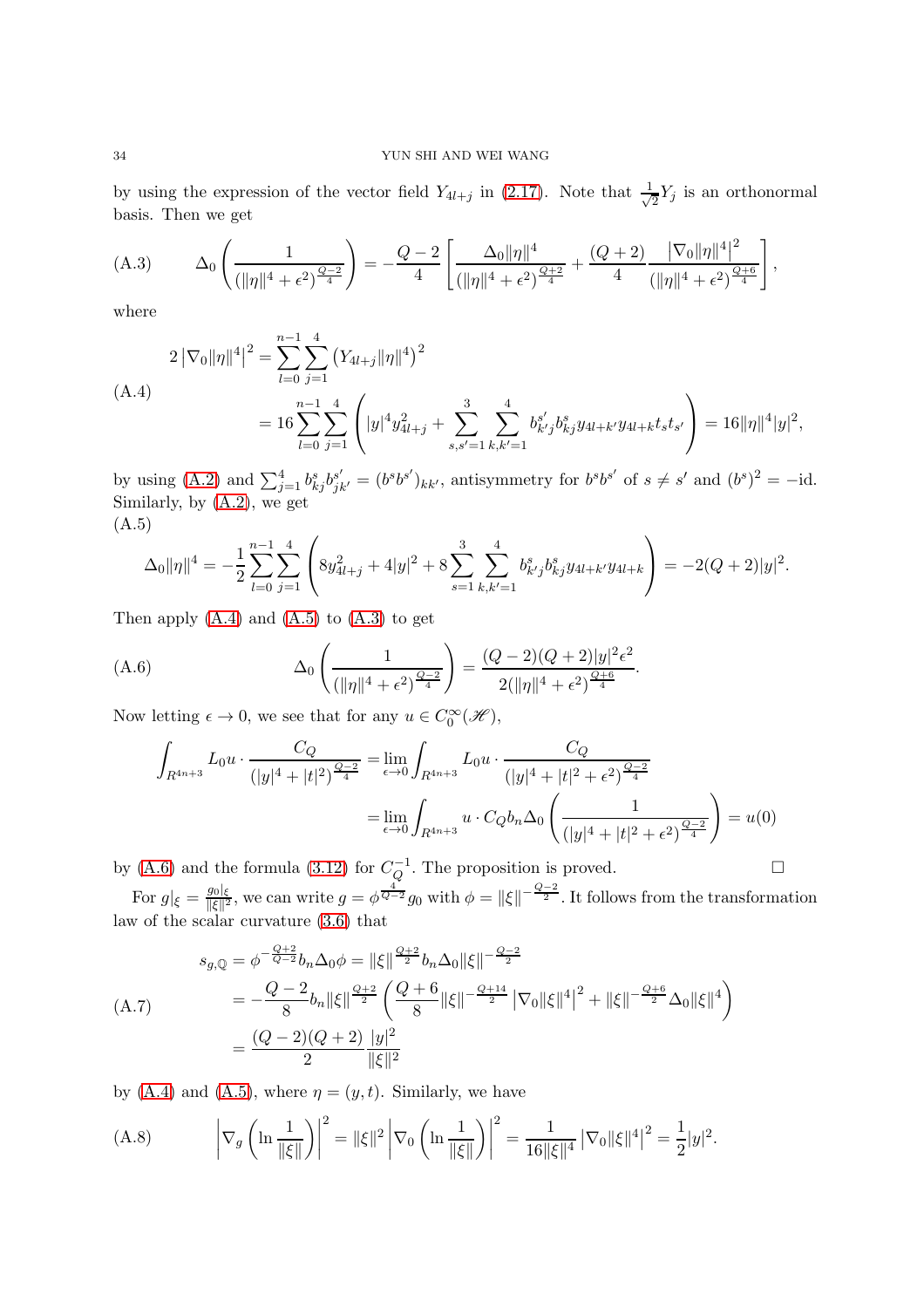CONFORMAL QC GEOMETRY, SPHERICAL QC MANIFOLDS AND CONVEX COCOMPACT SUBGROUPS35

## <span id="page-34-0"></span>**REFERENCES**

- <span id="page-34-22"></span><span id="page-34-14"></span>[1] Alt, J., Weyl connections and the local sphere theorem for quaternionic contact structures, Ann. Global Anal. Geom. 39 (2011), 165-186.
- <span id="page-34-1"></span>[2] Apanasov, B., and Kim. I., Cartan angular invariant and deformations of rank 1 symmetric spaces, Sb. Math. 198(2) (2007), 147-169.
- <span id="page-34-4"></span>[3] Biquard, O., Métriques d'Einstein asymptotiquement symétriques, Astérisque 265 (2000).
- [4] Cheng, J., Chiu, H. and Yang, P., Uniformization of spherical CR manifolds, Adv. Math. 255 (2014), 182-216.
- <span id="page-34-7"></span>[5] Conti, D., Fernández, M., Santisteban, J. and José, A., On seven-dimensional quaternionic contact solvable Lie groups, Forum Math. 26 (2014), 547-576.
- <span id="page-34-11"></span>[6] Corlette, K., Hausdorff dimension of limit sets I, Invent. Math. 102 (1990), 521-541.
- [7] Duchemin, D., Quaternionic contact structures in dimension 7, Ann. Inst. Fourier. Grenoble 56 (2006), 851-885.
- [8] de Andrés, L., Fernández, M., Ivanov, S., Santisteban, J., Ugarte, L. and Vassilev, D., Quaternionic Kähler and Spin(7) metrics arising from quaternionic contact Einstein structures, Ann. Mat. Pura Appl. 193 (2014), 261-290.
- <span id="page-34-23"></span><span id="page-34-21"></span>[9] Eberlein, P.O., Visibility Manifold, Pac. J. Math. 46 (1973), 45-109.
- [10] Epstein, C., Melrose, R. and Mendoza, G., Resolvent of the Laplacian on strictly pseudoconvex domains, Acta. Math. **167** (1991), 1-106.
- <span id="page-34-3"></span><span id="page-34-2"></span>[11] Habermann, L. and Jost, J., Green functions and conformal geometry, J. Differ. Geom. 53 (1999), 405-442.
- [12] Habermann, L., Riemannian metrics of constant mass and moduli spaces of conformal structures, Lect. Notes Math. 1743, Berlin, Springer (2000).
- <span id="page-34-13"></span>[13] Ivanov, S. and Vassilev, D., Conformal quaternionic contact curvature and the local sphere theorem, J. Math. Pures Appl. 93 (2010), 277-307.
- [14] Ivanov, S. and Vassilev, D., Quaternionic contact manifolds with a closed fundamental 4-form, Bull. London Math. Soc. 42 (2010), 1021-1030.
- <span id="page-34-10"></span>[15] Ivanov, S. and Vassilev, D., Extremals for the Sobolev Inequality and the quacternionic contact Yamabe Problem, New Jersey, London, World Scientific, (2011).
- [16] Ivanov, S. Minchev. I. and Vassilev, D., Quaternionic contact Einstein structures and the quaternionic contact Yamabe problem, Mem. Amer. Math. Soc. 231 (2014).
- <span id="page-34-12"></span>[17] Ivanov, S. and Vassilev, D., The Lichnerrowicz and Obata first eigenvalue theorems and the Obata uniqueness result in the Yamabe problem on CR and quaternionic contact manifolds, *Nonlinear Analysis*. **126** (2015), 262-323.
- <span id="page-34-18"></span><span id="page-34-15"></span>[18] Ivanov, S. Minchev. I. and Vassilev. D., Solution of the qc Yamabe equation on a 3-Sasakin manifold and the quaternionic Heisenberg group, arXiv:1504.03142v1.
- [19] Izeki, H., Limits sets of Kleinian groups and conformally flat Riemannian manifolds, Invent. Math. 122 (1995), 603-625.
- <span id="page-34-5"></span>[20] Izeki, H., The Teichmüller distance on the space of flat conformal structures, Conform Geom Dyn. 2 (1998), 1-24.
- <span id="page-34-17"></span>[21] Jerison, D. and Lee, J. M., The Yamabe problem on CR manifolds, J. Diff. Geom. 25, (1987), 167-197.
- [22] Kaplan, A., Fundamental solutions for a class of hypoelliptic PDE generated by composition of quadratic forms, Trans. Amer. Math. soc. 258 (1980), 147-153.
- <span id="page-34-20"></span><span id="page-34-19"></span>[23] Kobayashi, O., Scalar curvature of a metric with unit volume, Math. Ann. 279 (1987), 253-265.
- [24] Leutwiler, H., A Riemannian metric invariant under Möbius transformations in  $\mathbb{R}^n$ , Lect. Notes in Math. 1351, Berlin, Springer (1988), 223-235.
- <span id="page-34-6"></span>[25] Li, Z., Uniformization of spherical CR manifolds and the CR Yamabe problem, Proc. Symp. Pure Math. 54, Part 1 (1993), 299-305.
- <span id="page-34-9"></span><span id="page-34-8"></span>[26] Nayatani, S., Patterson-Sullivan measure and conformally flat metrics, Math. Z. 225 (1997), 115-131.
- [27] Nayatani, S., Discrete groups of complex hyperbolic isometries and pseudo-Hermitian structures, Analysis and geometry in several complex variables, Boston, Birkhäuser, (1997), 209-237.
- <span id="page-34-16"></span>[28] Orsted, B., Conformally invariant differential equations and projective geometry, J. Funct. Anal. 44 (1981), 1-23.